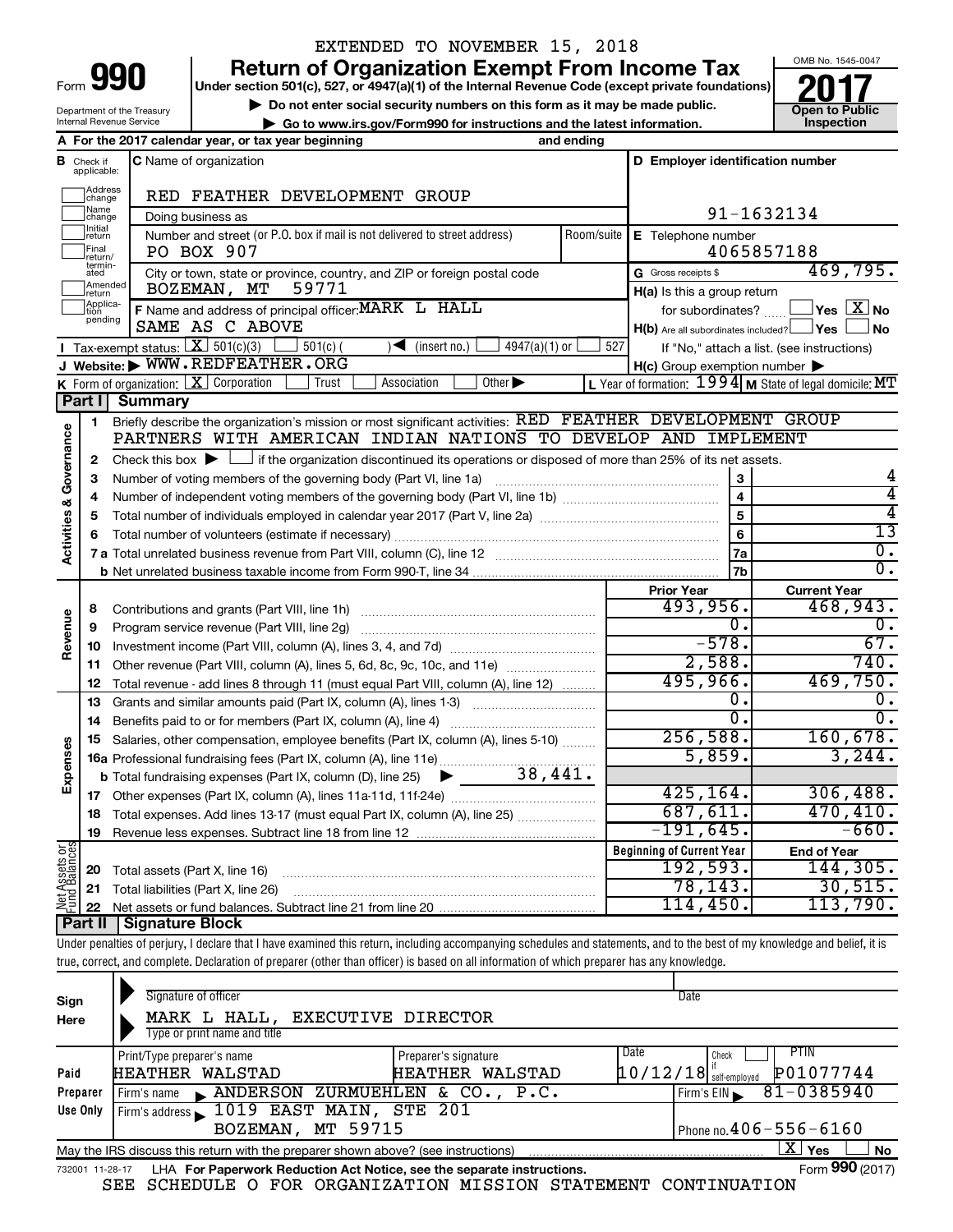|              | RED FEATHER DEVELOPMENT GROUP<br>Form 990 (2017)                                                                                                                                                                                                                                     | 91-1632134                                                  |                                                                     | Page 2 |
|--------------|--------------------------------------------------------------------------------------------------------------------------------------------------------------------------------------------------------------------------------------------------------------------------------------|-------------------------------------------------------------|---------------------------------------------------------------------|--------|
|              | Part III   Statement of Program Service Accomplishments                                                                                                                                                                                                                              |                                                             |                                                                     |        |
|              |                                                                                                                                                                                                                                                                                      |                                                             |                                                                     |        |
| 1.           | Briefly describe the organization's mission:<br>RED FEATHER DEVELOPMENT GROUP PARTNERS WITH AMERICAN INDIAN NATIONS TO<br>DEVELOP AND IMPLEMENT SUSTAINABLE SOLUTIONS TO THE HOUSING NEEDS                                                                                           |                                                             |                                                                     |        |
|              | WITHIN THEIR COMMUNITIES.                                                                                                                                                                                                                                                            |                                                             |                                                                     |        |
| $\mathbf{2}$ | Did the organization undertake any significant program services during the year which were not listed on the                                                                                                                                                                         |                                                             |                                                                     |        |
|              | prior Form 990 or 990-EZ?<br>If "Yes," describe these new services on Schedule O.                                                                                                                                                                                                    |                                                             | $\sqrt{\mathsf{Yes}\mathord{\;\mathbb{X}}\mathord{\;\mathsf{No}}}$  |        |
| 3            | Did the organization cease conducting, or make significant changes in how it conducts, any program services?<br>If "Yes," describe these changes on Schedule O.                                                                                                                      |                                                             | $ {\mathsf Y}{\mathsf e}{\mathsf s}^\top\overline{{\mathsf X}} $ No |        |
| 4            | Describe the organization's program service accomplishments for each of its three largest program services, as measured by expenses.<br>Section 501(c)(3) and 501(c)(4) organizations are required to report the amount of grants and allocations to others, the total expenses, and |                                                             |                                                                     |        |
|              | revenue, if any, for each program service reported.                                                                                                                                                                                                                                  |                                                             |                                                                     |        |
| 4a           | 127,341.<br>) (Expenses \$<br>including grants of \$<br>(Code:<br>COMMUNITY DEVELOPMENT -<br>IMPROVING ENERGY EFFICIENCY, GRASS ROOTS COMMUNITY INVOLVEMENT AND                                                                                                                      | ) (Revenue \$<br>INCLUDES EDUCATION ON HOME MAINTENANCE AND |                                                                     |        |
|              | PARTNERING WITH NATIVE AMERICAN NATIONS TO HELP SOLVE HOUSING                                                                                                                                                                                                                        |                                                             | ISSUES.                                                             |        |
|              |                                                                                                                                                                                                                                                                                      |                                                             |                                                                     |        |
|              |                                                                                                                                                                                                                                                                                      |                                                             |                                                                     |        |
|              |                                                                                                                                                                                                                                                                                      |                                                             |                                                                     |        |
|              |                                                                                                                                                                                                                                                                                      |                                                             |                                                                     |        |
|              |                                                                                                                                                                                                                                                                                      |                                                             |                                                                     |        |
|              |                                                                                                                                                                                                                                                                                      |                                                             |                                                                     |        |
|              |                                                                                                                                                                                                                                                                                      |                                                             |                                                                     |        |
|              |                                                                                                                                                                                                                                                                                      |                                                             |                                                                     |        |
|              | 222,677.<br>including grants of \$<br>(Code:<br>) (Expenses \$<br>HOME CONSTRUCTION AND RENOVATION - PARTNERING WITH NATIVE AMERICAN<br>NATIONS AND HOMEOWNERS TO IMPLEMENT HOME HEALTH AND SAFETY RENOVATIONS                                                                       | ) (Revenue \$                                               |                                                                     |        |
|              | ON NATIVE AMERICAN RESERVATIONS.                                                                                                                                                                                                                                                     |                                                             |                                                                     |        |
| 4b           |                                                                                                                                                                                                                                                                                      |                                                             |                                                                     |        |
|              |                                                                                                                                                                                                                                                                                      |                                                             |                                                                     |        |
|              |                                                                                                                                                                                                                                                                                      |                                                             |                                                                     |        |
|              |                                                                                                                                                                                                                                                                                      |                                                             |                                                                     |        |
|              |                                                                                                                                                                                                                                                                                      |                                                             |                                                                     |        |
|              |                                                                                                                                                                                                                                                                                      |                                                             |                                                                     |        |
|              |                                                                                                                                                                                                                                                                                      |                                                             |                                                                     |        |
|              | ) (Expenses \$<br>including grants of \$<br>(Code:                                                                                                                                                                                                                                   | ) (Revenue \$                                               |                                                                     |        |
|              |                                                                                                                                                                                                                                                                                      |                                                             |                                                                     |        |
|              |                                                                                                                                                                                                                                                                                      |                                                             |                                                                     |        |
|              |                                                                                                                                                                                                                                                                                      |                                                             |                                                                     |        |
| 4с           |                                                                                                                                                                                                                                                                                      |                                                             |                                                                     |        |
|              |                                                                                                                                                                                                                                                                                      |                                                             |                                                                     |        |
|              |                                                                                                                                                                                                                                                                                      |                                                             |                                                                     |        |
|              |                                                                                                                                                                                                                                                                                      |                                                             |                                                                     |        |
|              |                                                                                                                                                                                                                                                                                      |                                                             |                                                                     |        |
|              |                                                                                                                                                                                                                                                                                      |                                                             |                                                                     |        |
|              |                                                                                                                                                                                                                                                                                      |                                                             |                                                                     |        |
| 4d.          | Other program services (Describe in Schedule O.)<br>(Expenses \$<br>including grants of \$                                                                                                                                                                                           | (Revenue \$                                                 |                                                                     |        |
| 4е           | 350,018.<br>Total program service expenses                                                                                                                                                                                                                                           |                                                             |                                                                     |        |
|              |                                                                                                                                                                                                                                                                                      |                                                             | Form 990 (2017)                                                     |        |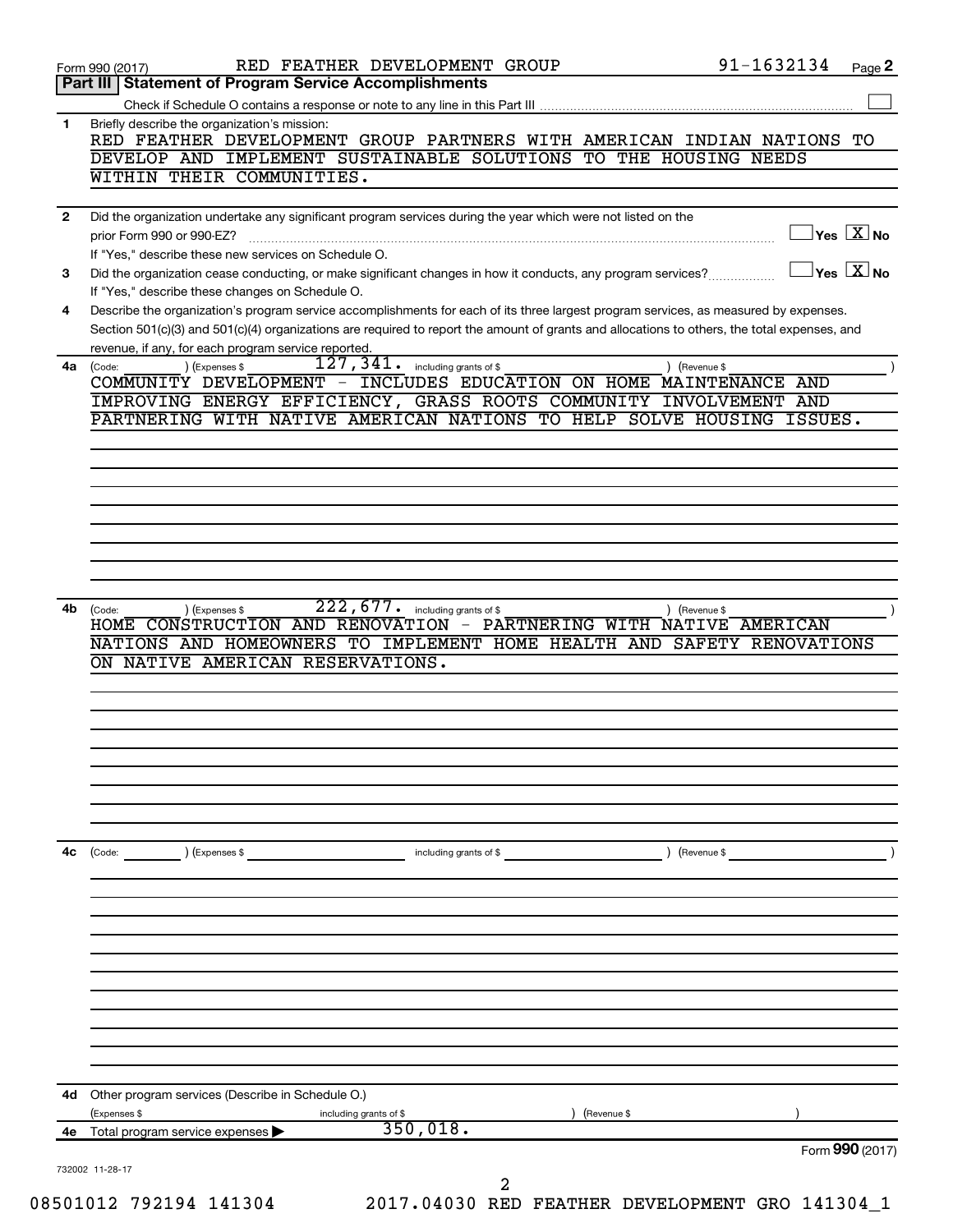| Form 990 (2017) |  |  |
|-----------------|--|--|

|     | <b>Part IV   Checklist of Required Schedules</b>                                                                                                                                                                                    |                 |                         |                         |
|-----|-------------------------------------------------------------------------------------------------------------------------------------------------------------------------------------------------------------------------------------|-----------------|-------------------------|-------------------------|
|     |                                                                                                                                                                                                                                     |                 | <b>Yes</b>              | No                      |
| 1.  | Is the organization described in section 501(c)(3) or 4947(a)(1) (other than a private foundation)?                                                                                                                                 |                 |                         |                         |
|     |                                                                                                                                                                                                                                     | 1               | X                       |                         |
| 2   | Is the organization required to complete Schedule B, Schedule of Contributors? [11] the organization required to complete Schedule B, Schedule of Contributors?                                                                     | $\mathbf{2}$    | $\overline{\mathbf{X}}$ |                         |
| З   | Did the organization engage in direct or indirect political campaign activities on behalf of or in opposition to candidates for                                                                                                     |                 |                         |                         |
|     |                                                                                                                                                                                                                                     | 3               |                         | x                       |
| 4   | Section 501(c)(3) organizations. Did the organization engage in lobbying activities, or have a section 501(h) election in effect                                                                                                    |                 |                         |                         |
|     |                                                                                                                                                                                                                                     | 4               |                         | X                       |
| 5   | Is the organization a section 501(c)(4), 501(c)(5), or 501(c)(6) organization that receives membership dues, assessments, or                                                                                                        |                 |                         |                         |
|     |                                                                                                                                                                                                                                     | 5               |                         | х                       |
| 6   | Did the organization maintain any donor advised funds or any similar funds or accounts for which donors have the right to                                                                                                           |                 |                         |                         |
|     | provide advice on the distribution or investment of amounts in such funds or accounts? If "Yes," complete Schedule D, Part I                                                                                                        | 6               |                         | х                       |
| 7   | Did the organization receive or hold a conservation easement, including easements to preserve open space,                                                                                                                           |                 |                         |                         |
|     |                                                                                                                                                                                                                                     | $\overline{7}$  |                         | х                       |
| 8   | Did the organization maintain collections of works of art, historical treasures, or other similar assets? If "Yes," complete                                                                                                        |                 |                         |                         |
|     | Schedule D, Part III <b>Marting Community</b> Construction of the Construction of the Construction of the Construction of the Construction of the Construction of the Construction of the Construction of the Construction of the C | 8               |                         | X                       |
| 9   | Did the organization report an amount in Part X, line 21, for escrow or custodial account liability, serve as a custodian for                                                                                                       |                 |                         |                         |
|     | amounts not listed in Part X; or provide credit counseling, debt management, credit repair, or debt negotiation services?                                                                                                           |                 |                         |                         |
|     | If "Yes," complete Schedule D, Part IV                                                                                                                                                                                              | 9               |                         | х                       |
| 10  | Did the organization, directly or through a related organization, hold assets in temporarily restricted endowments, permanent                                                                                                       |                 |                         |                         |
|     |                                                                                                                                                                                                                                     | 10              |                         | х                       |
| 11  | If the organization's answer to any of the following questions is "Yes," then complete Schedule D, Parts VI, VII, VIII, IX, or X                                                                                                    |                 |                         |                         |
|     | as applicable.                                                                                                                                                                                                                      |                 |                         |                         |
|     | a Did the organization report an amount for land, buildings, and equipment in Part X, line 10? If "Yes," complete Schedule D,                                                                                                       |                 |                         |                         |
|     | Part VI                                                                                                                                                                                                                             | 11a             | х                       |                         |
|     | <b>b</b> Did the organization report an amount for investments - other securities in Part X, line 12 that is 5% or more of its total                                                                                                |                 |                         |                         |
|     | assets reported in Part X, line 16? If "Yes," complete Schedule D, Part VII [11] [11] [12] [12] [12] [12] [12] [                                                                                                                    | 11b             |                         | x                       |
|     | c Did the organization report an amount for investments - program related in Part X, line 13 that is 5% or more of its total                                                                                                        |                 |                         |                         |
|     |                                                                                                                                                                                                                                     | 11c             |                         | X                       |
|     | d Did the organization report an amount for other assets in Part X, line 15 that is 5% or more of its total assets reported in                                                                                                      |                 |                         |                         |
|     |                                                                                                                                                                                                                                     | 11d             |                         | X                       |
|     | e Did the organization report an amount for other liabilities in Part X, line 25? If "Yes," complete Schedule D, Part X                                                                                                             | 11e             | X                       |                         |
|     | f Did the organization's separate or consolidated financial statements for the tax year include a footnote that addresses                                                                                                           |                 |                         |                         |
|     | the organization's liability for uncertain tax positions under FIN 48 (ASC 740)? If "Yes," complete Schedule D, Part X                                                                                                              | 11f             |                         | x                       |
|     | 12a Did the organization obtain separate, independent audited financial statements for the tax year? If "Yes," complete                                                                                                             |                 |                         |                         |
|     | Schedule D, Parts XI and XII                                                                                                                                                                                                        | 12a             |                         | x                       |
|     | <b>b</b> Was the organization included in consolidated, independent audited financial statements for the tax year?                                                                                                                  |                 |                         |                         |
|     | If "Yes," and if the organization answered "No" to line 12a, then completing Schedule D, Parts XI and XII is optional <i>manum</i>                                                                                                  | 12 <sub>b</sub> |                         | х                       |
| 13  |                                                                                                                                                                                                                                     | 13              |                         | $\overline{\textbf{x}}$ |
| 14a |                                                                                                                                                                                                                                     | 14a             |                         | $\overline{\textbf{x}}$ |
|     | <b>b</b> Did the organization have aggregate revenues or expenses of more than \$10,000 from grantmaking, fundraising, business,                                                                                                    |                 |                         |                         |
|     | investment, and program service activities outside the United States, or aggregate foreign investments valued at \$100,000                                                                                                          |                 |                         |                         |
|     |                                                                                                                                                                                                                                     | 14b             |                         | х                       |
| 15  | Did the organization report on Part IX, column (A), line 3, more than \$5,000 of grants or other assistance to or for any                                                                                                           |                 |                         |                         |
|     |                                                                                                                                                                                                                                     | 15              |                         | x                       |
| 16  | Did the organization report on Part IX, column (A), line 3, more than \$5,000 of aggregate grants or other assistance to                                                                                                            |                 |                         |                         |
|     |                                                                                                                                                                                                                                     | 16              |                         | х                       |
| 17  | Did the organization report a total of more than \$15,000 of expenses for professional fundraising services on Part IX,                                                                                                             |                 |                         |                         |
|     |                                                                                                                                                                                                                                     | 17              |                         | х                       |
| 18  | Did the organization report more than \$15,000 total of fundraising event gross income and contributions on Part VIII, lines                                                                                                        |                 |                         |                         |
|     |                                                                                                                                                                                                                                     | 18              |                         | х                       |
| 19  | Did the organization report more than \$15,000 of gross income from gaming activities on Part VIII, line 9a? If "Yes,"                                                                                                              |                 |                         |                         |
|     |                                                                                                                                                                                                                                     | 19              |                         | х                       |
|     |                                                                                                                                                                                                                                     |                 |                         |                         |

Form (2017) **990**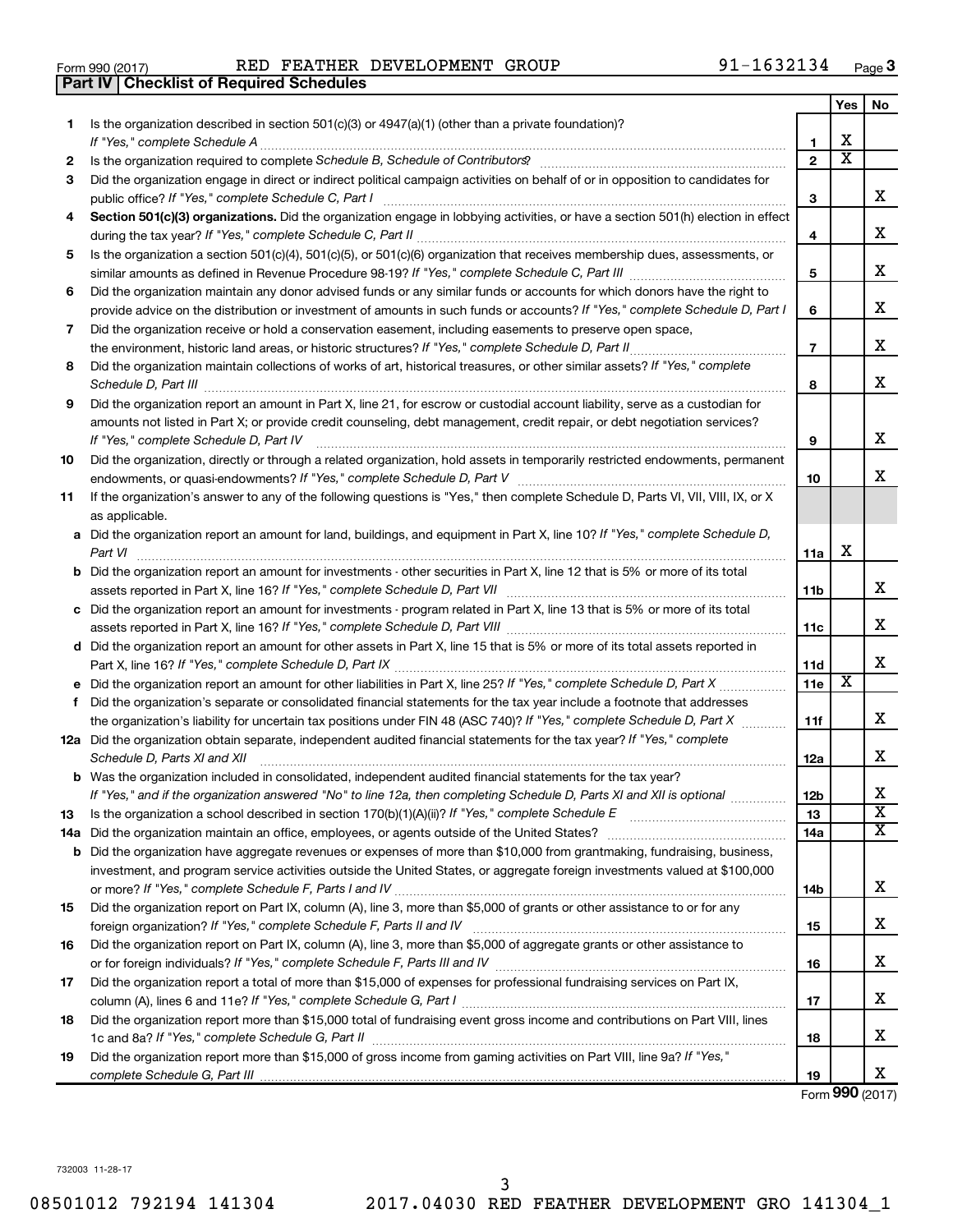|  | Form 990 (2017) |
|--|-----------------|
|  |                 |

*(continued)* **Part IV Checklist of Required Schedules**

|    |                                                                                                                                                                                                                                             |                 | Yes | No                      |
|----|---------------------------------------------------------------------------------------------------------------------------------------------------------------------------------------------------------------------------------------------|-----------------|-----|-------------------------|
|    | 20a Did the organization operate one or more hospital facilities? If "Yes," complete Schedule H                                                                                                                                             | 20a             |     | x                       |
|    | <b>b</b> If "Yes" to line 20a, did the organization attach a copy of its audited financial statements to this return?                                                                                                                       | 20 <sub>b</sub> |     |                         |
| 21 | Did the organization report more than \$5,000 of grants or other assistance to any domestic organization or                                                                                                                                 |                 |     |                         |
|    |                                                                                                                                                                                                                                             | 21              |     | x                       |
| 22 | Did the organization report more than \$5,000 of grants or other assistance to or for domestic individuals on                                                                                                                               |                 |     |                         |
|    |                                                                                                                                                                                                                                             | 22              |     | x                       |
| 23 | Did the organization answer "Yes" to Part VII, Section A, line 3, 4, or 5 about compensation of the organization's current                                                                                                                  |                 |     |                         |
|    | and former officers, directors, trustees, key employees, and highest compensated employees? If "Yes," complete                                                                                                                              |                 |     |                         |
|    | Schedule J                                                                                                                                                                                                                                  | 23              |     | X                       |
|    | 24a Did the organization have a tax-exempt bond issue with an outstanding principal amount of more than \$100,000 as of the                                                                                                                 |                 |     |                         |
|    | last day of the year, that was issued after December 31, 2002? If "Yes," answer lines 24b through 24d and complete                                                                                                                          |                 |     |                         |
|    | Schedule K. If "No", go to line 25a                                                                                                                                                                                                         | 24a             |     | x                       |
| b  | Did the organization invest any proceeds of tax-exempt bonds beyond a temporary period exception?                                                                                                                                           | 24 <sub>b</sub> |     |                         |
| с  | Did the organization maintain an escrow account other than a refunding escrow at any time during the year to defease                                                                                                                        |                 |     |                         |
|    | any tax-exempt bonds?                                                                                                                                                                                                                       | 24c             |     |                         |
|    |                                                                                                                                                                                                                                             | 24d             |     |                         |
|    | 25a Section 501(c)(3), 501(c)(4), and 501(c)(29) organizations. Did the organization engage in an excess benefit                                                                                                                            |                 |     |                         |
|    |                                                                                                                                                                                                                                             | 25a             |     | x                       |
| b  | Is the organization aware that it engaged in an excess benefit transaction with a disqualified person in a prior year, and                                                                                                                  |                 |     |                         |
|    | that the transaction has not been reported on any of the organization's prior Forms 990 or 990-EZ? If "Yes," complete                                                                                                                       |                 |     | х                       |
|    | Schedule L, Part I                                                                                                                                                                                                                          | 25b             |     |                         |
| 26 | Did the organization report any amount on Part X, line 5, 6, or 22 for receivables from or payables to any current or                                                                                                                       |                 |     |                         |
|    | former officers, directors, trustees, key employees, highest compensated employees, or disqualified persons? If "Yes,"                                                                                                                      |                 |     | x                       |
|    | complete Schedule L, Part II                                                                                                                                                                                                                | 26              |     |                         |
| 27 | Did the organization provide a grant or other assistance to an officer, director, trustee, key employee, substantial<br>contributor or employee thereof, a grant selection committee member, or to a 35% controlled entity or family member |                 |     |                         |
|    |                                                                                                                                                                                                                                             | 27              |     | х                       |
| 28 | Was the organization a party to a business transaction with one of the following parties (see Schedule L, Part IV                                                                                                                           |                 |     |                         |
|    | instructions for applicable filing thresholds, conditions, and exceptions):                                                                                                                                                                 |                 |     |                         |
| а  | A current or former officer, director, trustee, or key employee? If "Yes," complete Schedule L, Part IV                                                                                                                                     | 28a             |     | х                       |
| b  | A family member of a current or former officer, director, trustee, or key employee? If "Yes," complete Schedule L, Part IV                                                                                                                  | 28 <sub>b</sub> |     | $\overline{\textbf{X}}$ |
| с  | An entity of which a current or former officer, director, trustee, or key employee (or a family member thereof) was an officer,                                                                                                             |                 |     |                         |
|    | director, trustee, or direct or indirect owner? If "Yes," complete Schedule L, Part IV                                                                                                                                                      | 28c             |     | х                       |
| 29 |                                                                                                                                                                                                                                             | 29              |     | X                       |
| 30 | Did the organization receive contributions of art, historical treasures, or other similar assets, or qualified conservation                                                                                                                 |                 |     |                         |
|    |                                                                                                                                                                                                                                             | 30              |     | х                       |
| 31 | Did the organization liquidate, terminate, or dissolve and cease operations?                                                                                                                                                                |                 |     |                         |
|    | If "Yes," complete Schedule N, Part I                                                                                                                                                                                                       | 31              |     | х                       |
| 32 | Did the organization sell, exchange, dispose of, or transfer more than 25% of its net assets?If "Yes," complete                                                                                                                             |                 |     |                         |
|    | Schedule N, Part II                                                                                                                                                                                                                         | 32              |     | х                       |
| 33 | Did the organization own 100% of an entity disregarded as separate from the organization under Regulations                                                                                                                                  |                 |     |                         |
|    |                                                                                                                                                                                                                                             | 33              |     | х                       |
| 34 | Was the organization related to any tax-exempt or taxable entity? If "Yes," complete Schedule R, Part II, III, or IV, and                                                                                                                   |                 |     |                         |
|    | Part V, line 1                                                                                                                                                                                                                              | 34              |     | х                       |
|    |                                                                                                                                                                                                                                             | 35a             |     | $\overline{\text{X}}$   |
| b  | If "Yes" to line 35a, did the organization receive any payment from or engage in any transaction with a controlled entity                                                                                                                   |                 |     |                         |
|    |                                                                                                                                                                                                                                             | 35 <sub>b</sub> |     |                         |
| 36 | Section 501(c)(3) organizations. Did the organization make any transfers to an exempt non-charitable related organization?                                                                                                                  |                 |     |                         |
|    |                                                                                                                                                                                                                                             | 36              |     | х                       |
| 37 | Did the organization conduct more than 5% of its activities through an entity that is not a related organization                                                                                                                            |                 |     |                         |
|    |                                                                                                                                                                                                                                             | 37              |     | x.                      |
| 38 | Did the organization complete Schedule O and provide explanations in Schedule O for Part VI, lines 11b and 19?                                                                                                                              |                 |     |                         |
|    |                                                                                                                                                                                                                                             | 38              | х   |                         |

Form (2017) **990**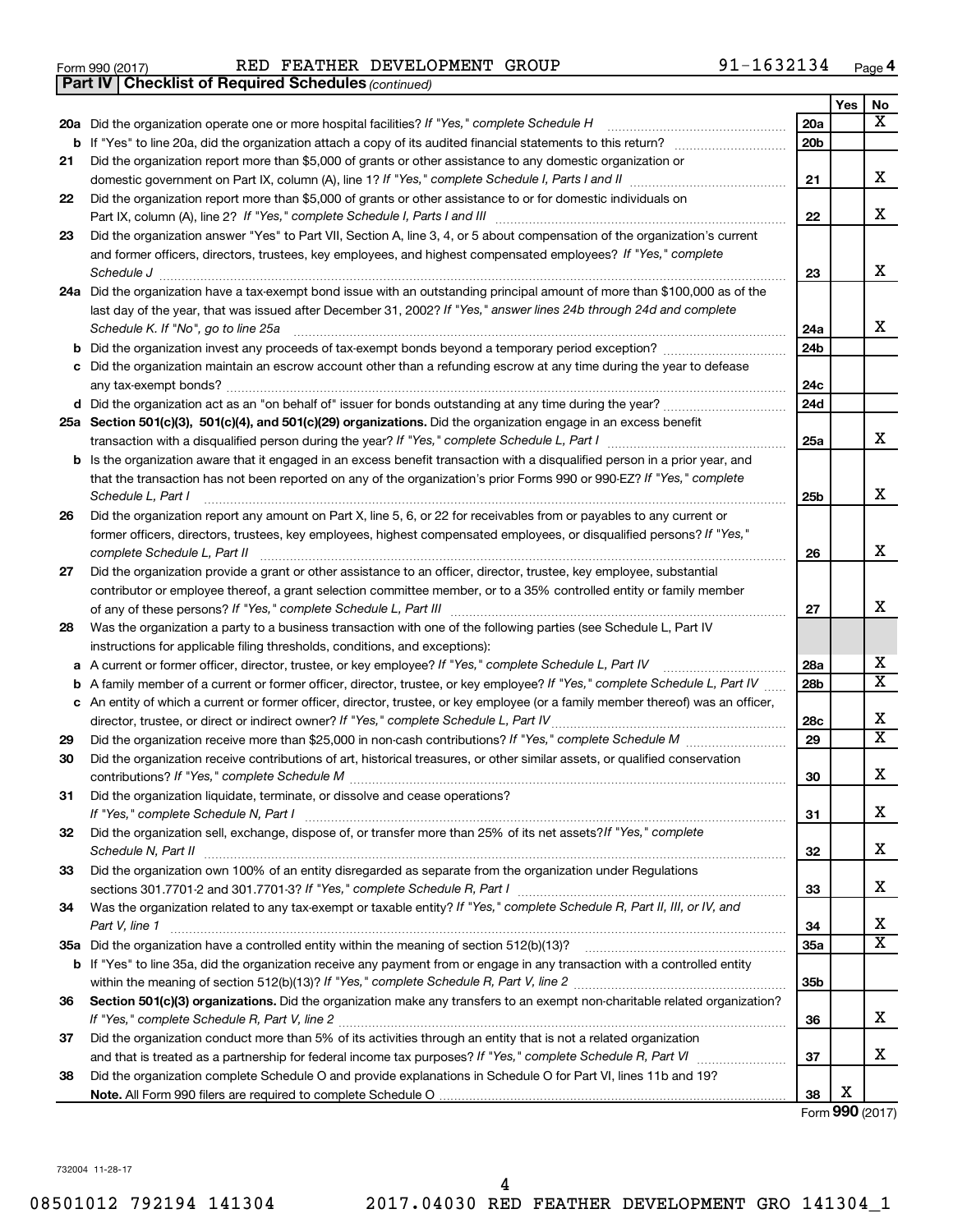| <b>Part V</b><br>Check if Schedule O contains a response or note to any line in this Part V<br>Yes<br>No<br>1a<br>1 <sub>b</sub><br>Enter the number of Forms W-2G included in line 1a. Enter -0- if not applicable <i>manumumumum</i><br>b<br>Did the organization comply with backup withholding rules for reportable payments to vendors and reportable gaming<br>с<br>х<br>1c<br>2a Enter the number of employees reported on Form W-3, Transmittal of Wage and Tax Statements,<br>4<br>filed for the calendar year ending with or within the year covered by this return<br>2a<br>X<br>2 <sub>b</sub><br>X.<br>3a<br>3a Did the organization have unrelated business gross income of \$1,000 or more during the year?<br>3 <sub>b</sub><br>4a At any time during the calendar year, did the organization have an interest in, or a signature or other authority over, a<br>x<br>financial account in a foreign country (such as a bank account, securities account, or other financial account)?<br>4a<br><b>b</b> If "Yes," enter the name of the foreign country: $\blacktriangleright$<br>See instructions for filing requirements for FinCEN Form 114, Report of Foreign Bank and Financial Accounts (FBAR).<br>X<br>5a<br>$\overline{\mathtt{x}}$<br>5 <sub>b</sub><br>5 <sub>c</sub><br>6a Does the organization have annual gross receipts that are normally greater than \$100,000, and did the organization solicit<br>x<br>6a<br>b If "Yes," did the organization include with every solicitation an express statement that such contributions or gifts<br>were not tax deductible?<br>6b<br>Organizations that may receive deductible contributions under section 170(c).<br>7<br>x<br>Did the organization receive a payment in excess of \$75 made partly as a contribution and partly for goods and services provided to the payor?<br>7a<br>а<br>7b<br>c Did the organization sell, exchange, or otherwise dispose of tangible personal property for which it was required<br>х<br>7c<br>7d<br>X<br>7е<br>$\overline{\mathtt{x}}$<br>7f<br>Did the organization, during the year, pay premiums, directly or indirectly, on a personal benefit contract?<br>f.<br>If the organization received a contribution of qualified intellectual property, did the organization file Form 8899 as required?<br>7g<br>g<br>7h<br>h If the organization received a contribution of cars, boats, airplanes, or other vehicles, did the organization file a Form 1098-C?<br>Sponsoring organizations maintaining donor advised funds. Did a donor advised fund maintained by the<br>8<br>sponsoring organization have excess business holdings at any time during the year?<br>8<br>Sponsoring organizations maintaining donor advised funds.<br>9<br>Did the sponsoring organization make any taxable distributions under section 4966?<br>9а<br>а<br>9b<br>b<br>Section 501(c)(7) organizations. Enter:<br>10<br>10a<br>а<br>Gross receipts, included on Form 990, Part VIII, line 12, for public use of club facilities<br>10 <sub>b</sub><br>b<br>Section 501(c)(12) organizations. Enter:<br>11<br>11a<br>а<br>Gross income from other sources (Do not net amounts due or paid to other sources against<br>b<br>amounts due or received from them.)<br>11b<br>12a Section 4947(a)(1) non-exempt charitable trusts. Is the organization filing Form 990 in lieu of Form 1041?<br>12a<br>If "Yes," enter the amount of tax-exempt interest received or accrued during the year<br>12b<br>b<br>Section 501(c)(29) qualified nonprofit health insurance issuers.<br>13<br>a Is the organization licensed to issue qualified health plans in more than one state?<br>13a<br>Note. See the instructions for additional information the organization must report on Schedule O.<br><b>b</b> Enter the amount of reserves the organization is required to maintain by the states in which the<br>13 <sub>b</sub><br>13c<br>х<br>14a<br>14b<br>$Form$ QQ $\Omega$ (2017) | 91-1632134<br>RED FEATHER DEVELOPMENT GROUP<br>Form 990 (2017)   |  | Page 5 |
|----------------------------------------------------------------------------------------------------------------------------------------------------------------------------------------------------------------------------------------------------------------------------------------------------------------------------------------------------------------------------------------------------------------------------------------------------------------------------------------------------------------------------------------------------------------------------------------------------------------------------------------------------------------------------------------------------------------------------------------------------------------------------------------------------------------------------------------------------------------------------------------------------------------------------------------------------------------------------------------------------------------------------------------------------------------------------------------------------------------------------------------------------------------------------------------------------------------------------------------------------------------------------------------------------------------------------------------------------------------------------------------------------------------------------------------------------------------------------------------------------------------------------------------------------------------------------------------------------------------------------------------------------------------------------------------------------------------------------------------------------------------------------------------------------------------------------------------------------------------------------------------------------------------------------------------------------------------------------------------------------------------------------------------------------------------------------------------------------------------------------------------------------------------------------------------------------------------------------------------------------------------------------------------------------------------------------------------------------------------------------------------------------------------------------------------------------------------------------------------------------------------------------------------------------------------------------------------------------------------------------------------------------------------------------------------------------------------------------------------------------------------------------------------------------------------------------------------------------------------------------------------------------------------------------------------------------------------------------------------------------------------------------------------------------------------------------------------------------------------------------------------------------------------------------------------------------------------------------------------------------------------------------------------------------------------------------------------------------------------------------------------------------------------------------------------------------------------------------------------------------------------------------------------------------------------------------------------------------------------------------------------------------------------------------------------------------------------------------------------------------------------------------------------------------------------------------------------------------------------------------------------------------------------------------------------------------------------------------|------------------------------------------------------------------|--|--------|
|                                                                                                                                                                                                                                                                                                                                                                                                                                                                                                                                                                                                                                                                                                                                                                                                                                                                                                                                                                                                                                                                                                                                                                                                                                                                                                                                                                                                                                                                                                                                                                                                                                                                                                                                                                                                                                                                                                                                                                                                                                                                                                                                                                                                                                                                                                                                                                                                                                                                                                                                                                                                                                                                                                                                                                                                                                                                                                                                                                                                                                                                                                                                                                                                                                                                                                                                                                                                                                                                                                                                                                                                                                                                                                                                                                                                                                                                                                                                                                            | <b>Statements Regarding Other IRS Filings and Tax Compliance</b> |  |        |
|                                                                                                                                                                                                                                                                                                                                                                                                                                                                                                                                                                                                                                                                                                                                                                                                                                                                                                                                                                                                                                                                                                                                                                                                                                                                                                                                                                                                                                                                                                                                                                                                                                                                                                                                                                                                                                                                                                                                                                                                                                                                                                                                                                                                                                                                                                                                                                                                                                                                                                                                                                                                                                                                                                                                                                                                                                                                                                                                                                                                                                                                                                                                                                                                                                                                                                                                                                                                                                                                                                                                                                                                                                                                                                                                                                                                                                                                                                                                                                            |                                                                  |  |        |
|                                                                                                                                                                                                                                                                                                                                                                                                                                                                                                                                                                                                                                                                                                                                                                                                                                                                                                                                                                                                                                                                                                                                                                                                                                                                                                                                                                                                                                                                                                                                                                                                                                                                                                                                                                                                                                                                                                                                                                                                                                                                                                                                                                                                                                                                                                                                                                                                                                                                                                                                                                                                                                                                                                                                                                                                                                                                                                                                                                                                                                                                                                                                                                                                                                                                                                                                                                                                                                                                                                                                                                                                                                                                                                                                                                                                                                                                                                                                                                            |                                                                  |  |        |
|                                                                                                                                                                                                                                                                                                                                                                                                                                                                                                                                                                                                                                                                                                                                                                                                                                                                                                                                                                                                                                                                                                                                                                                                                                                                                                                                                                                                                                                                                                                                                                                                                                                                                                                                                                                                                                                                                                                                                                                                                                                                                                                                                                                                                                                                                                                                                                                                                                                                                                                                                                                                                                                                                                                                                                                                                                                                                                                                                                                                                                                                                                                                                                                                                                                                                                                                                                                                                                                                                                                                                                                                                                                                                                                                                                                                                                                                                                                                                                            |                                                                  |  |        |
|                                                                                                                                                                                                                                                                                                                                                                                                                                                                                                                                                                                                                                                                                                                                                                                                                                                                                                                                                                                                                                                                                                                                                                                                                                                                                                                                                                                                                                                                                                                                                                                                                                                                                                                                                                                                                                                                                                                                                                                                                                                                                                                                                                                                                                                                                                                                                                                                                                                                                                                                                                                                                                                                                                                                                                                                                                                                                                                                                                                                                                                                                                                                                                                                                                                                                                                                                                                                                                                                                                                                                                                                                                                                                                                                                                                                                                                                                                                                                                            |                                                                  |  |        |
|                                                                                                                                                                                                                                                                                                                                                                                                                                                                                                                                                                                                                                                                                                                                                                                                                                                                                                                                                                                                                                                                                                                                                                                                                                                                                                                                                                                                                                                                                                                                                                                                                                                                                                                                                                                                                                                                                                                                                                                                                                                                                                                                                                                                                                                                                                                                                                                                                                                                                                                                                                                                                                                                                                                                                                                                                                                                                                                                                                                                                                                                                                                                                                                                                                                                                                                                                                                                                                                                                                                                                                                                                                                                                                                                                                                                                                                                                                                                                                            |                                                                  |  |        |
|                                                                                                                                                                                                                                                                                                                                                                                                                                                                                                                                                                                                                                                                                                                                                                                                                                                                                                                                                                                                                                                                                                                                                                                                                                                                                                                                                                                                                                                                                                                                                                                                                                                                                                                                                                                                                                                                                                                                                                                                                                                                                                                                                                                                                                                                                                                                                                                                                                                                                                                                                                                                                                                                                                                                                                                                                                                                                                                                                                                                                                                                                                                                                                                                                                                                                                                                                                                                                                                                                                                                                                                                                                                                                                                                                                                                                                                                                                                                                                            |                                                                  |  |        |
|                                                                                                                                                                                                                                                                                                                                                                                                                                                                                                                                                                                                                                                                                                                                                                                                                                                                                                                                                                                                                                                                                                                                                                                                                                                                                                                                                                                                                                                                                                                                                                                                                                                                                                                                                                                                                                                                                                                                                                                                                                                                                                                                                                                                                                                                                                                                                                                                                                                                                                                                                                                                                                                                                                                                                                                                                                                                                                                                                                                                                                                                                                                                                                                                                                                                                                                                                                                                                                                                                                                                                                                                                                                                                                                                                                                                                                                                                                                                                                            |                                                                  |  |        |
|                                                                                                                                                                                                                                                                                                                                                                                                                                                                                                                                                                                                                                                                                                                                                                                                                                                                                                                                                                                                                                                                                                                                                                                                                                                                                                                                                                                                                                                                                                                                                                                                                                                                                                                                                                                                                                                                                                                                                                                                                                                                                                                                                                                                                                                                                                                                                                                                                                                                                                                                                                                                                                                                                                                                                                                                                                                                                                                                                                                                                                                                                                                                                                                                                                                                                                                                                                                                                                                                                                                                                                                                                                                                                                                                                                                                                                                                                                                                                                            |                                                                  |  |        |
|                                                                                                                                                                                                                                                                                                                                                                                                                                                                                                                                                                                                                                                                                                                                                                                                                                                                                                                                                                                                                                                                                                                                                                                                                                                                                                                                                                                                                                                                                                                                                                                                                                                                                                                                                                                                                                                                                                                                                                                                                                                                                                                                                                                                                                                                                                                                                                                                                                                                                                                                                                                                                                                                                                                                                                                                                                                                                                                                                                                                                                                                                                                                                                                                                                                                                                                                                                                                                                                                                                                                                                                                                                                                                                                                                                                                                                                                                                                                                                            |                                                                  |  |        |
|                                                                                                                                                                                                                                                                                                                                                                                                                                                                                                                                                                                                                                                                                                                                                                                                                                                                                                                                                                                                                                                                                                                                                                                                                                                                                                                                                                                                                                                                                                                                                                                                                                                                                                                                                                                                                                                                                                                                                                                                                                                                                                                                                                                                                                                                                                                                                                                                                                                                                                                                                                                                                                                                                                                                                                                                                                                                                                                                                                                                                                                                                                                                                                                                                                                                                                                                                                                                                                                                                                                                                                                                                                                                                                                                                                                                                                                                                                                                                                            |                                                                  |  |        |
|                                                                                                                                                                                                                                                                                                                                                                                                                                                                                                                                                                                                                                                                                                                                                                                                                                                                                                                                                                                                                                                                                                                                                                                                                                                                                                                                                                                                                                                                                                                                                                                                                                                                                                                                                                                                                                                                                                                                                                                                                                                                                                                                                                                                                                                                                                                                                                                                                                                                                                                                                                                                                                                                                                                                                                                                                                                                                                                                                                                                                                                                                                                                                                                                                                                                                                                                                                                                                                                                                                                                                                                                                                                                                                                                                                                                                                                                                                                                                                            |                                                                  |  |        |
|                                                                                                                                                                                                                                                                                                                                                                                                                                                                                                                                                                                                                                                                                                                                                                                                                                                                                                                                                                                                                                                                                                                                                                                                                                                                                                                                                                                                                                                                                                                                                                                                                                                                                                                                                                                                                                                                                                                                                                                                                                                                                                                                                                                                                                                                                                                                                                                                                                                                                                                                                                                                                                                                                                                                                                                                                                                                                                                                                                                                                                                                                                                                                                                                                                                                                                                                                                                                                                                                                                                                                                                                                                                                                                                                                                                                                                                                                                                                                                            |                                                                  |  |        |
|                                                                                                                                                                                                                                                                                                                                                                                                                                                                                                                                                                                                                                                                                                                                                                                                                                                                                                                                                                                                                                                                                                                                                                                                                                                                                                                                                                                                                                                                                                                                                                                                                                                                                                                                                                                                                                                                                                                                                                                                                                                                                                                                                                                                                                                                                                                                                                                                                                                                                                                                                                                                                                                                                                                                                                                                                                                                                                                                                                                                                                                                                                                                                                                                                                                                                                                                                                                                                                                                                                                                                                                                                                                                                                                                                                                                                                                                                                                                                                            |                                                                  |  |        |
|                                                                                                                                                                                                                                                                                                                                                                                                                                                                                                                                                                                                                                                                                                                                                                                                                                                                                                                                                                                                                                                                                                                                                                                                                                                                                                                                                                                                                                                                                                                                                                                                                                                                                                                                                                                                                                                                                                                                                                                                                                                                                                                                                                                                                                                                                                                                                                                                                                                                                                                                                                                                                                                                                                                                                                                                                                                                                                                                                                                                                                                                                                                                                                                                                                                                                                                                                                                                                                                                                                                                                                                                                                                                                                                                                                                                                                                                                                                                                                            |                                                                  |  |        |
|                                                                                                                                                                                                                                                                                                                                                                                                                                                                                                                                                                                                                                                                                                                                                                                                                                                                                                                                                                                                                                                                                                                                                                                                                                                                                                                                                                                                                                                                                                                                                                                                                                                                                                                                                                                                                                                                                                                                                                                                                                                                                                                                                                                                                                                                                                                                                                                                                                                                                                                                                                                                                                                                                                                                                                                                                                                                                                                                                                                                                                                                                                                                                                                                                                                                                                                                                                                                                                                                                                                                                                                                                                                                                                                                                                                                                                                                                                                                                                            |                                                                  |  |        |
|                                                                                                                                                                                                                                                                                                                                                                                                                                                                                                                                                                                                                                                                                                                                                                                                                                                                                                                                                                                                                                                                                                                                                                                                                                                                                                                                                                                                                                                                                                                                                                                                                                                                                                                                                                                                                                                                                                                                                                                                                                                                                                                                                                                                                                                                                                                                                                                                                                                                                                                                                                                                                                                                                                                                                                                                                                                                                                                                                                                                                                                                                                                                                                                                                                                                                                                                                                                                                                                                                                                                                                                                                                                                                                                                                                                                                                                                                                                                                                            |                                                                  |  |        |
|                                                                                                                                                                                                                                                                                                                                                                                                                                                                                                                                                                                                                                                                                                                                                                                                                                                                                                                                                                                                                                                                                                                                                                                                                                                                                                                                                                                                                                                                                                                                                                                                                                                                                                                                                                                                                                                                                                                                                                                                                                                                                                                                                                                                                                                                                                                                                                                                                                                                                                                                                                                                                                                                                                                                                                                                                                                                                                                                                                                                                                                                                                                                                                                                                                                                                                                                                                                                                                                                                                                                                                                                                                                                                                                                                                                                                                                                                                                                                                            |                                                                  |  |        |
|                                                                                                                                                                                                                                                                                                                                                                                                                                                                                                                                                                                                                                                                                                                                                                                                                                                                                                                                                                                                                                                                                                                                                                                                                                                                                                                                                                                                                                                                                                                                                                                                                                                                                                                                                                                                                                                                                                                                                                                                                                                                                                                                                                                                                                                                                                                                                                                                                                                                                                                                                                                                                                                                                                                                                                                                                                                                                                                                                                                                                                                                                                                                                                                                                                                                                                                                                                                                                                                                                                                                                                                                                                                                                                                                                                                                                                                                                                                                                                            |                                                                  |  |        |
|                                                                                                                                                                                                                                                                                                                                                                                                                                                                                                                                                                                                                                                                                                                                                                                                                                                                                                                                                                                                                                                                                                                                                                                                                                                                                                                                                                                                                                                                                                                                                                                                                                                                                                                                                                                                                                                                                                                                                                                                                                                                                                                                                                                                                                                                                                                                                                                                                                                                                                                                                                                                                                                                                                                                                                                                                                                                                                                                                                                                                                                                                                                                                                                                                                                                                                                                                                                                                                                                                                                                                                                                                                                                                                                                                                                                                                                                                                                                                                            |                                                                  |  |        |
|                                                                                                                                                                                                                                                                                                                                                                                                                                                                                                                                                                                                                                                                                                                                                                                                                                                                                                                                                                                                                                                                                                                                                                                                                                                                                                                                                                                                                                                                                                                                                                                                                                                                                                                                                                                                                                                                                                                                                                                                                                                                                                                                                                                                                                                                                                                                                                                                                                                                                                                                                                                                                                                                                                                                                                                                                                                                                                                                                                                                                                                                                                                                                                                                                                                                                                                                                                                                                                                                                                                                                                                                                                                                                                                                                                                                                                                                                                                                                                            |                                                                  |  |        |
|                                                                                                                                                                                                                                                                                                                                                                                                                                                                                                                                                                                                                                                                                                                                                                                                                                                                                                                                                                                                                                                                                                                                                                                                                                                                                                                                                                                                                                                                                                                                                                                                                                                                                                                                                                                                                                                                                                                                                                                                                                                                                                                                                                                                                                                                                                                                                                                                                                                                                                                                                                                                                                                                                                                                                                                                                                                                                                                                                                                                                                                                                                                                                                                                                                                                                                                                                                                                                                                                                                                                                                                                                                                                                                                                                                                                                                                                                                                                                                            |                                                                  |  |        |
|                                                                                                                                                                                                                                                                                                                                                                                                                                                                                                                                                                                                                                                                                                                                                                                                                                                                                                                                                                                                                                                                                                                                                                                                                                                                                                                                                                                                                                                                                                                                                                                                                                                                                                                                                                                                                                                                                                                                                                                                                                                                                                                                                                                                                                                                                                                                                                                                                                                                                                                                                                                                                                                                                                                                                                                                                                                                                                                                                                                                                                                                                                                                                                                                                                                                                                                                                                                                                                                                                                                                                                                                                                                                                                                                                                                                                                                                                                                                                                            |                                                                  |  |        |
|                                                                                                                                                                                                                                                                                                                                                                                                                                                                                                                                                                                                                                                                                                                                                                                                                                                                                                                                                                                                                                                                                                                                                                                                                                                                                                                                                                                                                                                                                                                                                                                                                                                                                                                                                                                                                                                                                                                                                                                                                                                                                                                                                                                                                                                                                                                                                                                                                                                                                                                                                                                                                                                                                                                                                                                                                                                                                                                                                                                                                                                                                                                                                                                                                                                                                                                                                                                                                                                                                                                                                                                                                                                                                                                                                                                                                                                                                                                                                                            |                                                                  |  |        |
|                                                                                                                                                                                                                                                                                                                                                                                                                                                                                                                                                                                                                                                                                                                                                                                                                                                                                                                                                                                                                                                                                                                                                                                                                                                                                                                                                                                                                                                                                                                                                                                                                                                                                                                                                                                                                                                                                                                                                                                                                                                                                                                                                                                                                                                                                                                                                                                                                                                                                                                                                                                                                                                                                                                                                                                                                                                                                                                                                                                                                                                                                                                                                                                                                                                                                                                                                                                                                                                                                                                                                                                                                                                                                                                                                                                                                                                                                                                                                                            |                                                                  |  |        |
|                                                                                                                                                                                                                                                                                                                                                                                                                                                                                                                                                                                                                                                                                                                                                                                                                                                                                                                                                                                                                                                                                                                                                                                                                                                                                                                                                                                                                                                                                                                                                                                                                                                                                                                                                                                                                                                                                                                                                                                                                                                                                                                                                                                                                                                                                                                                                                                                                                                                                                                                                                                                                                                                                                                                                                                                                                                                                                                                                                                                                                                                                                                                                                                                                                                                                                                                                                                                                                                                                                                                                                                                                                                                                                                                                                                                                                                                                                                                                                            |                                                                  |  |        |
|                                                                                                                                                                                                                                                                                                                                                                                                                                                                                                                                                                                                                                                                                                                                                                                                                                                                                                                                                                                                                                                                                                                                                                                                                                                                                                                                                                                                                                                                                                                                                                                                                                                                                                                                                                                                                                                                                                                                                                                                                                                                                                                                                                                                                                                                                                                                                                                                                                                                                                                                                                                                                                                                                                                                                                                                                                                                                                                                                                                                                                                                                                                                                                                                                                                                                                                                                                                                                                                                                                                                                                                                                                                                                                                                                                                                                                                                                                                                                                            |                                                                  |  |        |
|                                                                                                                                                                                                                                                                                                                                                                                                                                                                                                                                                                                                                                                                                                                                                                                                                                                                                                                                                                                                                                                                                                                                                                                                                                                                                                                                                                                                                                                                                                                                                                                                                                                                                                                                                                                                                                                                                                                                                                                                                                                                                                                                                                                                                                                                                                                                                                                                                                                                                                                                                                                                                                                                                                                                                                                                                                                                                                                                                                                                                                                                                                                                                                                                                                                                                                                                                                                                                                                                                                                                                                                                                                                                                                                                                                                                                                                                                                                                                                            |                                                                  |  |        |
|                                                                                                                                                                                                                                                                                                                                                                                                                                                                                                                                                                                                                                                                                                                                                                                                                                                                                                                                                                                                                                                                                                                                                                                                                                                                                                                                                                                                                                                                                                                                                                                                                                                                                                                                                                                                                                                                                                                                                                                                                                                                                                                                                                                                                                                                                                                                                                                                                                                                                                                                                                                                                                                                                                                                                                                                                                                                                                                                                                                                                                                                                                                                                                                                                                                                                                                                                                                                                                                                                                                                                                                                                                                                                                                                                                                                                                                                                                                                                                            |                                                                  |  |        |
|                                                                                                                                                                                                                                                                                                                                                                                                                                                                                                                                                                                                                                                                                                                                                                                                                                                                                                                                                                                                                                                                                                                                                                                                                                                                                                                                                                                                                                                                                                                                                                                                                                                                                                                                                                                                                                                                                                                                                                                                                                                                                                                                                                                                                                                                                                                                                                                                                                                                                                                                                                                                                                                                                                                                                                                                                                                                                                                                                                                                                                                                                                                                                                                                                                                                                                                                                                                                                                                                                                                                                                                                                                                                                                                                                                                                                                                                                                                                                                            |                                                                  |  |        |
|                                                                                                                                                                                                                                                                                                                                                                                                                                                                                                                                                                                                                                                                                                                                                                                                                                                                                                                                                                                                                                                                                                                                                                                                                                                                                                                                                                                                                                                                                                                                                                                                                                                                                                                                                                                                                                                                                                                                                                                                                                                                                                                                                                                                                                                                                                                                                                                                                                                                                                                                                                                                                                                                                                                                                                                                                                                                                                                                                                                                                                                                                                                                                                                                                                                                                                                                                                                                                                                                                                                                                                                                                                                                                                                                                                                                                                                                                                                                                                            |                                                                  |  |        |
|                                                                                                                                                                                                                                                                                                                                                                                                                                                                                                                                                                                                                                                                                                                                                                                                                                                                                                                                                                                                                                                                                                                                                                                                                                                                                                                                                                                                                                                                                                                                                                                                                                                                                                                                                                                                                                                                                                                                                                                                                                                                                                                                                                                                                                                                                                                                                                                                                                                                                                                                                                                                                                                                                                                                                                                                                                                                                                                                                                                                                                                                                                                                                                                                                                                                                                                                                                                                                                                                                                                                                                                                                                                                                                                                                                                                                                                                                                                                                                            |                                                                  |  |        |
|                                                                                                                                                                                                                                                                                                                                                                                                                                                                                                                                                                                                                                                                                                                                                                                                                                                                                                                                                                                                                                                                                                                                                                                                                                                                                                                                                                                                                                                                                                                                                                                                                                                                                                                                                                                                                                                                                                                                                                                                                                                                                                                                                                                                                                                                                                                                                                                                                                                                                                                                                                                                                                                                                                                                                                                                                                                                                                                                                                                                                                                                                                                                                                                                                                                                                                                                                                                                                                                                                                                                                                                                                                                                                                                                                                                                                                                                                                                                                                            |                                                                  |  |        |
|                                                                                                                                                                                                                                                                                                                                                                                                                                                                                                                                                                                                                                                                                                                                                                                                                                                                                                                                                                                                                                                                                                                                                                                                                                                                                                                                                                                                                                                                                                                                                                                                                                                                                                                                                                                                                                                                                                                                                                                                                                                                                                                                                                                                                                                                                                                                                                                                                                                                                                                                                                                                                                                                                                                                                                                                                                                                                                                                                                                                                                                                                                                                                                                                                                                                                                                                                                                                                                                                                                                                                                                                                                                                                                                                                                                                                                                                                                                                                                            |                                                                  |  |        |
|                                                                                                                                                                                                                                                                                                                                                                                                                                                                                                                                                                                                                                                                                                                                                                                                                                                                                                                                                                                                                                                                                                                                                                                                                                                                                                                                                                                                                                                                                                                                                                                                                                                                                                                                                                                                                                                                                                                                                                                                                                                                                                                                                                                                                                                                                                                                                                                                                                                                                                                                                                                                                                                                                                                                                                                                                                                                                                                                                                                                                                                                                                                                                                                                                                                                                                                                                                                                                                                                                                                                                                                                                                                                                                                                                                                                                                                                                                                                                                            |                                                                  |  |        |
|                                                                                                                                                                                                                                                                                                                                                                                                                                                                                                                                                                                                                                                                                                                                                                                                                                                                                                                                                                                                                                                                                                                                                                                                                                                                                                                                                                                                                                                                                                                                                                                                                                                                                                                                                                                                                                                                                                                                                                                                                                                                                                                                                                                                                                                                                                                                                                                                                                                                                                                                                                                                                                                                                                                                                                                                                                                                                                                                                                                                                                                                                                                                                                                                                                                                                                                                                                                                                                                                                                                                                                                                                                                                                                                                                                                                                                                                                                                                                                            |                                                                  |  |        |
|                                                                                                                                                                                                                                                                                                                                                                                                                                                                                                                                                                                                                                                                                                                                                                                                                                                                                                                                                                                                                                                                                                                                                                                                                                                                                                                                                                                                                                                                                                                                                                                                                                                                                                                                                                                                                                                                                                                                                                                                                                                                                                                                                                                                                                                                                                                                                                                                                                                                                                                                                                                                                                                                                                                                                                                                                                                                                                                                                                                                                                                                                                                                                                                                                                                                                                                                                                                                                                                                                                                                                                                                                                                                                                                                                                                                                                                                                                                                                                            |                                                                  |  |        |
|                                                                                                                                                                                                                                                                                                                                                                                                                                                                                                                                                                                                                                                                                                                                                                                                                                                                                                                                                                                                                                                                                                                                                                                                                                                                                                                                                                                                                                                                                                                                                                                                                                                                                                                                                                                                                                                                                                                                                                                                                                                                                                                                                                                                                                                                                                                                                                                                                                                                                                                                                                                                                                                                                                                                                                                                                                                                                                                                                                                                                                                                                                                                                                                                                                                                                                                                                                                                                                                                                                                                                                                                                                                                                                                                                                                                                                                                                                                                                                            |                                                                  |  |        |
|                                                                                                                                                                                                                                                                                                                                                                                                                                                                                                                                                                                                                                                                                                                                                                                                                                                                                                                                                                                                                                                                                                                                                                                                                                                                                                                                                                                                                                                                                                                                                                                                                                                                                                                                                                                                                                                                                                                                                                                                                                                                                                                                                                                                                                                                                                                                                                                                                                                                                                                                                                                                                                                                                                                                                                                                                                                                                                                                                                                                                                                                                                                                                                                                                                                                                                                                                                                                                                                                                                                                                                                                                                                                                                                                                                                                                                                                                                                                                                            |                                                                  |  |        |
|                                                                                                                                                                                                                                                                                                                                                                                                                                                                                                                                                                                                                                                                                                                                                                                                                                                                                                                                                                                                                                                                                                                                                                                                                                                                                                                                                                                                                                                                                                                                                                                                                                                                                                                                                                                                                                                                                                                                                                                                                                                                                                                                                                                                                                                                                                                                                                                                                                                                                                                                                                                                                                                                                                                                                                                                                                                                                                                                                                                                                                                                                                                                                                                                                                                                                                                                                                                                                                                                                                                                                                                                                                                                                                                                                                                                                                                                                                                                                                            |                                                                  |  |        |
|                                                                                                                                                                                                                                                                                                                                                                                                                                                                                                                                                                                                                                                                                                                                                                                                                                                                                                                                                                                                                                                                                                                                                                                                                                                                                                                                                                                                                                                                                                                                                                                                                                                                                                                                                                                                                                                                                                                                                                                                                                                                                                                                                                                                                                                                                                                                                                                                                                                                                                                                                                                                                                                                                                                                                                                                                                                                                                                                                                                                                                                                                                                                                                                                                                                                                                                                                                                                                                                                                                                                                                                                                                                                                                                                                                                                                                                                                                                                                                            |                                                                  |  |        |
|                                                                                                                                                                                                                                                                                                                                                                                                                                                                                                                                                                                                                                                                                                                                                                                                                                                                                                                                                                                                                                                                                                                                                                                                                                                                                                                                                                                                                                                                                                                                                                                                                                                                                                                                                                                                                                                                                                                                                                                                                                                                                                                                                                                                                                                                                                                                                                                                                                                                                                                                                                                                                                                                                                                                                                                                                                                                                                                                                                                                                                                                                                                                                                                                                                                                                                                                                                                                                                                                                                                                                                                                                                                                                                                                                                                                                                                                                                                                                                            |                                                                  |  |        |
|                                                                                                                                                                                                                                                                                                                                                                                                                                                                                                                                                                                                                                                                                                                                                                                                                                                                                                                                                                                                                                                                                                                                                                                                                                                                                                                                                                                                                                                                                                                                                                                                                                                                                                                                                                                                                                                                                                                                                                                                                                                                                                                                                                                                                                                                                                                                                                                                                                                                                                                                                                                                                                                                                                                                                                                                                                                                                                                                                                                                                                                                                                                                                                                                                                                                                                                                                                                                                                                                                                                                                                                                                                                                                                                                                                                                                                                                                                                                                                            |                                                                  |  |        |
|                                                                                                                                                                                                                                                                                                                                                                                                                                                                                                                                                                                                                                                                                                                                                                                                                                                                                                                                                                                                                                                                                                                                                                                                                                                                                                                                                                                                                                                                                                                                                                                                                                                                                                                                                                                                                                                                                                                                                                                                                                                                                                                                                                                                                                                                                                                                                                                                                                                                                                                                                                                                                                                                                                                                                                                                                                                                                                                                                                                                                                                                                                                                                                                                                                                                                                                                                                                                                                                                                                                                                                                                                                                                                                                                                                                                                                                                                                                                                                            |                                                                  |  |        |
|                                                                                                                                                                                                                                                                                                                                                                                                                                                                                                                                                                                                                                                                                                                                                                                                                                                                                                                                                                                                                                                                                                                                                                                                                                                                                                                                                                                                                                                                                                                                                                                                                                                                                                                                                                                                                                                                                                                                                                                                                                                                                                                                                                                                                                                                                                                                                                                                                                                                                                                                                                                                                                                                                                                                                                                                                                                                                                                                                                                                                                                                                                                                                                                                                                                                                                                                                                                                                                                                                                                                                                                                                                                                                                                                                                                                                                                                                                                                                                            |                                                                  |  |        |
|                                                                                                                                                                                                                                                                                                                                                                                                                                                                                                                                                                                                                                                                                                                                                                                                                                                                                                                                                                                                                                                                                                                                                                                                                                                                                                                                                                                                                                                                                                                                                                                                                                                                                                                                                                                                                                                                                                                                                                                                                                                                                                                                                                                                                                                                                                                                                                                                                                                                                                                                                                                                                                                                                                                                                                                                                                                                                                                                                                                                                                                                                                                                                                                                                                                                                                                                                                                                                                                                                                                                                                                                                                                                                                                                                                                                                                                                                                                                                                            |                                                                  |  |        |
|                                                                                                                                                                                                                                                                                                                                                                                                                                                                                                                                                                                                                                                                                                                                                                                                                                                                                                                                                                                                                                                                                                                                                                                                                                                                                                                                                                                                                                                                                                                                                                                                                                                                                                                                                                                                                                                                                                                                                                                                                                                                                                                                                                                                                                                                                                                                                                                                                                                                                                                                                                                                                                                                                                                                                                                                                                                                                                                                                                                                                                                                                                                                                                                                                                                                                                                                                                                                                                                                                                                                                                                                                                                                                                                                                                                                                                                                                                                                                                            |                                                                  |  |        |
|                                                                                                                                                                                                                                                                                                                                                                                                                                                                                                                                                                                                                                                                                                                                                                                                                                                                                                                                                                                                                                                                                                                                                                                                                                                                                                                                                                                                                                                                                                                                                                                                                                                                                                                                                                                                                                                                                                                                                                                                                                                                                                                                                                                                                                                                                                                                                                                                                                                                                                                                                                                                                                                                                                                                                                                                                                                                                                                                                                                                                                                                                                                                                                                                                                                                                                                                                                                                                                                                                                                                                                                                                                                                                                                                                                                                                                                                                                                                                                            |                                                                  |  |        |
|                                                                                                                                                                                                                                                                                                                                                                                                                                                                                                                                                                                                                                                                                                                                                                                                                                                                                                                                                                                                                                                                                                                                                                                                                                                                                                                                                                                                                                                                                                                                                                                                                                                                                                                                                                                                                                                                                                                                                                                                                                                                                                                                                                                                                                                                                                                                                                                                                                                                                                                                                                                                                                                                                                                                                                                                                                                                                                                                                                                                                                                                                                                                                                                                                                                                                                                                                                                                                                                                                                                                                                                                                                                                                                                                                                                                                                                                                                                                                                            |                                                                  |  |        |
|                                                                                                                                                                                                                                                                                                                                                                                                                                                                                                                                                                                                                                                                                                                                                                                                                                                                                                                                                                                                                                                                                                                                                                                                                                                                                                                                                                                                                                                                                                                                                                                                                                                                                                                                                                                                                                                                                                                                                                                                                                                                                                                                                                                                                                                                                                                                                                                                                                                                                                                                                                                                                                                                                                                                                                                                                                                                                                                                                                                                                                                                                                                                                                                                                                                                                                                                                                                                                                                                                                                                                                                                                                                                                                                                                                                                                                                                                                                                                                            |                                                                  |  |        |
|                                                                                                                                                                                                                                                                                                                                                                                                                                                                                                                                                                                                                                                                                                                                                                                                                                                                                                                                                                                                                                                                                                                                                                                                                                                                                                                                                                                                                                                                                                                                                                                                                                                                                                                                                                                                                                                                                                                                                                                                                                                                                                                                                                                                                                                                                                                                                                                                                                                                                                                                                                                                                                                                                                                                                                                                                                                                                                                                                                                                                                                                                                                                                                                                                                                                                                                                                                                                                                                                                                                                                                                                                                                                                                                                                                                                                                                                                                                                                                            |                                                                  |  |        |
|                                                                                                                                                                                                                                                                                                                                                                                                                                                                                                                                                                                                                                                                                                                                                                                                                                                                                                                                                                                                                                                                                                                                                                                                                                                                                                                                                                                                                                                                                                                                                                                                                                                                                                                                                                                                                                                                                                                                                                                                                                                                                                                                                                                                                                                                                                                                                                                                                                                                                                                                                                                                                                                                                                                                                                                                                                                                                                                                                                                                                                                                                                                                                                                                                                                                                                                                                                                                                                                                                                                                                                                                                                                                                                                                                                                                                                                                                                                                                                            |                                                                  |  |        |
|                                                                                                                                                                                                                                                                                                                                                                                                                                                                                                                                                                                                                                                                                                                                                                                                                                                                                                                                                                                                                                                                                                                                                                                                                                                                                                                                                                                                                                                                                                                                                                                                                                                                                                                                                                                                                                                                                                                                                                                                                                                                                                                                                                                                                                                                                                                                                                                                                                                                                                                                                                                                                                                                                                                                                                                                                                                                                                                                                                                                                                                                                                                                                                                                                                                                                                                                                                                                                                                                                                                                                                                                                                                                                                                                                                                                                                                                                                                                                                            |                                                                  |  |        |
|                                                                                                                                                                                                                                                                                                                                                                                                                                                                                                                                                                                                                                                                                                                                                                                                                                                                                                                                                                                                                                                                                                                                                                                                                                                                                                                                                                                                                                                                                                                                                                                                                                                                                                                                                                                                                                                                                                                                                                                                                                                                                                                                                                                                                                                                                                                                                                                                                                                                                                                                                                                                                                                                                                                                                                                                                                                                                                                                                                                                                                                                                                                                                                                                                                                                                                                                                                                                                                                                                                                                                                                                                                                                                                                                                                                                                                                                                                                                                                            |                                                                  |  |        |
|                                                                                                                                                                                                                                                                                                                                                                                                                                                                                                                                                                                                                                                                                                                                                                                                                                                                                                                                                                                                                                                                                                                                                                                                                                                                                                                                                                                                                                                                                                                                                                                                                                                                                                                                                                                                                                                                                                                                                                                                                                                                                                                                                                                                                                                                                                                                                                                                                                                                                                                                                                                                                                                                                                                                                                                                                                                                                                                                                                                                                                                                                                                                                                                                                                                                                                                                                                                                                                                                                                                                                                                                                                                                                                                                                                                                                                                                                                                                                                            |                                                                  |  |        |
|                                                                                                                                                                                                                                                                                                                                                                                                                                                                                                                                                                                                                                                                                                                                                                                                                                                                                                                                                                                                                                                                                                                                                                                                                                                                                                                                                                                                                                                                                                                                                                                                                                                                                                                                                                                                                                                                                                                                                                                                                                                                                                                                                                                                                                                                                                                                                                                                                                                                                                                                                                                                                                                                                                                                                                                                                                                                                                                                                                                                                                                                                                                                                                                                                                                                                                                                                                                                                                                                                                                                                                                                                                                                                                                                                                                                                                                                                                                                                                            |                                                                  |  |        |

| Form 990 (2017) |  |
|-----------------|--|
|-----------------|--|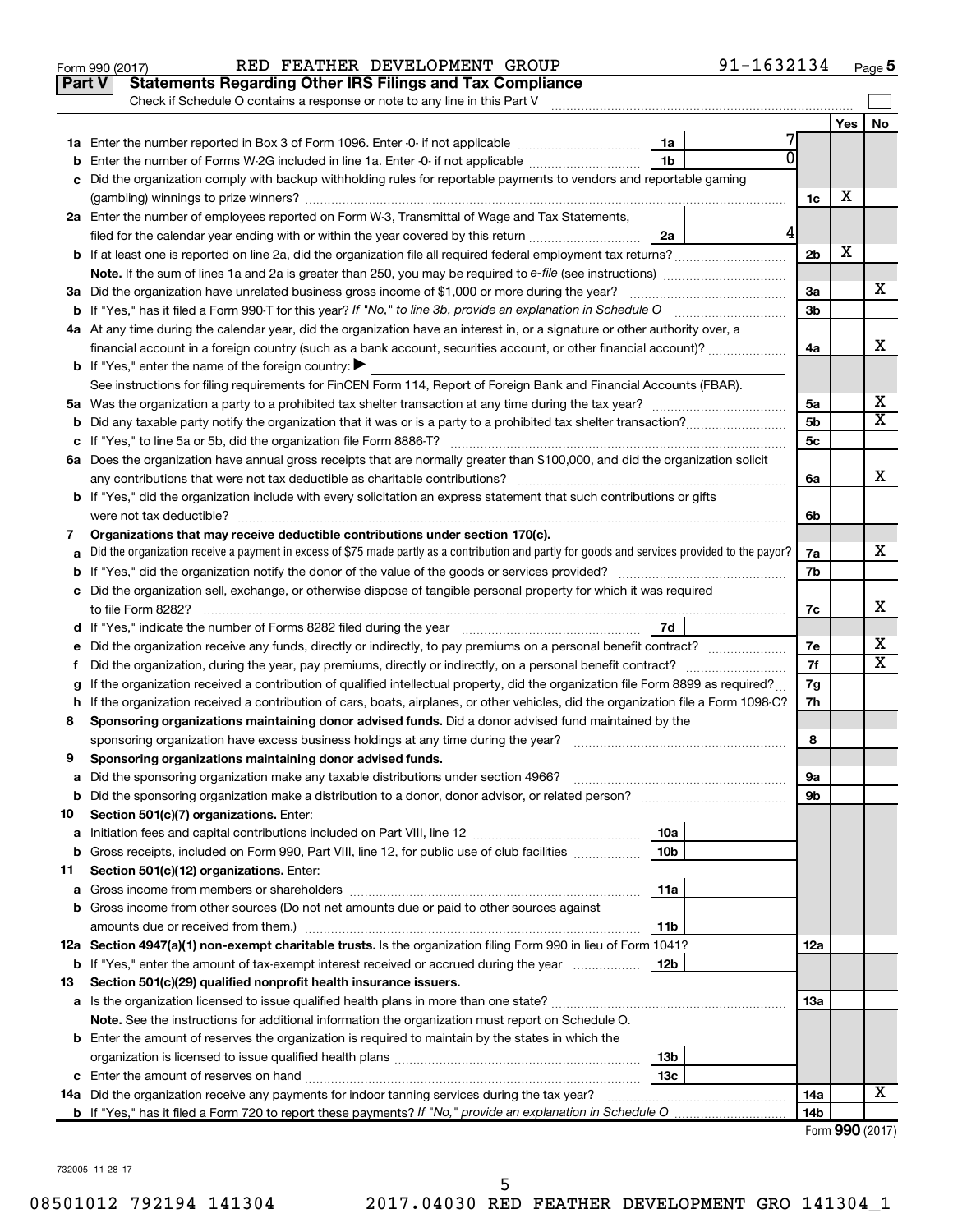| Form 990 (2017) |
|-----------------|
|-----------------|

**Part VI** Governance, Management, and Disclosure For each "Yes" response to lines 2 through 7b below, and for a "No" response *to line 8a, 8b, or 10b below, describe the circumstances, processes, or changes in Schedule O. See instructions.*

|                      |                                                                                                                                           |    | Check if Schedule O contains a response or note to any line in this Part VI [1] [1] [1] [1] [1] [1] [1] [1] [1 |                              | $\mathbf{X}$            |
|----------------------|-------------------------------------------------------------------------------------------------------------------------------------------|----|----------------------------------------------------------------------------------------------------------------|------------------------------|-------------------------|
|                      | <b>Section A. Governing Body and Management</b>                                                                                           |    |                                                                                                                |                              |                         |
|                      |                                                                                                                                           |    |                                                                                                                | Yes                          | No                      |
|                      | 1a Enter the number of voting members of the governing body at the end of the tax year                                                    | 1a |                                                                                                                |                              |                         |
|                      | If there are material differences in voting rights among members of the governing body, or if the governing                               |    |                                                                                                                |                              |                         |
|                      | body delegated broad authority to an executive committee or similar committee, explain in Schedule O.                                     |    |                                                                                                                |                              |                         |
| b                    | Enter the number of voting members included in line 1a, above, who are independent <i>manumum</i>                                         | 1b |                                                                                                                |                              |                         |
| 2                    | Did any officer, director, trustee, or key employee have a family relationship or a business relationship with any other                  |    |                                                                                                                |                              |                         |
|                      | officer, director, trustee, or key employee?                                                                                              |    | $\mathbf{2}$                                                                                                   |                              | x                       |
| 3                    | Did the organization delegate control over management duties customarily performed by or under the direct supervision                     |    |                                                                                                                |                              |                         |
|                      |                                                                                                                                           |    | 3                                                                                                              |                              | х                       |
| 4                    | Did the organization make any significant changes to its governing documents since the prior Form 990 was filed?                          |    | 4                                                                                                              |                              | $\overline{\textbf{x}}$ |
| 5                    |                                                                                                                                           |    | 5                                                                                                              |                              | $\overline{\textbf{X}}$ |
| 6                    |                                                                                                                                           |    | 6                                                                                                              |                              | $\overline{\textbf{x}}$ |
| 7a                   | Did the organization have members, stockholders, or other persons who had the power to elect or appoint one or                            |    |                                                                                                                |                              |                         |
|                      |                                                                                                                                           |    | 7a                                                                                                             |                              | x                       |
|                      | Are any governance decisions of the organization reserved to (or subject to approval by) members, stockholders, or                        |    |                                                                                                                |                              |                         |
| b                    |                                                                                                                                           |    |                                                                                                                |                              | X                       |
|                      |                                                                                                                                           |    | 7b                                                                                                             |                              |                         |
| 8                    | Did the organization contemporaneously document the meetings held or written actions undertaken during the year by the following:         |    |                                                                                                                |                              |                         |
| а                    |                                                                                                                                           |    | 8а                                                                                                             | х<br>$\overline{\textbf{x}}$ |                         |
| b                    |                                                                                                                                           |    | 8b                                                                                                             |                              |                         |
| 9                    | Is there any officer, director, trustee, or key employee listed in Part VII, Section A, who cannot be reached at the                      |    |                                                                                                                |                              |                         |
|                      |                                                                                                                                           |    | 9                                                                                                              |                              | x                       |
|                      | <b>Section B. Policies</b> (This Section B requests information about policies not required by the Internal Revenue Code.)                |    |                                                                                                                |                              |                         |
|                      |                                                                                                                                           |    |                                                                                                                | Yes                          | No                      |
|                      |                                                                                                                                           |    | 10a                                                                                                            |                              | x                       |
|                      | <b>b</b> If "Yes," did the organization have written policies and procedures governing the activities of such chapters, affiliates,       |    |                                                                                                                |                              |                         |
|                      |                                                                                                                                           |    | 10 <sub>b</sub>                                                                                                |                              |                         |
|                      | 11a Has the organization provided a complete copy of this Form 990 to all members of its governing body before filing the form?           |    | 11a                                                                                                            | х                            |                         |
|                      | <b>b</b> Describe in Schedule O the process, if any, used by the organization to review this Form 990.                                    |    |                                                                                                                |                              |                         |
| 12a                  | Did the organization have a written conflict of interest policy? If "No," go to line 13                                                   |    | 12a                                                                                                            | х                            |                         |
| b                    | Were officers, directors, or trustees, and key employees required to disclose annually interests that could give rise to conflicts?       |    | 12 <sub>b</sub>                                                                                                | х                            |                         |
| с                    | Did the organization regularly and consistently monitor and enforce compliance with the policy? If "Yes," describe                        |    |                                                                                                                |                              |                         |
|                      |                                                                                                                                           |    | 12c                                                                                                            | X                            |                         |
| 13                   |                                                                                                                                           |    | 13                                                                                                             | $\overline{\textbf{x}}$      |                         |
| 14                   | Did the organization have a written document retention and destruction policy? [11] manufaction manufaction in                            |    | 14                                                                                                             | $\overline{\mathbf{X}}$      |                         |
| 15                   | Did the process for determining compensation of the following persons include a review and approval by independent                        |    |                                                                                                                |                              |                         |
|                      | persons, comparability data, and contemporaneous substantiation of the deliberation and decision?                                         |    |                                                                                                                |                              |                         |
| а                    |                                                                                                                                           |    | 15a                                                                                                            | х                            |                         |
|                      |                                                                                                                                           |    | 15 <sub>b</sub>                                                                                                | х                            |                         |
|                      | If "Yes" to line 15a or 15b, describe the process in Schedule O (see instructions).                                                       |    |                                                                                                                |                              |                         |
|                      |                                                                                                                                           |    |                                                                                                                |                              |                         |
|                      | 16a Did the organization invest in, contribute assets to, or participate in a joint venture or similar arrangement with a                 |    |                                                                                                                |                              | х                       |
|                      | taxable entity during the year?                                                                                                           |    | 16a                                                                                                            |                              |                         |
|                      |                                                                                                                                           |    |                                                                                                                |                              |                         |
|                      | b If "Yes," did the organization follow a written policy or procedure requiring the organization to evaluate its participation            |    |                                                                                                                |                              |                         |
|                      | in joint venture arrangements under applicable federal tax law, and take steps to safeguard the organization's                            |    |                                                                                                                |                              |                         |
|                      | exempt status with respect to such arrangements?                                                                                          |    | 16b                                                                                                            |                              |                         |
|                      | <b>Section C. Disclosure</b>                                                                                                              |    |                                                                                                                |                              |                         |
|                      | <b>NONE</b><br>List the states with which a copy of this Form 990 is required to be filed $\blacktriangleright$                           |    |                                                                                                                |                              |                         |
|                      | Section 6104 requires an organization to make its Forms 1023 (or 1024 if applicable), 990, and 990-T (Section 501(c)(3)s only) available  |    |                                                                                                                |                              |                         |
|                      | for public inspection. Indicate how you made these available. Check all that apply.                                                       |    |                                                                                                                |                              |                         |
|                      | $\lfloor x \rfloor$ Upon request<br>$\lfloor X \rfloor$ Another's website<br>Own website<br>Other (explain in Schedule O)                 |    |                                                                                                                |                              |                         |
|                      |                                                                                                                                           |    |                                                                                                                |                              |                         |
|                      | Describe in Schedule O whether (and if so, how) the organization made its governing documents, conflict of interest policy, and financial |    |                                                                                                                |                              |                         |
|                      | statements available to the public during the tax year.                                                                                   |    |                                                                                                                |                              |                         |
|                      | State the name, address, and telephone number of the person who possesses the organization's books and records:                           |    |                                                                                                                |                              |                         |
|                      | RED FEATHER DEVELOPMENT GROUP - 406-585-7188                                                                                              |    |                                                                                                                |                              |                         |
|                      | 59771<br>PO BOX 907, BOZEMAN, MT                                                                                                          |    |                                                                                                                |                              |                         |
| 17<br>18<br>19<br>20 | 732006 11-28-17<br>6                                                                                                                      |    |                                                                                                                | Form 990 (2017)              |                         |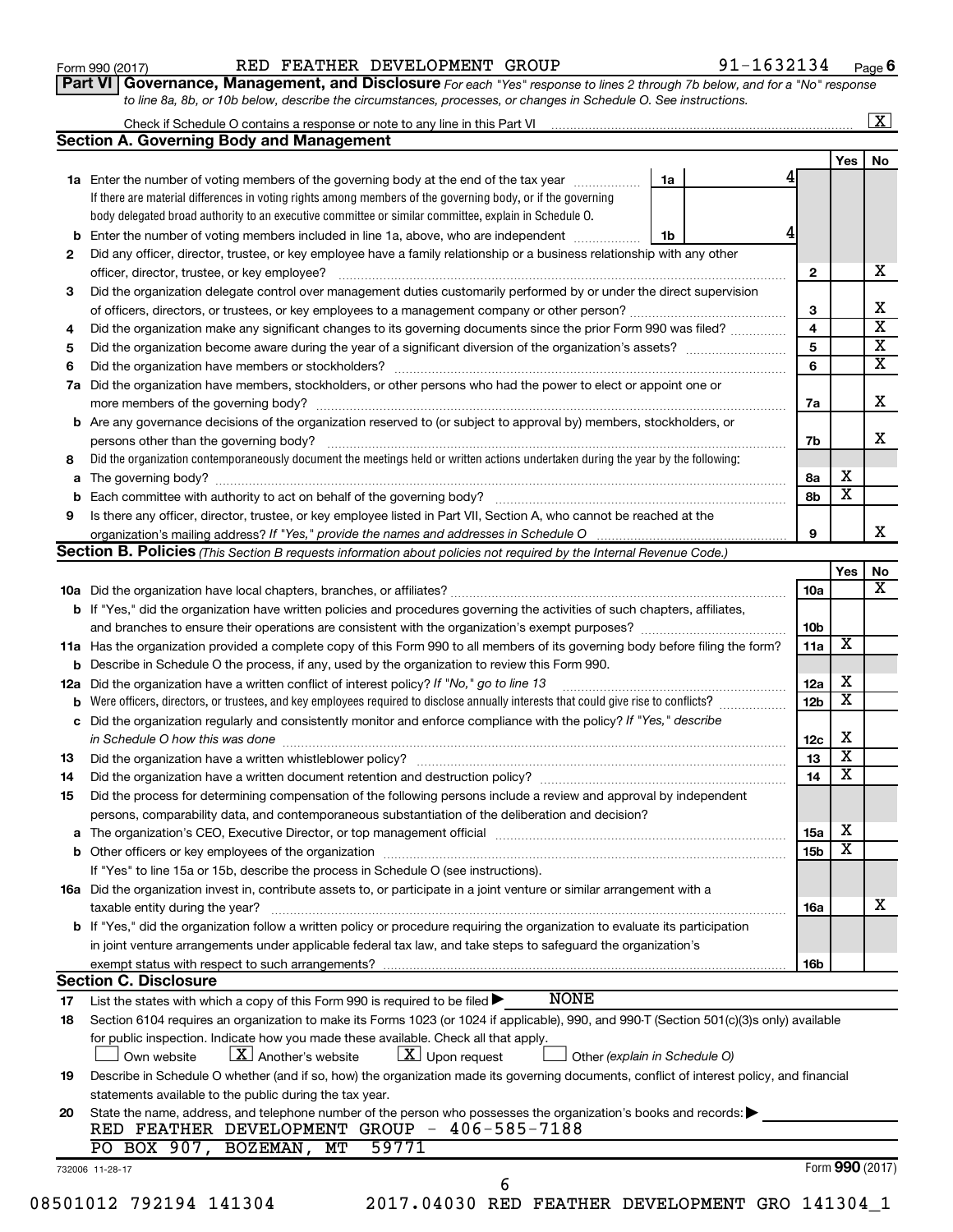$\Box$ 

| Part VII Compensation of Officers, Directors, Trustees, Key Employees, Highest Compensated |
|--------------------------------------------------------------------------------------------|
| <b>Employees, and Independent Contractors</b>                                              |

Check if Schedule O contains a response or note to any line in this Part VII

**Section A. Officers, Directors, Trustees, Key Employees, and Highest Compensated Employees**

**1a**  Complete this table for all persons required to be listed. Report compensation for the calendar year ending with or within the organization's tax year.

 $\bullet$  List all of the organization's current officers, directors, trustees (whether individuals or organizations), regardless of amount of compensation. Enter -0- in columns  $(D)$ ,  $(E)$ , and  $(F)$  if no compensation was paid.

**•** List all of the organization's **current** key employees, if any. See instructions for definition of "key employee."

**•** List the organization's five current highest compensated employees (other than an officer, director, trustee, or key employee) who received reportable compensation (Box 5 of Form W-2 and/or Box 7 of Form 1099-MISC) of more than \$100,000 from the organization and any related organizations.

**•** List all of the organization's former officers, key employees, and highest compensated employees who received more than \$100,000 of reportable compensation from the organization and any related organizations.

**•** List all of the organization's former directors or trustees that received, in the capacity as a former director or trustee of the organization, more than \$10,000 of reportable compensation from the organization and any related organizations.

List persons in the following order: individual trustees or directors; institutional trustees; officers; key employees; highest compensated employees; and former such persons.

Check this box if neither the organization nor any related organization compensated any current officer, director, or trustee.  $\Box$ 

| (A)                    | (B)                    |                                |                                                                  |             | (C)          |                                 |        | (D)             | (E)             | (F)                          |
|------------------------|------------------------|--------------------------------|------------------------------------------------------------------|-------------|--------------|---------------------------------|--------|-----------------|-----------------|------------------------------|
| Name and Title         | Average                |                                | (do not check more than one                                      | Position    |              |                                 |        | Reportable      | Reportable      | Estimated                    |
|                        | hours per              |                                | box, unless person is both an<br>officer and a director/trustee) |             |              |                                 |        | compensation    | compensation    | amount of                    |
|                        | week                   |                                |                                                                  |             |              |                                 |        | from            | from related    | other                        |
|                        | (list any              |                                |                                                                  |             |              |                                 |        | the             | organizations   | compensation                 |
|                        | hours for              |                                |                                                                  |             |              |                                 |        | organization    | (W-2/1099-MISC) | from the                     |
|                        | related                |                                |                                                                  |             |              |                                 |        | (W-2/1099-MISC) |                 | organization                 |
|                        | organizations<br>below |                                |                                                                  |             |              |                                 |        |                 |                 | and related<br>organizations |
|                        | line)                  | Individual trustee or director | Institutional trustee                                            | Officer     | Key employee | Highest compensated<br>employee | Former |                 |                 |                              |
| (1) SARAH ECHOHAWK     | 2.00                   |                                |                                                                  |             |              |                                 |        |                 |                 |                              |
| PRESIDENT              |                        | $\mathbf X$                    |                                                                  | $\mathbf X$ |              |                                 |        | 0.              | 0.              | $\boldsymbol{0}$ .           |
| (2) CHRYSTEL CORNELIUS | 1.00                   |                                |                                                                  |             |              |                                 |        |                 |                 |                              |
| <b>TREASURER</b>       |                        | $\rm X$                        |                                                                  | $\mathbf X$ |              |                                 |        | $\mathbf 0$ .   | 0.              | $\mathbf 0$ .                |
| (3) MEGHAN RAFTERY     | 1.00                   |                                |                                                                  |             |              |                                 |        |                 |                 |                              |
| SECRETARY              |                        | X                              |                                                                  | $\mathbf x$ |              |                                 |        | 0.              | 0.              | $\mathbf 0$ .                |
| (4) MAYFA NATONI       | 0.50                   |                                |                                                                  |             |              |                                 |        |                 |                 |                              |
| BOARD MEMBER           |                        | $\mathbf X$                    |                                                                  |             |              |                                 |        | 0.              | 0.              | $\mathbf 0$ .                |
| (5) MARK HALL          | 40.00                  |                                |                                                                  |             |              |                                 |        |                 |                 |                              |
| EXECUTIVE DIRECTOR     |                        |                                |                                                                  | $\mathbf X$ |              |                                 |        | 52,820.         | 0.              | $0$ .                        |
|                        |                        |                                |                                                                  |             |              |                                 |        |                 |                 |                              |
|                        |                        |                                |                                                                  |             |              |                                 |        |                 |                 |                              |
|                        |                        |                                |                                                                  |             |              |                                 |        |                 |                 |                              |
|                        |                        |                                |                                                                  |             |              |                                 |        |                 |                 |                              |
|                        |                        |                                |                                                                  |             |              |                                 |        |                 |                 |                              |
|                        |                        |                                |                                                                  |             |              |                                 |        |                 |                 |                              |
|                        |                        |                                |                                                                  |             |              |                                 |        |                 |                 |                              |
|                        |                        |                                |                                                                  |             |              |                                 |        |                 |                 |                              |
|                        |                        |                                |                                                                  |             |              |                                 |        |                 |                 |                              |
|                        |                        |                                |                                                                  |             |              |                                 |        |                 |                 |                              |
|                        |                        |                                |                                                                  |             |              |                                 |        |                 |                 |                              |
|                        |                        |                                |                                                                  |             |              |                                 |        |                 |                 |                              |
|                        |                        |                                |                                                                  |             |              |                                 |        |                 |                 |                              |
|                        |                        |                                |                                                                  |             |              |                                 |        |                 |                 |                              |
|                        |                        |                                |                                                                  |             |              |                                 |        |                 |                 |                              |
|                        |                        |                                |                                                                  |             |              |                                 |        |                 |                 |                              |
|                        |                        |                                |                                                                  |             |              |                                 |        |                 |                 |                              |
|                        |                        |                                |                                                                  |             |              |                                 |        |                 |                 |                              |
|                        |                        |                                |                                                                  |             |              |                                 |        |                 |                 |                              |
|                        |                        |                                |                                                                  |             |              |                                 |        |                 |                 |                              |
|                        |                        |                                |                                                                  |             |              |                                 |        |                 |                 |                              |
|                        |                        |                                |                                                                  |             |              |                                 |        |                 |                 |                              |

7

Form (2017) **990**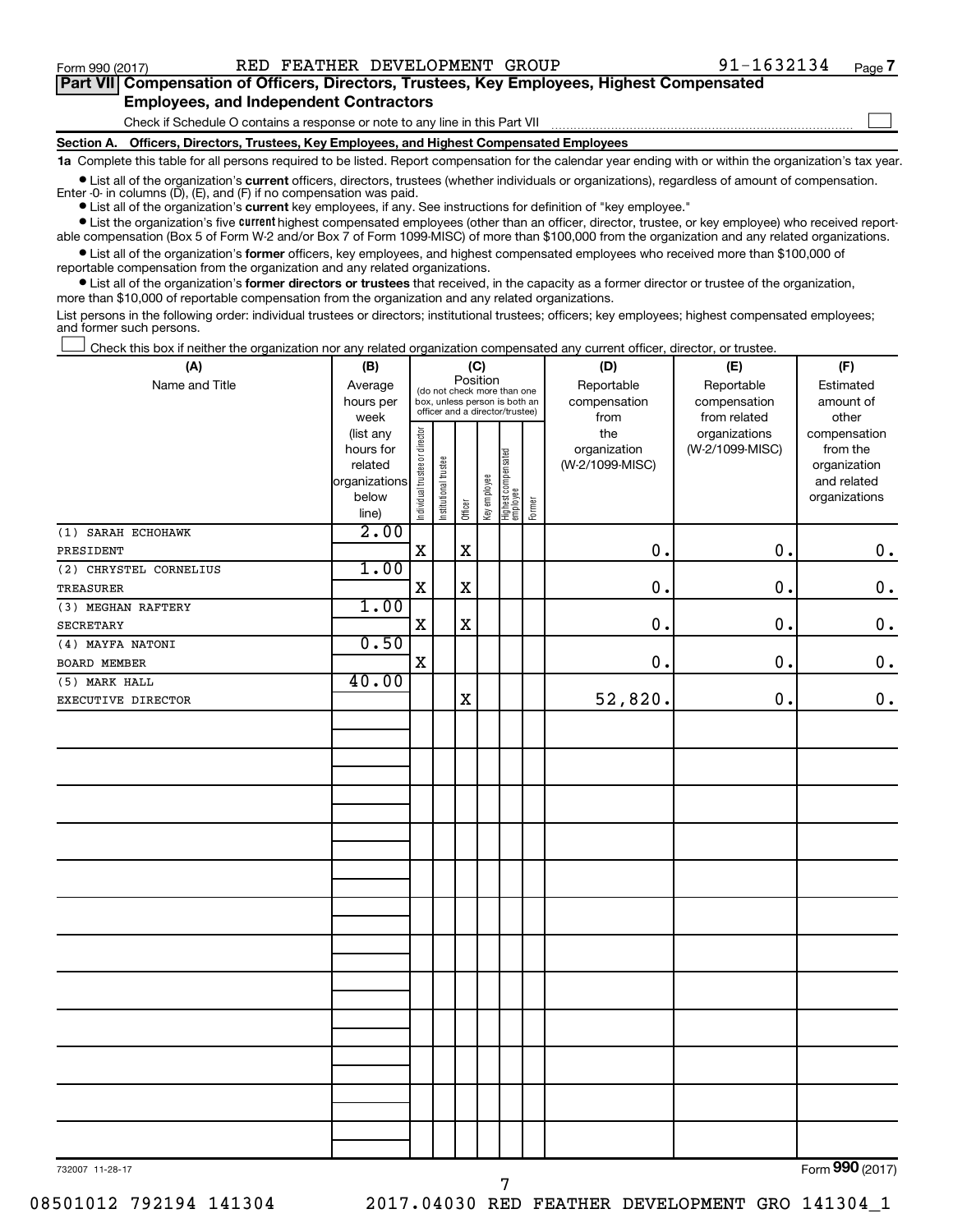|    | RED FEATHER DEVELOPMENT GROUP<br>Form 990 (2017)                                                                                     |               |                                |                       |          |              |                                                              |        |                         | 91-1632134      |                             |                 |             | Page 8           |
|----|--------------------------------------------------------------------------------------------------------------------------------------|---------------|--------------------------------|-----------------------|----------|--------------|--------------------------------------------------------------|--------|-------------------------|-----------------|-----------------------------|-----------------|-------------|------------------|
|    | <b>Part VII</b><br>Section A. Officers, Directors, Trustees, Key Employees, and Highest Compensated Employees (continued)            |               |                                |                       |          |              |                                                              |        |                         |                 |                             |                 |             |                  |
|    | (A)                                                                                                                                  | (B)           |                                |                       |          | (C)          |                                                              |        | (D)                     | (E)             |                             |                 | (F)         |                  |
|    | Name and title                                                                                                                       | Average       |                                |                       | Position |              |                                                              |        | Reportable              | Reportable      |                             |                 | Estimated   |                  |
|    |                                                                                                                                      | hours per     |                                |                       |          |              | (do not check more than one<br>box, unless person is both an |        | compensation            | compensation    |                             |                 | amount of   |                  |
|    |                                                                                                                                      | week          |                                |                       |          |              | officer and a director/trustee)                              |        | from                    | from related    |                             |                 | other       |                  |
|    |                                                                                                                                      | (list any     |                                |                       |          |              |                                                              |        | the                     | organizations   |                             | compensation    |             |                  |
|    |                                                                                                                                      | hours for     |                                |                       |          |              |                                                              |        | organization            | (W-2/1099-MISC) |                             |                 | from the    |                  |
|    |                                                                                                                                      | related       |                                |                       |          |              |                                                              |        | (W-2/1099-MISC)         |                 |                             | organization    |             |                  |
|    |                                                                                                                                      | organizations |                                |                       |          |              |                                                              |        |                         |                 |                             |                 | and related |                  |
|    |                                                                                                                                      | below         | Individual trustee or director | Institutional trustee |          | Key employee |                                                              |        |                         |                 |                             | organizations   |             |                  |
|    |                                                                                                                                      | line)         |                                |                       | Officer  |              | Highest compensated<br>  employee                            | Former |                         |                 |                             |                 |             |                  |
|    |                                                                                                                                      |               |                                |                       |          |              |                                                              |        |                         |                 |                             |                 |             |                  |
|    |                                                                                                                                      |               |                                |                       |          |              |                                                              |        |                         |                 |                             |                 |             |                  |
|    |                                                                                                                                      |               |                                |                       |          |              |                                                              |        |                         |                 |                             |                 |             |                  |
|    |                                                                                                                                      |               |                                |                       |          |              |                                                              |        |                         |                 |                             |                 |             |                  |
|    |                                                                                                                                      |               |                                |                       |          |              |                                                              |        |                         |                 |                             |                 |             |                  |
|    |                                                                                                                                      |               |                                |                       |          |              |                                                              |        |                         |                 |                             |                 |             |                  |
|    |                                                                                                                                      |               |                                |                       |          |              |                                                              |        |                         |                 |                             |                 |             |                  |
|    |                                                                                                                                      |               |                                |                       |          |              |                                                              |        |                         |                 |                             |                 |             |                  |
|    |                                                                                                                                      |               |                                |                       |          |              |                                                              |        |                         |                 |                             |                 |             |                  |
|    |                                                                                                                                      |               |                                |                       |          |              |                                                              |        |                         |                 |                             |                 |             |                  |
|    |                                                                                                                                      |               |                                |                       |          |              |                                                              |        |                         |                 |                             |                 |             |                  |
|    |                                                                                                                                      |               |                                |                       |          |              |                                                              |        |                         |                 |                             |                 |             |                  |
|    |                                                                                                                                      |               |                                |                       |          |              |                                                              |        |                         |                 |                             |                 |             |                  |
|    |                                                                                                                                      |               |                                |                       |          |              |                                                              |        |                         |                 |                             |                 |             |                  |
|    |                                                                                                                                      |               |                                |                       |          |              |                                                              |        |                         |                 |                             |                 |             |                  |
|    |                                                                                                                                      |               |                                |                       |          |              |                                                              |        |                         |                 |                             |                 |             |                  |
|    |                                                                                                                                      |               |                                |                       |          |              |                                                              |        |                         |                 |                             |                 |             |                  |
|    |                                                                                                                                      |               |                                |                       |          |              |                                                              |        |                         |                 |                             |                 |             |                  |
|    |                                                                                                                                      |               |                                |                       |          |              |                                                              |        |                         |                 |                             |                 |             |                  |
|    |                                                                                                                                      |               |                                |                       |          |              |                                                              |        | 52,820.                 |                 | $\overline{\mathfrak{o}}$ . |                 |             | $\overline{0}$ . |
|    | c Total from continuation sheets to Part VII, Section A manufactured by                                                              |               |                                |                       |          |              |                                                              |        | σ.                      |                 | σ.                          |                 |             | $\overline{0}$ . |
|    |                                                                                                                                      |               |                                |                       |          |              |                                                              |        | 52,820.                 |                 | σ.                          |                 |             | $\overline{0}$ . |
| 2  | Total number of individuals (including but not limited to those listed above) who received more than \$100,000 of reportable         |               |                                |                       |          |              |                                                              |        |                         |                 |                             |                 |             |                  |
|    | compensation from the organization $\blacktriangleright$                                                                             |               |                                |                       |          |              |                                                              |        |                         |                 |                             |                 |             | 0                |
|    |                                                                                                                                      |               |                                |                       |          |              |                                                              |        |                         |                 |                             |                 | Yes         | No               |
| 3  | Did the organization list any former officer, director, or trustee, key employee, or highest compensated employee on                 |               |                                |                       |          |              |                                                              |        |                         |                 |                             |                 |             |                  |
|    |                                                                                                                                      |               |                                |                       |          |              |                                                              |        |                         |                 |                             | 3               |             | X                |
|    | For any individual listed on line 1a, is the sum of reportable compensation and other compensation from the organization             |               |                                |                       |          |              |                                                              |        |                         |                 |                             |                 |             |                  |
|    | and related organizations greater than \$150,000? If "Yes," complete Schedule J for such individual                                  |               |                                |                       |          |              |                                                              |        |                         |                 |                             | 4               |             | х                |
| 5  | Did any person listed on line 1a receive or accrue compensation from any unrelated organization or individual for services           |               |                                |                       |          |              |                                                              |        |                         |                 |                             |                 |             |                  |
|    |                                                                                                                                      |               |                                |                       |          |              |                                                              |        |                         |                 |                             | 5               |             | X                |
|    | <b>Section B. Independent Contractors</b>                                                                                            |               |                                |                       |          |              |                                                              |        |                         |                 |                             |                 |             |                  |
| 1. | Complete this table for your five highest compensated independent contractors that received more than \$100,000 of compensation from |               |                                |                       |          |              |                                                              |        |                         |                 |                             |                 |             |                  |
|    | the organization. Report compensation for the calendar year ending with or within the organization's tax year.                       |               |                                |                       |          |              |                                                              |        |                         |                 |                             |                 |             |                  |
|    | (A)                                                                                                                                  |               |                                |                       |          |              |                                                              |        | (B)                     |                 |                             | (C)             |             |                  |
|    | Name and business address                                                                                                            |               |                                | <b>NONE</b>           |          |              |                                                              |        | Description of services |                 |                             | Compensation    |             |                  |
|    |                                                                                                                                      |               |                                |                       |          |              |                                                              |        |                         |                 |                             |                 |             |                  |
|    |                                                                                                                                      |               |                                |                       |          |              |                                                              |        |                         |                 |                             |                 |             |                  |
|    |                                                                                                                                      |               |                                |                       |          |              |                                                              |        |                         |                 |                             |                 |             |                  |
|    |                                                                                                                                      |               |                                |                       |          |              |                                                              |        |                         |                 |                             |                 |             |                  |
|    |                                                                                                                                      |               |                                |                       |          |              |                                                              |        |                         |                 |                             |                 |             |                  |
|    |                                                                                                                                      |               |                                |                       |          |              |                                                              |        |                         |                 |                             |                 |             |                  |
|    |                                                                                                                                      |               |                                |                       |          |              |                                                              |        |                         |                 |                             |                 |             |                  |
|    |                                                                                                                                      |               |                                |                       |          |              |                                                              |        |                         |                 |                             |                 |             |                  |
|    |                                                                                                                                      |               |                                |                       |          |              |                                                              |        |                         |                 |                             |                 |             |                  |
|    |                                                                                                                                      |               |                                |                       |          |              |                                                              |        |                         |                 |                             |                 |             |                  |
|    |                                                                                                                                      |               |                                |                       |          |              |                                                              |        |                         |                 |                             |                 |             |                  |
| 2  | Total number of independent contractors (including but not limited to those listed above) who received more than                     |               |                                |                       |          |              |                                                              |        |                         |                 |                             |                 |             |                  |
|    | \$100,000 of compensation from the organization                                                                                      |               |                                |                       |          |              | 0                                                            |        |                         |                 |                             |                 |             |                  |
|    |                                                                                                                                      |               |                                |                       |          |              |                                                              |        |                         |                 |                             | Form 990 (2017) |             |                  |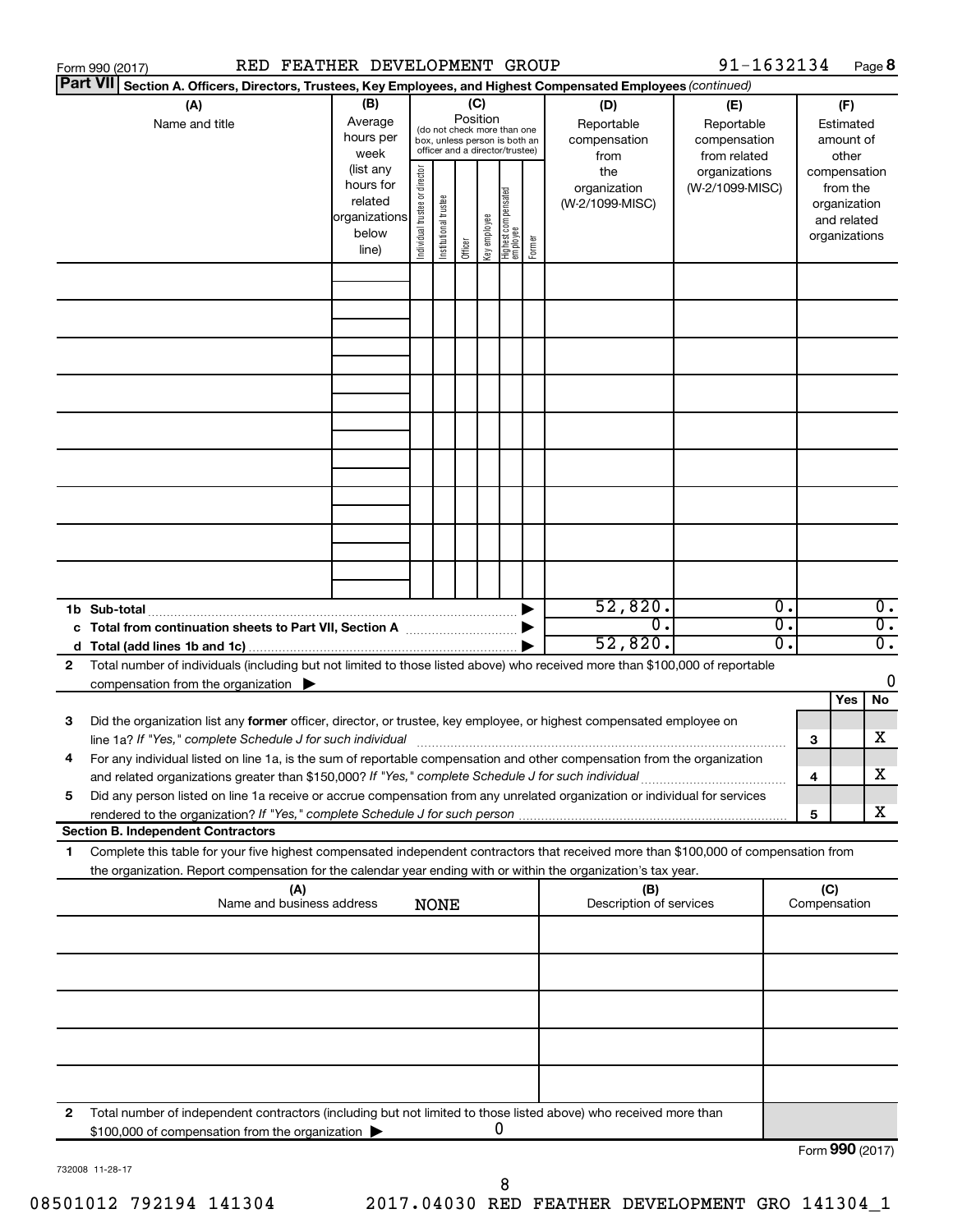|                                                           | <b>Part VIII</b> | <b>Statement of Revenue</b>                                                                        |                                           |                          |                      |                                                 |                                         |                                                                    |
|-----------------------------------------------------------|------------------|----------------------------------------------------------------------------------------------------|-------------------------------------------|--------------------------|----------------------|-------------------------------------------------|-----------------------------------------|--------------------------------------------------------------------|
|                                                           |                  |                                                                                                    |                                           |                          |                      |                                                 |                                         |                                                                    |
|                                                           |                  |                                                                                                    |                                           |                          | (A)<br>Total revenue | (B)<br>Related or<br>exempt function<br>revenue | (C)<br>Unrelated<br>business<br>revenue | (D)<br>Revenue excluded<br>from tax under<br>sections<br>512 - 514 |
|                                                           |                  | 1 a Federated campaigns                                                                            | 1a                                        |                          |                      |                                                 |                                         |                                                                    |
|                                                           |                  |                                                                                                    | 1 <sub>b</sub>                            |                          |                      |                                                 |                                         |                                                                    |
|                                                           |                  | c Fundraising events                                                                               | 1 <sub>c</sub>                            |                          |                      |                                                 |                                         |                                                                    |
|                                                           |                  | d Related organizations                                                                            | 1 <sub>d</sub>                            |                          |                      |                                                 |                                         |                                                                    |
| Contributions, Gifts, Grants<br>and Other Similar Amounts |                  | e Government grants (contributions)                                                                | 1e                                        |                          |                      |                                                 |                                         |                                                                    |
|                                                           |                  | f All other contributions, gifts, grants, and                                                      |                                           |                          |                      |                                                 |                                         |                                                                    |
|                                                           |                  | similar amounts not included above                                                                 | 1f                                        | 468,943.                 |                      |                                                 |                                         |                                                                    |
|                                                           |                  | g Noncash contributions included in lines 1a-1f: \$                                                |                                           | 3,546.                   |                      |                                                 |                                         |                                                                    |
|                                                           |                  |                                                                                                    |                                           | ▶                        | 468,943.             |                                                 |                                         |                                                                    |
|                                                           |                  |                                                                                                    |                                           | <b>Business Code</b>     |                      |                                                 |                                         |                                                                    |
| Program Service<br>Revenue                                | 2a               |                                                                                                    |                                           |                          |                      |                                                 |                                         |                                                                    |
|                                                           | b                | the contract of the contract of the contract of the contract of the contract of                    |                                           |                          |                      |                                                 |                                         |                                                                    |
|                                                           | с                | the control of the control of the control of the control of the control of                         |                                           |                          |                      |                                                 |                                         |                                                                    |
|                                                           | d                | the control of the control of the control of the control of the control of                         |                                           |                          |                      |                                                 |                                         |                                                                    |
|                                                           |                  |                                                                                                    |                                           |                          |                      |                                                 |                                         |                                                                    |
|                                                           |                  |                                                                                                    |                                           | ►                        |                      |                                                 |                                         |                                                                    |
|                                                           | 3                | Investment income (including dividends, interest, and                                              |                                           |                          |                      |                                                 |                                         |                                                                    |
|                                                           |                  |                                                                                                    |                                           |                          | 17.                  |                                                 |                                         | 17.                                                                |
|                                                           | 4                | Income from investment of tax-exempt bond proceeds                                                 |                                           |                          |                      |                                                 |                                         |                                                                    |
|                                                           | 5                |                                                                                                    |                                           |                          |                      |                                                 |                                         |                                                                    |
|                                                           |                  |                                                                                                    | (i) Real                                  | (ii) Personal            |                      |                                                 |                                         |                                                                    |
|                                                           |                  | 6 a Gross rents                                                                                    | 450.                                      |                          |                      |                                                 |                                         |                                                                    |
|                                                           |                  | <b>b</b> Less: rental expenses                                                                     | $\overline{0}$ .                          |                          |                      |                                                 |                                         |                                                                    |
|                                                           |                  | c Rental income or (loss)                                                                          | 450.                                      |                          |                      |                                                 |                                         |                                                                    |
|                                                           |                  |                                                                                                    |                                           | ▶                        | 450.                 |                                                 |                                         | 450.                                                               |
|                                                           |                  | 7 a Gross amount from sales of                                                                     | (i) Securities                            | (ii) Other               |                      |                                                 |                                         |                                                                    |
|                                                           |                  | assets other than inventory                                                                        | 95.                                       |                          |                      |                                                 |                                         |                                                                    |
|                                                           |                  | <b>b</b> Less: cost or other basis                                                                 | 0.                                        | 45.                      |                      |                                                 |                                         |                                                                    |
|                                                           |                  | and sales expenses                                                                                 | 95.                                       | $-45.$                   |                      |                                                 |                                         |                                                                    |
|                                                           |                  |                                                                                                    |                                           | $\blacktriangleright$    | 50.                  | $-45.$                                          |                                         | 95.                                                                |
|                                                           |                  | 8 a Gross income from fundraising events (not                                                      |                                           |                          |                      |                                                 |                                         |                                                                    |
| <b>Other Revenue</b>                                      |                  | including \$<br><u> 1990 - Johann Barbara, martin a</u><br>contributions reported on line 1c). See | of                                        |                          |                      |                                                 |                                         |                                                                    |
|                                                           |                  |                                                                                                    |                                           | 290.<br>$\overline{0}$ . |                      |                                                 |                                         |                                                                    |
|                                                           |                  |                                                                                                    | b                                         |                          | 290.                 |                                                 |                                         | 290.                                                               |
|                                                           |                  | c Net income or (loss) from fundraising events                                                     |                                           | ▶<br>.                   |                      |                                                 |                                         |                                                                    |
|                                                           |                  | 9 a Gross income from gaming activities. See                                                       |                                           |                          |                      |                                                 |                                         |                                                                    |
|                                                           |                  | <b>b</b> Less: direct expenses <b>contained b</b>                                                  |                                           |                          |                      |                                                 |                                         |                                                                    |
|                                                           |                  |                                                                                                    |                                           |                          |                      |                                                 |                                         |                                                                    |
|                                                           |                  | 10 a Gross sales of inventory, less returns                                                        |                                           |                          |                      |                                                 |                                         |                                                                    |
|                                                           |                  |                                                                                                    |                                           |                          |                      |                                                 |                                         |                                                                    |
|                                                           |                  | <b>b</b> Less: cost of goods sold $\ldots$ <b>b</b>                                                |                                           |                          |                      |                                                 |                                         |                                                                    |
|                                                           |                  | c Net income or (loss) from sales of inventory                                                     |                                           | ▶                        |                      |                                                 |                                         |                                                                    |
|                                                           |                  | Miscellaneous Revenue                                                                              |                                           | <b>Business Code</b>     |                      |                                                 |                                         |                                                                    |
|                                                           | 11 a             |                                                                                                    |                                           |                          |                      |                                                 |                                         |                                                                    |
|                                                           | b                |                                                                                                    |                                           |                          |                      |                                                 |                                         |                                                                    |
|                                                           | с                |                                                                                                    | <u> 1989 - Johann Barn, mars et al. (</u> |                          |                      |                                                 |                                         |                                                                    |
|                                                           | d                |                                                                                                    |                                           |                          |                      |                                                 |                                         |                                                                    |
|                                                           |                  |                                                                                                    |                                           | $\blacktriangleright$    |                      |                                                 |                                         |                                                                    |
|                                                           | 12               |                                                                                                    |                                           |                          | 469,750.             | $-45.$                                          | $\overline{0}$ .                        | 852.                                                               |
|                                                           | 732009 11-28-17  |                                                                                                    |                                           |                          |                      |                                                 |                                         | Form 990 (2017)                                                    |

Form 990 (2017) RED FEATHER DEVELOPMENT GROUP 91-1632134 Page

**9**

9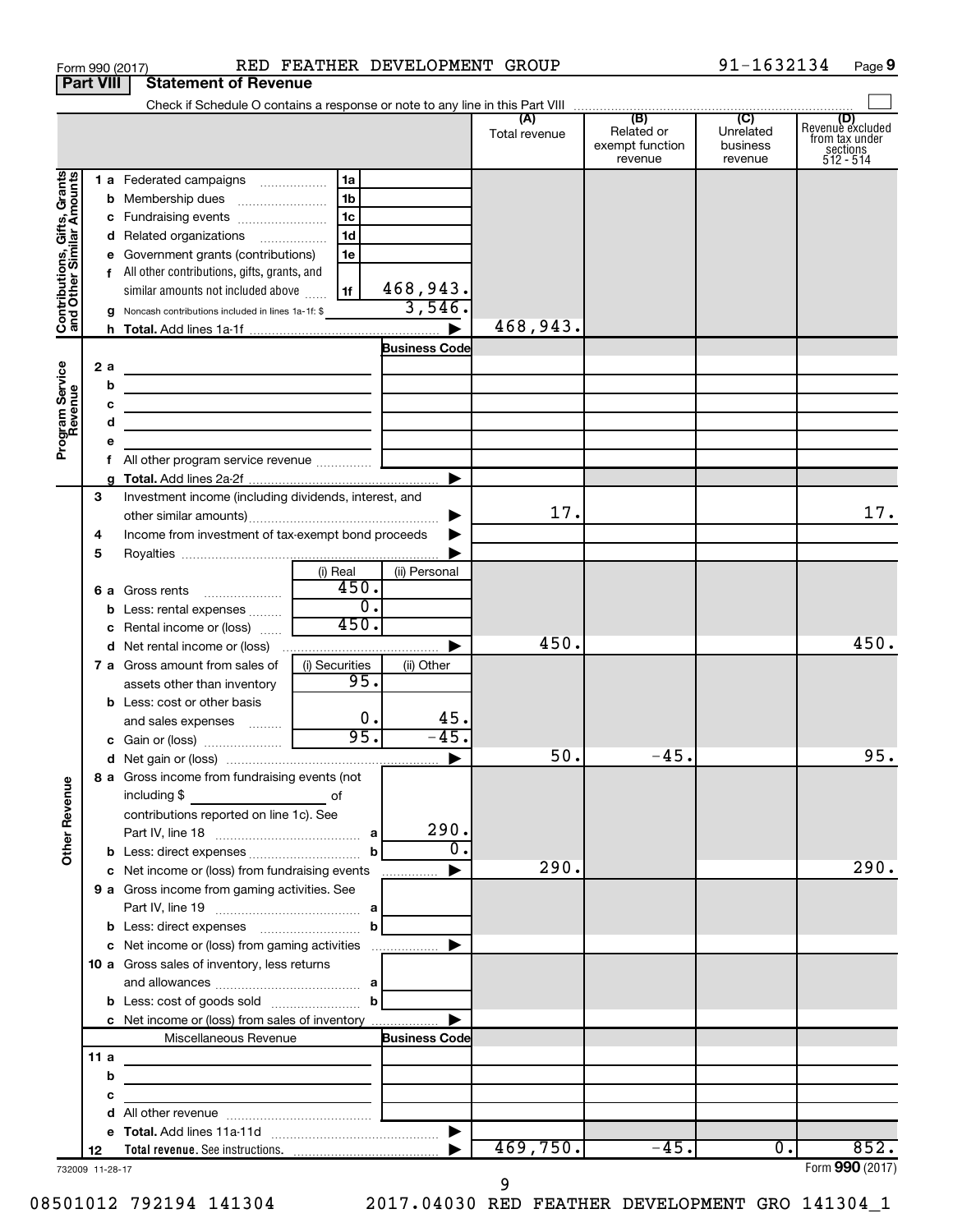**Part IX | Statement of Functional Expenses** 

Form 990 (2017) Page RED FEATHER DEVELOPMENT GROUP 91-1632134

|              | Section 501(c)(3) and 501(c)(4) organizations must complete all columns. All other organizations must complete column (A).<br>$\overline{\mathbf{x}}$<br>Check if Schedule O contains a response or note to any line in this Part IX |                |                             |                                    |                         |  |  |  |  |  |  |
|--------------|--------------------------------------------------------------------------------------------------------------------------------------------------------------------------------------------------------------------------------------|----------------|-----------------------------|------------------------------------|-------------------------|--|--|--|--|--|--|
|              |                                                                                                                                                                                                                                      | (A)            | (B)                         | (C)                                | (D)                     |  |  |  |  |  |  |
|              | Do not include amounts reported on lines 6b,<br>7b, 8b, 9b, and 10b of Part VIII.                                                                                                                                                    | Total expenses | Program service<br>expenses | Management and<br>general expenses | Fundraising<br>expenses |  |  |  |  |  |  |
| 1.           | Grants and other assistance to domestic organizations                                                                                                                                                                                |                |                             |                                    |                         |  |  |  |  |  |  |
|              | and domestic governments. See Part IV, line 21                                                                                                                                                                                       |                |                             |                                    |                         |  |  |  |  |  |  |
| $\mathbf{2}$ | Grants and other assistance to domestic                                                                                                                                                                                              |                |                             |                                    |                         |  |  |  |  |  |  |
|              | individuals. See Part IV, line 22                                                                                                                                                                                                    |                |                             |                                    |                         |  |  |  |  |  |  |
| 3            | Grants and other assistance to foreign                                                                                                                                                                                               |                |                             |                                    |                         |  |  |  |  |  |  |
|              | organizations, foreign governments, and foreign                                                                                                                                                                                      |                |                             |                                    |                         |  |  |  |  |  |  |
|              | individuals. See Part IV, lines 15 and 16                                                                                                                                                                                            |                |                             |                                    |                         |  |  |  |  |  |  |
| 4            | Benefits paid to or for members                                                                                                                                                                                                      |                |                             |                                    |                         |  |  |  |  |  |  |
| 5            | Compensation of current officers, directors,                                                                                                                                                                                         | 52,819.        |                             |                                    | 12,724.                 |  |  |  |  |  |  |
|              | trustees, and key employees                                                                                                                                                                                                          |                | 20,177.                     | 19,918.                            |                         |  |  |  |  |  |  |
| 6            | Compensation not included above, to disqualified                                                                                                                                                                                     |                |                             |                                    |                         |  |  |  |  |  |  |
|              | persons (as defined under section 4958(f)(1)) and                                                                                                                                                                                    |                |                             |                                    |                         |  |  |  |  |  |  |
|              | persons described in section 4958(c)(3)(B)<br>$\overline{\phantom{a}}$                                                                                                                                                               | 100, 193.      | 45,533.                     | 45, 126.                           | 9,534.                  |  |  |  |  |  |  |
| 7            | Pension plan accruals and contributions (include                                                                                                                                                                                     |                |                             |                                    |                         |  |  |  |  |  |  |
| 8            | section 401(k) and 403(b) employer contributions)                                                                                                                                                                                    |                |                             |                                    |                         |  |  |  |  |  |  |
| 9            |                                                                                                                                                                                                                                      | $-6, 123.$     | 3,815.                      | $-11, 106.$                        | 1,168.                  |  |  |  |  |  |  |
| 10           |                                                                                                                                                                                                                                      | 13,789.        | 5,496.                      | 6,463.                             | 1,830.                  |  |  |  |  |  |  |
| 11           | Fees for services (non-employees):                                                                                                                                                                                                   |                |                             |                                    |                         |  |  |  |  |  |  |
|              |                                                                                                                                                                                                                                      |                |                             |                                    |                         |  |  |  |  |  |  |
| b            |                                                                                                                                                                                                                                      |                |                             |                                    |                         |  |  |  |  |  |  |
| с            |                                                                                                                                                                                                                                      | 1,600.         | 1,120.                      | 272.                               | 208.                    |  |  |  |  |  |  |
| d            |                                                                                                                                                                                                                                      |                |                             |                                    |                         |  |  |  |  |  |  |
| е            | Professional fundraising services. See Part IV, line 17                                                                                                                                                                              | 3, 244.        |                             |                                    | 3, 244.                 |  |  |  |  |  |  |
| f            | Investment management fees                                                                                                                                                                                                           |                |                             |                                    |                         |  |  |  |  |  |  |
| g            | Other. (If line 11g amount exceeds 10% of line 25,                                                                                                                                                                                   |                |                             |                                    |                         |  |  |  |  |  |  |
|              | column (A) amount, list line 11g expenses on Sch O.)                                                                                                                                                                                 | 185,884.       | 183,884.                    | 2,000.                             |                         |  |  |  |  |  |  |
| 12           |                                                                                                                                                                                                                                      | 2,049.         | 583.                        |                                    | 1,466.                  |  |  |  |  |  |  |
| 13           |                                                                                                                                                                                                                                      | 7,857.         | 5,559.                      | 1,406.                             | 892.                    |  |  |  |  |  |  |
| 14           |                                                                                                                                                                                                                                      | 4,260.         | 369.                        | 2,167.                             | 1,724.                  |  |  |  |  |  |  |
| 15           |                                                                                                                                                                                                                                      |                |                             |                                    |                         |  |  |  |  |  |  |
| 16           |                                                                                                                                                                                                                                      | 13,526.        | 9,790.                      | 2,117.                             | 1,619.                  |  |  |  |  |  |  |
| 17           |                                                                                                                                                                                                                                      | 7,077.         | 3,118.                      | 3,959.                             |                         |  |  |  |  |  |  |
| 18           | Payments of travel or entertainment expenses                                                                                                                                                                                         |                |                             |                                    |                         |  |  |  |  |  |  |
|              | for any federal, state, or local public officials                                                                                                                                                                                    |                |                             |                                    |                         |  |  |  |  |  |  |
| 19           | Conferences, conventions, and meetings                                                                                                                                                                                               | 1,189.         | 255.                        | 815.<br>474.                       | 119.                    |  |  |  |  |  |  |
| 20           | Interest                                                                                                                                                                                                                             | 2,786.         | 1,950.                      |                                    | 362.                    |  |  |  |  |  |  |
| 21           |                                                                                                                                                                                                                                      | 720.           | 504.                        | 122.                               | 94.                     |  |  |  |  |  |  |
| 22           | Depreciation, depletion, and amortization                                                                                                                                                                                            | 10,644.        | 7,452.                      | 1,809.                             | 1,383.                  |  |  |  |  |  |  |
| 23           | Insurance<br>Other expenses. Itemize expenses not covered                                                                                                                                                                            |                |                             |                                    |                         |  |  |  |  |  |  |
| 24           | above. (List miscellaneous expenses in line 24e. If line<br>24e amount exceeds 10% of line 25, column (A)<br>amount, list line 24e expenses on Schedule O.)                                                                          |                |                             |                                    |                         |  |  |  |  |  |  |
| a            | EDUCATIONAL ACTIVITIES                                                                                                                                                                                                               | 39,823.        | 37,909.                     | 1,614.                             | 300.                    |  |  |  |  |  |  |
| b            | DIRECT BUIDLING MATERIA                                                                                                                                                                                                              | 17,078.        | 17,078.                     |                                    |                         |  |  |  |  |  |  |
|              | WAREHOUSE/STORAGE RENT                                                                                                                                                                                                               | 4,898.         | 2,784.                      | 2,114.                             |                         |  |  |  |  |  |  |
| d            | VOLUNTEER EXPENSES                                                                                                                                                                                                                   | 2,952.         | 799.                        | 1,947.                             | 206.                    |  |  |  |  |  |  |
|              | e All other expenses                                                                                                                                                                                                                 | 4,145.         | 1,843.                      | 734.                               | 1,568.                  |  |  |  |  |  |  |
| 25           | Total functional expenses. Add lines 1 through 24e                                                                                                                                                                                   | 470,410.       | 350,018.                    | 81,951.                            | 38,441.                 |  |  |  |  |  |  |
| 26           | Joint costs. Complete this line only if the organization                                                                                                                                                                             |                |                             |                                    |                         |  |  |  |  |  |  |
|              | reported in column (B) joint costs from a combined                                                                                                                                                                                   |                |                             |                                    |                         |  |  |  |  |  |  |
|              | educational campaign and fundraising solicitation.                                                                                                                                                                                   |                |                             |                                    |                         |  |  |  |  |  |  |
|              | Check here $\blacktriangleright$<br>if following SOP 98-2 (ASC 958-720)                                                                                                                                                              |                |                             |                                    |                         |  |  |  |  |  |  |

732010 11-28-17

08501012 792194 141304 2017.04030 RED FEATHER DEVELOPMENT GRO 141304\_1

10

Form (2017) **990**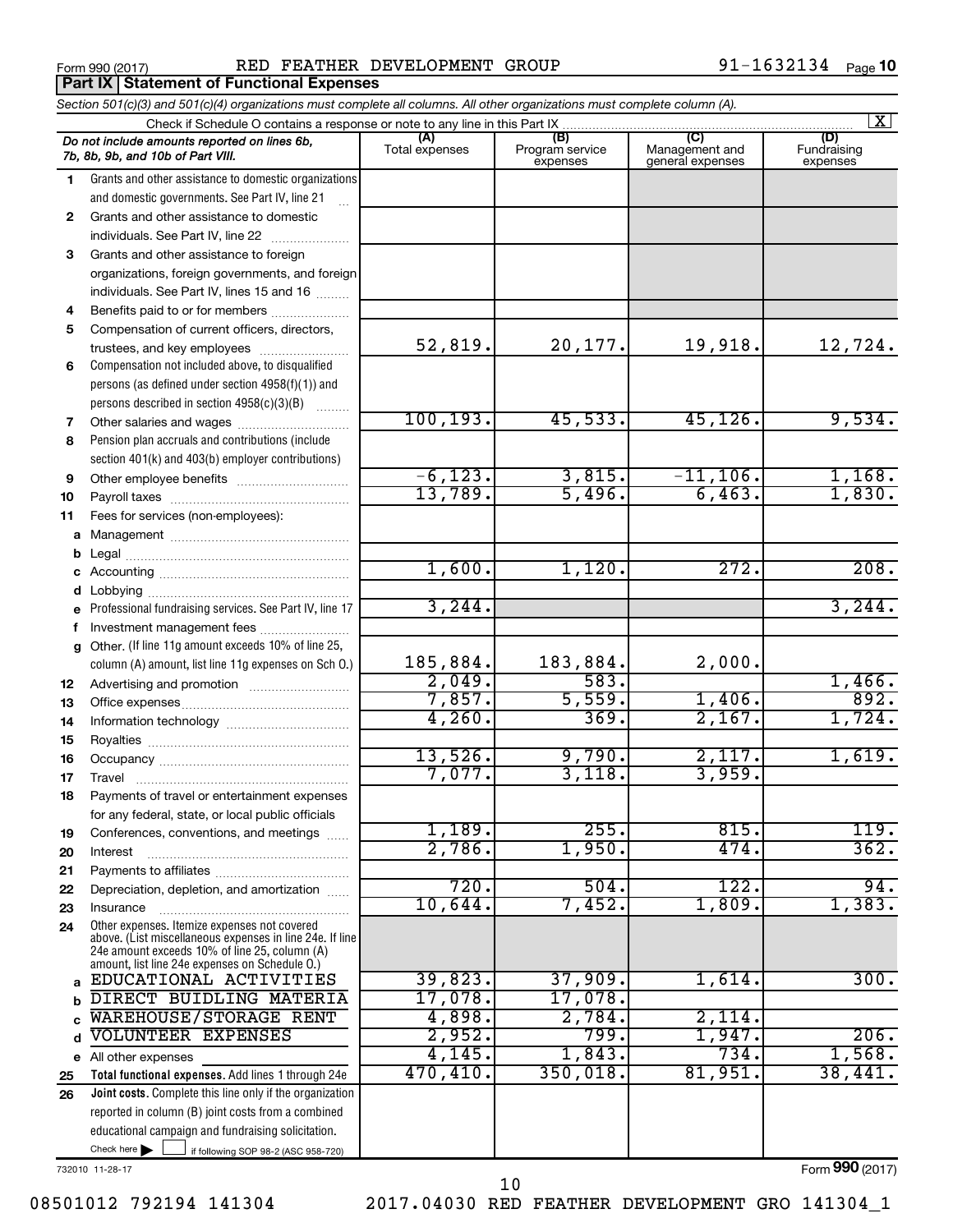**Net Assets or Fund Balances**

**Vet Assets or Fund Balances** 

**Assets**

**Liabilities**

 $114,450.$  33 113,790.  $192,593.$   $34$  144,305.

Form (2017) **990**

Form 990 (2017) Page RED FEATHER DEVELOPMENT GROUP 91-1632134

**Organizations that do not follow SFAS 117 (ASC 958), check here** | †

Capital stock or trust principal, or current funds ~~~~~~~~~~~~~~~ Paid-in or capital surplus, or land, building, or equipment fund ....................... Retained earnings, endowment, accumulated income, or other funds ............ Total net assets or fund balances ~~~~~~~~~~~~~~~~~~~~~~

**and complete lines 30 through 34.**

Total liabilities and net assets/fund balances

**(A) (B) 1 2 3** Pledges and grants receivable, net ~~~~~~~~~~~~~~~~~~~~~ **4** Accounts receivable, net ~~~~~~~~~~~~~~~~~~~~~~~~~~ **5** Loans and other receivables from current and former officers, directors, **6** Loans and other receivables from other disqualified persons (as defined under **7 8 9 10 a** Land, buildings, and equipment: cost or other **11** Investments - publicly traded securities ~~~~~~~~~~~~~~~~~~~ **12** Investments - other securities. See Part IV, line 11 ~~~~~~~~~~~~~~ **13 14 15 16 17 18 19 20 21 22 23 24 25 26 27 28 29 1 2 3 4 5 6 7 8 9 10c 11 12 13 14 15 16 17 18 19 20 21 22 23 24 25 26 b** Less: accumulated depreciation  $\ldots$  [10b basis. Complete Part VI of Schedule D  $\frac{1}{10}$  10a **Total assets.**  Add lines 1 through 15 (must equal line 34) **Total liabilities.**  Add lines 17 through 25 Organizations that follow SFAS 117 (ASC 958), check here  $\blacktriangleright$   $\boxed{X}$  and **complete lines 27 through 29, and lines 33 and 34. 27 28 29** Beginning of year | | End of year Cash - non-interest-bearing ~~~~~~~~~~~~~~~~~~~~~~~~~ Savings and temporary cash investments ~~~~~~~~~~~~~~~~~~ trustees, key employees, and highest compensated employees. Complete Part II of Schedule L ~~~~~~~~~~~~~~~~~~~~~~~~~~~~ section 4958(f)(1)), persons described in section 4958(c)(3)(B), and contributing employers and sponsoring organizations of section 501(c)(9) voluntary employees' beneficiary organizations (see instr). Complete Part II of Sch L ...... Notes and loans receivable, net ~~~~~~~~~~~~~~~~~~~~~~~ Inventories for sale or use ~~~~~~~~~~~~~~~~~~~~~~~~~~ Prepaid expenses and deferred charges ~~~~~~~~~~~~~~~~~~ Investments - program-related. See Part IV, line 11 ~~~~~~~~~~~~~ Intangible assets ~~~~~~~~~~~~~~~~~~~~~~~~~~~~~~ Other assets. See Part IV, line 11 ~~~~~~~~~~~~~~~~~~~~~~ Accounts payable and accrued expenses ~~~~~~~~~~~~~~~~~~ Grants payable ~~~~~~~~~~~~~~~~~~~~~~~~~~~~~~~ Deferred revenue ~~~~~~~~~~~~~~~~~~~~~~~~~~~~~~ Tax-exempt bond liabilities ~~~~~~~~~~~~~~~~~~~~~~~~~ Escrow or custodial account liability. Complete Part IV of Schedule D ........... Loans and other payables to current and former officers, directors, trustees, key employees, highest compensated employees, and disqualified persons. Complete Part II of Schedule L ~~~~~~~~~~~~~~~~~~~~~~~ Secured mortgages and notes payable to unrelated third parties  $\ldots$  ................. Unsecured notes and loans payable to unrelated third parties ~~~~~~~~ Other liabilities (including federal income tax, payables to related third parties, and other liabilities not included on lines 17-24). Complete Part X of Schedule D ~~~~~~~~~~~~~~~~~~~~~~~~~~~~~~~~ Unrestricted net assets ~~~~~~~~~~~~~~~~~~~~~~~~~~~ Temporarily restricted net assets ~~~~~~~~~~~~~~~~~~~~~~ Permanently restricted net assets ~~~~~~~~~~~~~~~~~~~~~  $54,800$ .  $1$   $1$   $45,147$ . 51,344. 40,006. 35,150. 29,826. 34,549. 19,052. 10,058. 6,450.  $\overline{6,302.}$  9  $\overline{1,803.}$ 87,520. 85,883. 319. 1<sub>10c</sub> 1,637. 71. 384.  $192,593.$  16 144,305. 33,889. 22,384.  $\overline{35,000.}$  18  $\overline{5,000.}$  $9,254. |25|$  3,131. 78,143. 30,515.  $15,620$ .  $|z_7|$   $-20,832$ . 98,830. 28 134,622.

### Check if Schedule O contains a response or note to any line in this Part X **Part X** | **Balance Sheet**

91-1632134 Page 11

 $\perp$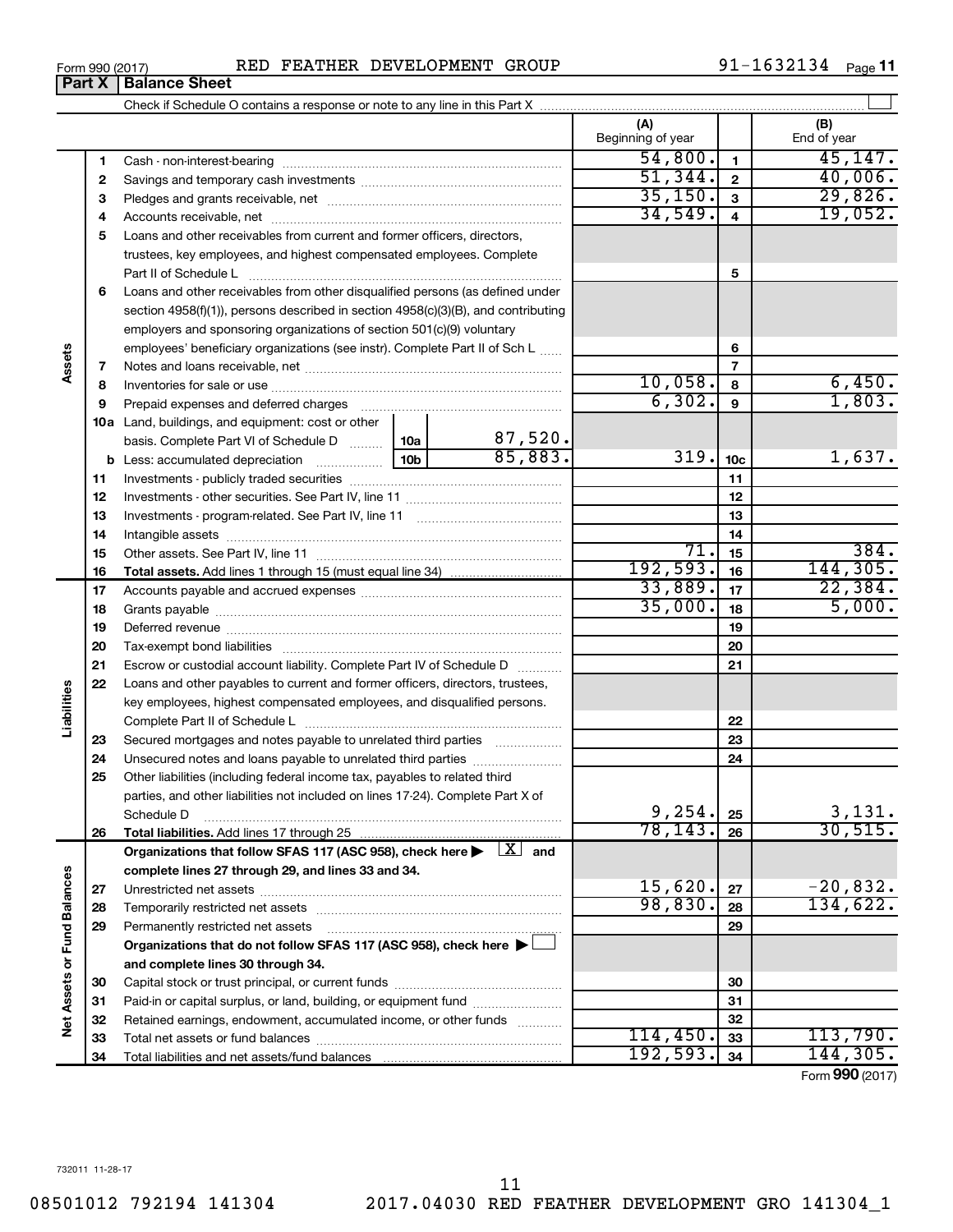|    | RED FEATHER DEVELOPMENT GROUP<br>Form 990 (2017)                                                                                                                                                                                                                                                                                                                                                                                                                             | $91 - 1632134$ Page 12  |                |                     |
|----|------------------------------------------------------------------------------------------------------------------------------------------------------------------------------------------------------------------------------------------------------------------------------------------------------------------------------------------------------------------------------------------------------------------------------------------------------------------------------|-------------------------|----------------|---------------------|
|    | Part XI   Reconciliation of Net Assets                                                                                                                                                                                                                                                                                                                                                                                                                                       |                         |                |                     |
|    | Check if Schedule O contains a response or note to any line in this Part XI [11] [12] Check if Schedule O contains a response or note to any line in this Part XI                                                                                                                                                                                                                                                                                                            |                         |                |                     |
|    |                                                                                                                                                                                                                                                                                                                                                                                                                                                                              |                         |                |                     |
| 1  |                                                                                                                                                                                                                                                                                                                                                                                                                                                                              | $\mathbf{1}$            |                | 469,750.            |
| 2  |                                                                                                                                                                                                                                                                                                                                                                                                                                                                              | $\overline{2}$          |                | 470, 410.           |
| З  | Revenue less expenses. Subtract line 2 from line 1                                                                                                                                                                                                                                                                                                                                                                                                                           | 3                       |                | $-660.$             |
| 4  |                                                                                                                                                                                                                                                                                                                                                                                                                                                                              | $\overline{\mathbf{4}}$ |                | 114,450.            |
| 5  |                                                                                                                                                                                                                                                                                                                                                                                                                                                                              | 5                       |                |                     |
| 6  | Donated services and use of facilities                                                                                                                                                                                                                                                                                                                                                                                                                                       | 6                       |                |                     |
| 7  | Investment expenses                                                                                                                                                                                                                                                                                                                                                                                                                                                          | $\overline{7}$          |                |                     |
| 8  | Prior period adjustments<br>$\begin{minipage}{0.5\textwidth} \begin{tabular}{ l l l } \hline \multicolumn{1}{ l l l } \hline \multicolumn{1}{ l l } \hline \multicolumn{1}{ l } \multicolumn{1}{ l } \hline \multicolumn{1}{ l } \multicolumn{1}{ l } \multicolumn{1}{ l } \hline \multicolumn{1}{ l } \multicolumn{1}{ l } \multicolumn{1}{ l } \hline \multicolumn{1}{ l } \multicolumn{1}{ l } \hline \multicolumn{1}{ l } \multicolumn{1}{ l } \hline \multicolumn{1}{ $ | 8                       |                |                     |
| 9  |                                                                                                                                                                                                                                                                                                                                                                                                                                                                              | $\mathbf{9}$            |                | $\overline{0}$ .    |
| 10 | Net assets or fund balances at end of year. Combine lines 3 through 9 (must equal Part X, line 33,                                                                                                                                                                                                                                                                                                                                                                           |                         |                |                     |
|    | column (B))                                                                                                                                                                                                                                                                                                                                                                                                                                                                  | 10                      |                | 113,790.            |
|    | Part XII Financial Statements and Reporting                                                                                                                                                                                                                                                                                                                                                                                                                                  |                         |                |                     |
|    |                                                                                                                                                                                                                                                                                                                                                                                                                                                                              |                         |                |                     |
|    |                                                                                                                                                                                                                                                                                                                                                                                                                                                                              |                         |                | Yes<br><b>No</b>    |
| 1  | $\mathbf{X}$ Accrual<br>Accounting method used to prepare the Form 990: [130] Cash<br>$\Box$ Other                                                                                                                                                                                                                                                                                                                                                                           |                         |                |                     |
|    | If the organization changed its method of accounting from a prior year or checked "Other," explain in Schedule O.                                                                                                                                                                                                                                                                                                                                                            |                         |                |                     |
|    |                                                                                                                                                                                                                                                                                                                                                                                                                                                                              |                         | 2a             | x                   |
|    | If "Yes," check a box below to indicate whether the financial statements for the year were compiled or reviewed on a                                                                                                                                                                                                                                                                                                                                                         |                         |                |                     |
|    | separate basis, consolidated basis, or both:                                                                                                                                                                                                                                                                                                                                                                                                                                 |                         |                |                     |
|    | Both consolidated and separate basis<br>Separate basis<br>Consolidated basis                                                                                                                                                                                                                                                                                                                                                                                                 |                         |                |                     |
|    |                                                                                                                                                                                                                                                                                                                                                                                                                                                                              |                         | 2 <sub>b</sub> | x                   |
|    | If "Yes," check a box below to indicate whether the financial statements for the year were audited on a separate basis,                                                                                                                                                                                                                                                                                                                                                      |                         |                |                     |
|    | consolidated basis, or both:                                                                                                                                                                                                                                                                                                                                                                                                                                                 |                         |                |                     |
|    | Separate basis<br>Consolidated basis<br>Both consolidated and separate basis                                                                                                                                                                                                                                                                                                                                                                                                 |                         |                |                     |
|    | c If "Yes" to line 2a or 2b, does the organization have a committee that assumes responsibility for oversight of the audit,                                                                                                                                                                                                                                                                                                                                                  |                         |                |                     |
|    | review, or compilation of its financial statements and selection of an independent accountant?                                                                                                                                                                                                                                                                                                                                                                               |                         | 2c             |                     |
|    | If the organization changed either its oversight process or selection process during the tax year, explain in Schedule O.                                                                                                                                                                                                                                                                                                                                                    |                         |                |                     |
|    | 3a As a result of a federal award, was the organization required to undergo an audit or audits as set forth in the Single Audit                                                                                                                                                                                                                                                                                                                                              |                         |                |                     |
|    | Act and OMB Circular A-133?                                                                                                                                                                                                                                                                                                                                                                                                                                                  |                         | 3a             | х                   |
|    | <b>b</b> If "Yes," did the organization undergo the required audit or audits? If the organization did not undergo the required audit                                                                                                                                                                                                                                                                                                                                         |                         |                |                     |
|    |                                                                                                                                                                                                                                                                                                                                                                                                                                                                              |                         | 3b             | $000 \text{ hours}$ |
|    |                                                                                                                                                                                                                                                                                                                                                                                                                                                                              |                         |                |                     |

Form (2017) **990**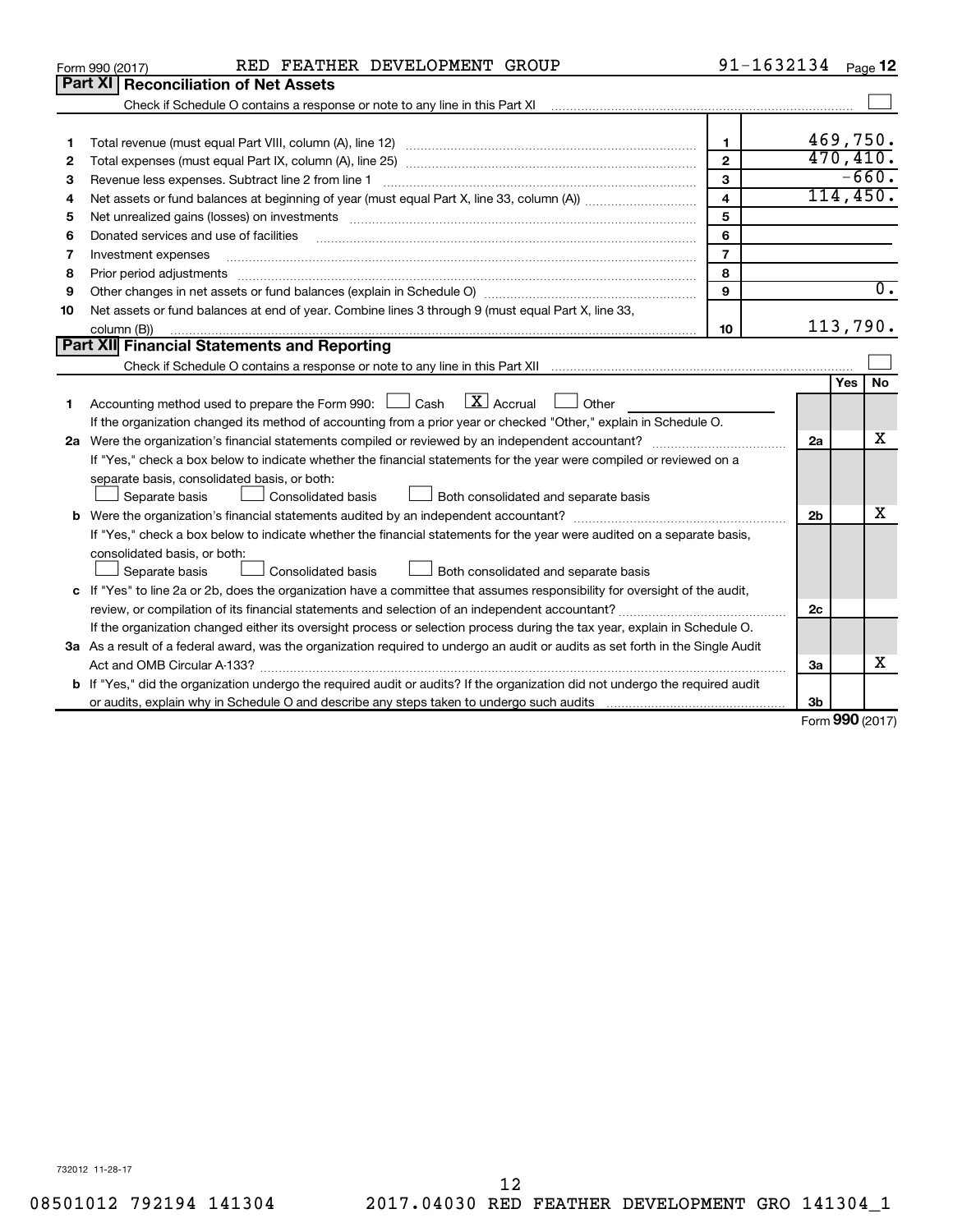**SCHEDULE A**

# Form 990 or 990-EZ) **Public Charity Status and Public Support**<br>
Complete if the organization is a section 501(c)(3) organization or a section<br> **2017**

**4947(a)(1) nonexempt charitable trust. | Attach to Form 990 or Form 990-EZ.** 

| OMB No 1545-0047                    |  |  |  |  |  |  |  |  |
|-------------------------------------|--|--|--|--|--|--|--|--|
|                                     |  |  |  |  |  |  |  |  |
| <b>Open to Public</b><br>Inspection |  |  |  |  |  |  |  |  |
|                                     |  |  |  |  |  |  |  |  |

 $\Box$ 

| Department of the Treasury<br>Internal Revenue Service |                                                                                                                           |                          |  | Attach to Form 990 or Form 990-EZ.<br>$\blacktriangleright$ Go to www.irs.gov/Form990 for instructions and the latest information. | <b>Open to Public</b><br>Inspection                                                                                                           |                                    |                                 |                            |  |                                       |
|--------------------------------------------------------|---------------------------------------------------------------------------------------------------------------------------|--------------------------|--|------------------------------------------------------------------------------------------------------------------------------------|-----------------------------------------------------------------------------------------------------------------------------------------------|------------------------------------|---------------------------------|----------------------------|--|---------------------------------------|
|                                                        |                                                                                                                           | Name of the organization |  |                                                                                                                                    |                                                                                                                                               |                                    |                                 |                            |  | <b>Employer identification number</b> |
|                                                        |                                                                                                                           |                          |  |                                                                                                                                    | RED FEATHER DEVELOPMENT GROUP                                                                                                                 |                                    |                                 |                            |  | 91-1632134                            |
|                                                        | <b>Part I</b>                                                                                                             |                          |  |                                                                                                                                    | Reason for Public Charity Status (All organizations must complete this part.) See instructions.                                               |                                    |                                 |                            |  |                                       |
|                                                        |                                                                                                                           |                          |  |                                                                                                                                    | The organization is not a private foundation because it is: (For lines 1 through 12, check only one box.)                                     |                                    |                                 |                            |  |                                       |
| 1                                                      |                                                                                                                           |                          |  |                                                                                                                                    | A church, convention of churches, or association of churches described in section 170(b)(1)(A)(i).                                            |                                    |                                 |                            |  |                                       |
| 2                                                      |                                                                                                                           |                          |  |                                                                                                                                    | A school described in section 170(b)(1)(A)(ii). (Attach Schedule E (Form 990 or 990-EZ).)                                                     |                                    |                                 |                            |  |                                       |
| 3                                                      |                                                                                                                           |                          |  |                                                                                                                                    | A hospital or a cooperative hospital service organization described in section 170(b)(1)(A)(iii).                                             |                                    |                                 |                            |  |                                       |
| 4                                                      |                                                                                                                           |                          |  |                                                                                                                                    | A medical research organization operated in conjunction with a hospital described in section 170(b)(1)(A)(iii). Enter the hospital's name,    |                                    |                                 |                            |  |                                       |
|                                                        |                                                                                                                           | city, and state:         |  |                                                                                                                                    |                                                                                                                                               |                                    |                                 |                            |  |                                       |
| 5                                                      | An organization operated for the benefit of a college or university owned or operated by a governmental unit described in |                          |  |                                                                                                                                    |                                                                                                                                               |                                    |                                 |                            |  |                                       |
|                                                        |                                                                                                                           |                          |  | section 170(b)(1)(A)(iv). (Complete Part II.)                                                                                      |                                                                                                                                               |                                    |                                 |                            |  |                                       |
| 6                                                      |                                                                                                                           |                          |  |                                                                                                                                    | A federal, state, or local government or governmental unit described in section 170(b)(1)(A)(v).                                              |                                    |                                 |                            |  |                                       |
| $\overline{7}$                                         | $\lfloor x \rfloor$                                                                                                       |                          |  |                                                                                                                                    | An organization that normally receives a substantial part of its support from a governmental unit or from the general public described in     |                                    |                                 |                            |  |                                       |
|                                                        |                                                                                                                           |                          |  | section 170(b)(1)(A)(vi). (Complete Part II.)                                                                                      |                                                                                                                                               |                                    |                                 |                            |  |                                       |
| 8                                                      |                                                                                                                           |                          |  |                                                                                                                                    | A community trust described in section 170(b)(1)(A)(vi). (Complete Part II.)                                                                  |                                    |                                 |                            |  |                                       |
| 9                                                      |                                                                                                                           |                          |  |                                                                                                                                    | An agricultural research organization described in section 170(b)(1)(A)(ix) operated in conjunction with a land-grant college                 |                                    |                                 |                            |  |                                       |
|                                                        |                                                                                                                           |                          |  |                                                                                                                                    | or university or a non-land-grant college of agriculture (see instructions). Enter the name, city, and state of the college or                |                                    |                                 |                            |  |                                       |
|                                                        |                                                                                                                           | university:              |  |                                                                                                                                    |                                                                                                                                               |                                    |                                 |                            |  |                                       |
| 10                                                     |                                                                                                                           |                          |  |                                                                                                                                    | An organization that normally receives: (1) more than 33 1/3% of its support from contributions, membership fees, and gross receipts from     |                                    |                                 |                            |  |                                       |
|                                                        |                                                                                                                           |                          |  |                                                                                                                                    | activities related to its exempt functions - subject to certain exceptions, and (2) no more than 33 1/3% of its support from gross investment |                                    |                                 |                            |  |                                       |
|                                                        |                                                                                                                           |                          |  |                                                                                                                                    | income and unrelated business taxable income (less section 511 tax) from businesses acquired by the organization after June 30, 1975.         |                                    |                                 |                            |  |                                       |
|                                                        |                                                                                                                           |                          |  | See section 509(a)(2). (Complete Part III.)                                                                                        |                                                                                                                                               |                                    |                                 |                            |  |                                       |
| 11                                                     |                                                                                                                           |                          |  |                                                                                                                                    | An organization organized and operated exclusively to test for public safety. See section 509(a)(4).                                          |                                    |                                 |                            |  |                                       |
| 12                                                     |                                                                                                                           |                          |  |                                                                                                                                    | An organization organized and operated exclusively for the benefit of, to perform the functions of, or to carry out the purposes of one or    |                                    |                                 |                            |  |                                       |
|                                                        |                                                                                                                           |                          |  |                                                                                                                                    | more publicly supported organizations described in section 509(a)(1) or section 509(a)(2). See section 509(a)(3). Check the box in            |                                    |                                 |                            |  |                                       |
|                                                        |                                                                                                                           |                          |  |                                                                                                                                    | lines 12a through 12d that describes the type of supporting organization and complete lines 12e, 12f, and 12g.                                |                                    |                                 |                            |  |                                       |
| а                                                      |                                                                                                                           |                          |  |                                                                                                                                    | Type I. A supporting organization operated, supervised, or controlled by its supported organization(s), typically by giving                   |                                    |                                 |                            |  |                                       |
|                                                        |                                                                                                                           |                          |  |                                                                                                                                    | the supported organization(s) the power to regularly appoint or elect a majority of the directors or trustees of the supporting               |                                    |                                 |                            |  |                                       |
|                                                        |                                                                                                                           |                          |  | organization. You must complete Part IV, Sections A and B.                                                                         |                                                                                                                                               |                                    |                                 |                            |  |                                       |
| b                                                      |                                                                                                                           |                          |  |                                                                                                                                    | Type II. A supporting organization supervised or controlled in connection with its supported organization(s), by having                       |                                    |                                 |                            |  |                                       |
|                                                        |                                                                                                                           |                          |  |                                                                                                                                    | control or management of the supporting organization vested in the same persons that control or manage the supported                          |                                    |                                 |                            |  |                                       |
|                                                        |                                                                                                                           |                          |  | organization(s). You must complete Part IV, Sections A and C.                                                                      |                                                                                                                                               |                                    |                                 |                            |  |                                       |
| с                                                      |                                                                                                                           |                          |  |                                                                                                                                    | Type III functionally integrated. A supporting organization operated in connection with, and functionally integrated with,                    |                                    |                                 |                            |  |                                       |
|                                                        |                                                                                                                           |                          |  |                                                                                                                                    | its supported organization(s) (see instructions). You must complete Part IV, Sections A, D, and E.                                            |                                    |                                 |                            |  |                                       |
| d                                                      |                                                                                                                           |                          |  |                                                                                                                                    | Type III non-functionally integrated. A supporting organization operated in connection with its supported organization(s)                     |                                    |                                 |                            |  |                                       |
|                                                        |                                                                                                                           |                          |  |                                                                                                                                    | that is not functionally integrated. The organization generally must satisfy a distribution requirement and an attentiveness                  |                                    |                                 |                            |  |                                       |
|                                                        |                                                                                                                           |                          |  |                                                                                                                                    | requirement (see instructions). You must complete Part IV, Sections A and D, and Part V.                                                      |                                    |                                 |                            |  |                                       |
| е                                                      |                                                                                                                           |                          |  |                                                                                                                                    | Check this box if the organization received a written determination from the IRS that it is a Type I, Type II, Type III                       |                                    |                                 |                            |  |                                       |
|                                                        |                                                                                                                           |                          |  |                                                                                                                                    | functionally integrated, or Type III non-functionally integrated supporting organization.                                                     |                                    |                                 |                            |  |                                       |
| f                                                      |                                                                                                                           |                          |  |                                                                                                                                    |                                                                                                                                               |                                    |                                 |                            |  |                                       |
| g                                                      |                                                                                                                           | (i) Name of supported    |  | Provide the following information about the supported organization(s).<br>(ii) EIN                                                 | (iii) Type of organization                                                                                                                    |                                    | (iv) Is the organization listed | (v) Amount of monetary     |  | (vi) Amount of other                  |
|                                                        |                                                                                                                           | organization             |  |                                                                                                                                    | (described on lines 1-10                                                                                                                      | in your governing document?<br>Yes | No                              | support (see instructions) |  | support (see instructions)            |
|                                                        |                                                                                                                           |                          |  |                                                                                                                                    | above (see instructions))                                                                                                                     |                                    |                                 |                            |  |                                       |
|                                                        |                                                                                                                           |                          |  |                                                                                                                                    |                                                                                                                                               |                                    |                                 |                            |  |                                       |
|                                                        |                                                                                                                           |                          |  |                                                                                                                                    |                                                                                                                                               |                                    |                                 |                            |  |                                       |
|                                                        |                                                                                                                           |                          |  |                                                                                                                                    |                                                                                                                                               |                                    |                                 |                            |  |                                       |
|                                                        |                                                                                                                           |                          |  |                                                                                                                                    |                                                                                                                                               |                                    |                                 |                            |  |                                       |
|                                                        |                                                                                                                           |                          |  |                                                                                                                                    |                                                                                                                                               |                                    |                                 |                            |  |                                       |
|                                                        |                                                                                                                           |                          |  |                                                                                                                                    |                                                                                                                                               |                                    |                                 |                            |  |                                       |
|                                                        |                                                                                                                           |                          |  |                                                                                                                                    |                                                                                                                                               |                                    |                                 |                            |  |                                       |
|                                                        |                                                                                                                           |                          |  |                                                                                                                                    |                                                                                                                                               |                                    |                                 |                            |  |                                       |
|                                                        |                                                                                                                           |                          |  |                                                                                                                                    |                                                                                                                                               |                                    |                                 |                            |  |                                       |
| Total                                                  |                                                                                                                           |                          |  |                                                                                                                                    |                                                                                                                                               |                                    |                                 |                            |  |                                       |

LHA For Paperwork Reduction Act Notice, see the Instructions for Form 990 or 990-EZ. 732021 10-06-17 Schedule A (Form 990 or 990-EZ) 2017 13

08501012 792194 141304 2017.04030 RED FEATHER DEVELOPMENT GRO 141304\_1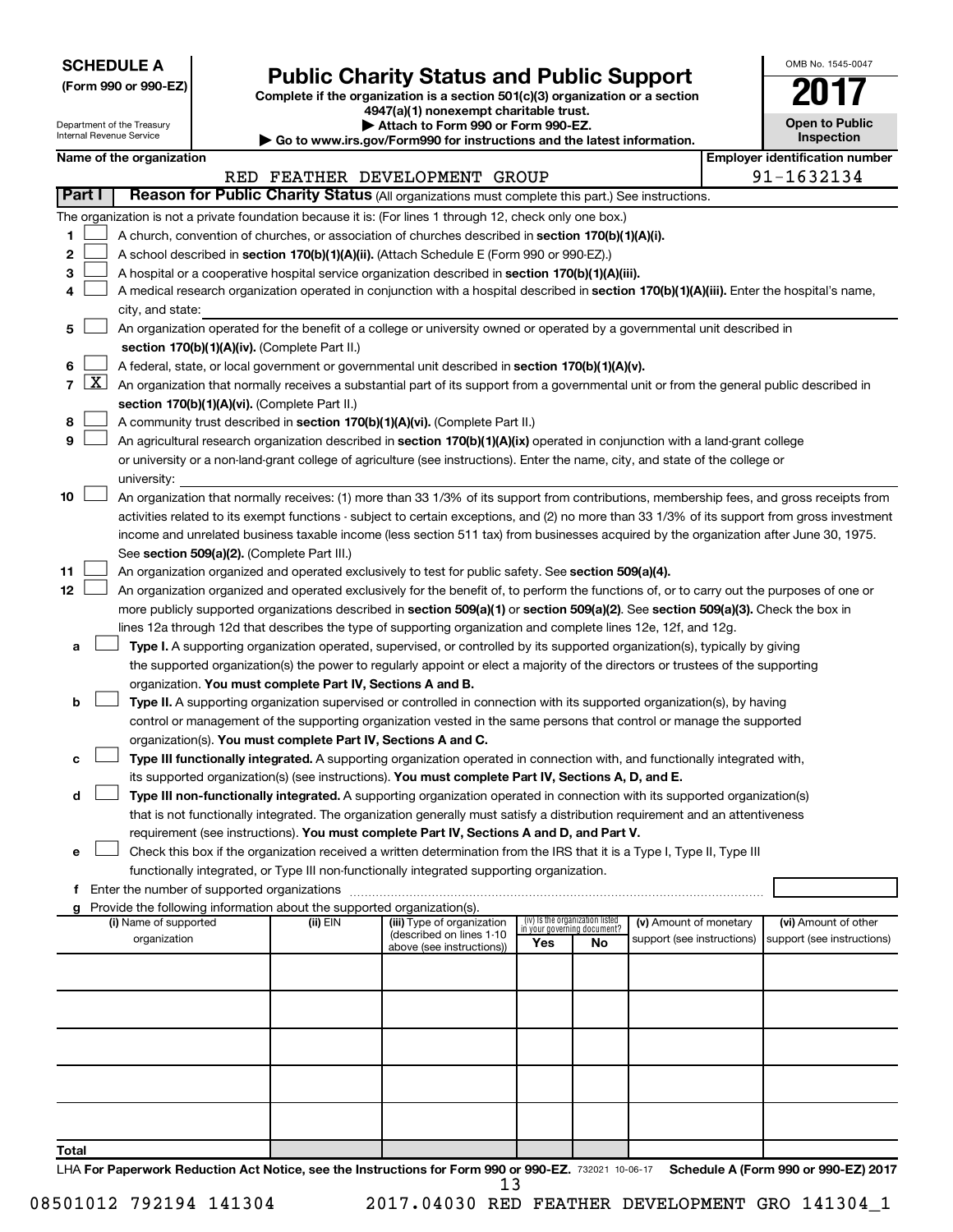### Schedule A (Form 990 or 990-EZ) 2017 RED FEATHER DEVELOPMENT GROUP  $91-1632134$  Page

91-1632134 Page 2

(Complete only if you checked the box on line 5, 7, or 8 of Part I or if the organization failed to qualify under Part III. If the organization fails to qualify under the tests listed below, please complete Part III.) **Part II Support Schedule for Organizations Described in Sections 170(b)(1)(A)(iv) and 170(b)(1)(A)(vi)**

| <b>Section A. Public Support</b>                                                                                                                                                                                               |                       |           |                        |                                      |                                      |                                          |
|--------------------------------------------------------------------------------------------------------------------------------------------------------------------------------------------------------------------------------|-----------------------|-----------|------------------------|--------------------------------------|--------------------------------------|------------------------------------------|
| Calendar year (or fiscal year beginning in)                                                                                                                                                                                    | (a) 2013              | (b) 2014  | $(c)$ 2015             | $(d)$ 2016                           | (e) 2017                             | (f) Total                                |
| 1 Gifts, grants, contributions, and                                                                                                                                                                                            |                       |           |                        |                                      |                                      |                                          |
| membership fees received. (Do not                                                                                                                                                                                              |                       |           |                        |                                      |                                      |                                          |
| include any "unusual grants.")                                                                                                                                                                                                 | 322, 279.             | 286,532.  | 854,018.               | 493,156.                             | 468,943.                             | 2,424,928.                               |
| 2 Tax revenues levied for the organ-                                                                                                                                                                                           |                       |           |                        |                                      |                                      |                                          |
| ization's benefit and either paid to                                                                                                                                                                                           |                       |           |                        |                                      |                                      |                                          |
| or expended on its behalf                                                                                                                                                                                                      |                       |           |                        |                                      |                                      |                                          |
| 3 The value of services or facilities                                                                                                                                                                                          |                       |           |                        |                                      |                                      |                                          |
| furnished by a governmental unit to                                                                                                                                                                                            |                       |           |                        |                                      |                                      |                                          |
| the organization without charge                                                                                                                                                                                                |                       |           |                        |                                      |                                      |                                          |
| 4 Total. Add lines 1 through 3                                                                                                                                                                                                 | 322, 279.             | 286, 532. | 854,018.               | 493, 156.                            | 468,943.                             | 2,424,928.                               |
| 5 The portion of total contributions                                                                                                                                                                                           |                       |           |                        |                                      |                                      |                                          |
| by each person (other than a                                                                                                                                                                                                   |                       |           |                        |                                      |                                      |                                          |
| governmental unit or publicly                                                                                                                                                                                                  |                       |           |                        |                                      |                                      |                                          |
| supported organization) included                                                                                                                                                                                               |                       |           |                        |                                      |                                      |                                          |
| on line 1 that exceeds 2% of the                                                                                                                                                                                               |                       |           |                        |                                      |                                      |                                          |
| amount shown on line 11,                                                                                                                                                                                                       |                       |           |                        |                                      |                                      |                                          |
| column (f)                                                                                                                                                                                                                     |                       |           |                        |                                      |                                      | 1,095,582.                               |
| 6 Public support. Subtract line 5 from line 4.                                                                                                                                                                                 |                       |           |                        |                                      |                                      | 1,329,346.                               |
| <b>Section B. Total Support</b>                                                                                                                                                                                                |                       |           |                        |                                      |                                      |                                          |
| Calendar year (or fiscal year beginning in)                                                                                                                                                                                    | (a) 2013<br>322, 279. | (b) 2014  | $(c)$ 2015<br>854,018. | $(d)$ 2016<br>$\overline{493,156}$ . | (e) 2017                             | (f) Total                                |
| <b>7</b> Amounts from line 4                                                                                                                                                                                                   |                       | 286,532.  |                        |                                      | 468,943.                             | 2,424,928.                               |
| 8 Gross income from interest,                                                                                                                                                                                                  |                       |           |                        |                                      |                                      |                                          |
| dividends, payments received on                                                                                                                                                                                                |                       |           |                        |                                      |                                      |                                          |
| securities loans, rents, royalties,                                                                                                                                                                                            | 45.                   |           |                        | 1,804.                               | 467.                                 |                                          |
| and income from similar sources                                                                                                                                                                                                |                       | 1,101.    | 1,194.                 |                                      |                                      | 4,611.                                   |
| 9 Net income from unrelated business                                                                                                                                                                                           |                       |           |                        |                                      |                                      |                                          |
| activities, whether or not the                                                                                                                                                                                                 |                       |           |                        |                                      |                                      |                                          |
| business is regularly carried on                                                                                                                                                                                               |                       |           |                        |                                      |                                      |                                          |
| 10 Other income. Do not include gain                                                                                                                                                                                           |                       |           |                        |                                      |                                      |                                          |
| or loss from the sale of capital                                                                                                                                                                                               |                       |           |                        |                                      |                                      |                                          |
| assets (Explain in Part VI.)                                                                                                                                                                                                   |                       |           |                        |                                      |                                      | 2,429,539.                               |
| 11 Total support. Add lines 7 through 10<br><b>12</b> Gross receipts from related activities, etc. (see instructions)                                                                                                          |                       |           |                        |                                      | 12                                   | 125, 158.                                |
| 13 First five years. If the Form 990 is for the organization's first, second, third, fourth, or fifth tax year as a section 501(c)(3)                                                                                          |                       |           |                        |                                      |                                      |                                          |
| organization, check this box and stop here                                                                                                                                                                                     |                       |           |                        |                                      |                                      |                                          |
| Section C. Computation of Public Support Percentage                                                                                                                                                                            |                       |           |                        |                                      |                                      |                                          |
|                                                                                                                                                                                                                                |                       |           |                        |                                      | 14                                   | 54.72<br>%                               |
|                                                                                                                                                                                                                                |                       |           |                        |                                      | 15                                   | 64.79<br>$\%$                            |
| 16a 33 1/3% support test - 2017. If the organization did not check the box on line 13, and line 14 is 33 1/3% or more, check this box and                                                                                      |                       |           |                        |                                      |                                      |                                          |
| stop here. The organization qualifies as a publicly supported organization manufaction manufacture or manufacture or the organization manufacture or the organization of the state of the state of the state of the state of t |                       |           |                        |                                      |                                      | $\blacktriangleright$ $\boxed{\text{X}}$ |
| b 33 1/3% support test - 2016. If the organization did not check a box on line 13 or 16a, and line 15 is 33 1/3% or more, check this box                                                                                       |                       |           |                        |                                      |                                      |                                          |
|                                                                                                                                                                                                                                |                       |           |                        |                                      |                                      |                                          |
| 17a 10% -facts-and-circumstances test - 2017. If the organization did not check a box on line 13, 16a, or 16b, and line 14 is 10% or more,                                                                                     |                       |           |                        |                                      |                                      |                                          |
| and if the organization meets the "facts-and-circumstances" test, check this box and stop here. Explain in Part VI how the organization                                                                                        |                       |           |                        |                                      |                                      |                                          |
|                                                                                                                                                                                                                                |                       |           |                        |                                      |                                      |                                          |
| b 10% -facts-and-circumstances test - 2016. If the organization did not check a box on line 13, 16a, 16b, or 17a, and line 15 is 10% or                                                                                        |                       |           |                        |                                      |                                      |                                          |
| more, and if the organization meets the "facts-and-circumstances" test, check this box and stop here. Explain in Part VI how the                                                                                               |                       |           |                        |                                      |                                      |                                          |
| organization meets the "facts-and-circumstances" test. The organization qualifies as a publicly supported organization                                                                                                         |                       |           |                        |                                      |                                      |                                          |
| 18 Private foundation. If the organization did not check a box on line 13, 16a, 16b, 17a, or 17b, check this box and see instructions                                                                                          |                       |           |                        |                                      |                                      |                                          |
|                                                                                                                                                                                                                                |                       |           |                        |                                      | Schedule A (Form 990 or 990-EZ) 2017 |                                          |

732022 10-06-17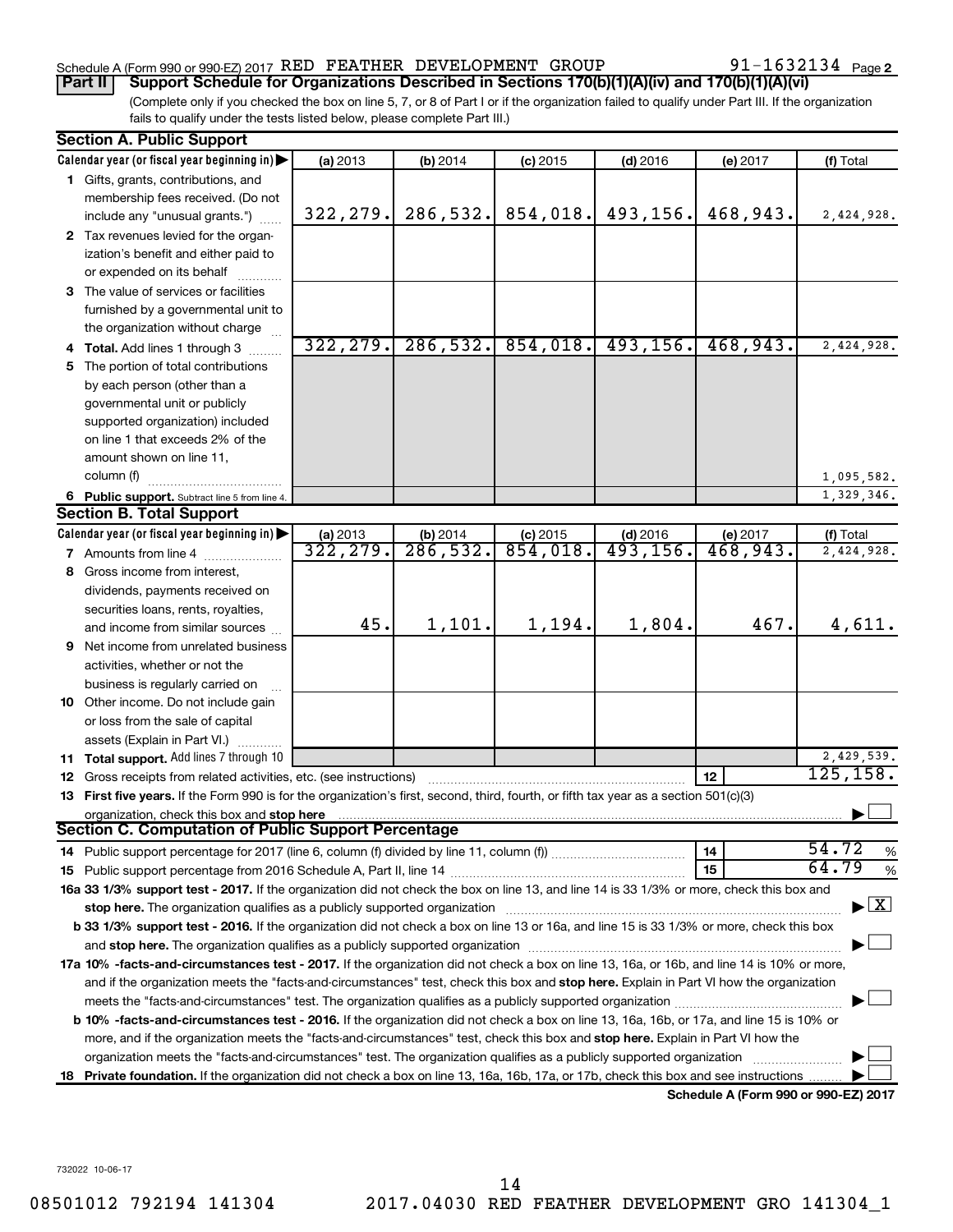### Schedule A (Form 990 or 990-EZ) 2017 RED FEATHER DEVELOPMENT GROUP  $91-1632134$  Page **Part III Support Schedule for Organizations Described in Section 509(a)(2)**

(Complete only if you checked the box on line 10 of Part I or if the organization failed to qualify under Part II. If the organization fails to qualify under the tests listed below, please complete Part II.)

| <b>Section A. Public Support</b>                                                                                                                                                                                                        |          |          |            |            |          |                                      |
|-----------------------------------------------------------------------------------------------------------------------------------------------------------------------------------------------------------------------------------------|----------|----------|------------|------------|----------|--------------------------------------|
| Calendar year (or fiscal year beginning in)                                                                                                                                                                                             | (a) 2013 | (b) 2014 | $(c)$ 2015 | $(d)$ 2016 | (e) 2017 | (f) Total                            |
| 1 Gifts, grants, contributions, and                                                                                                                                                                                                     |          |          |            |            |          |                                      |
| membership fees received. (Do not                                                                                                                                                                                                       |          |          |            |            |          |                                      |
| include any "unusual grants.")                                                                                                                                                                                                          |          |          |            |            |          |                                      |
| <b>2</b> Gross receipts from admissions,<br>merchandise sold or services per-<br>formed, or facilities furnished in<br>any activity that is related to the<br>organization's tax-exempt purpose                                         |          |          |            |            |          |                                      |
| 3 Gross receipts from activities that                                                                                                                                                                                                   |          |          |            |            |          |                                      |
| are not an unrelated trade or bus-                                                                                                                                                                                                      |          |          |            |            |          |                                      |
| iness under section 513                                                                                                                                                                                                                 |          |          |            |            |          |                                      |
| 4 Tax revenues levied for the organ-                                                                                                                                                                                                    |          |          |            |            |          |                                      |
| ization's benefit and either paid to                                                                                                                                                                                                    |          |          |            |            |          |                                      |
| or expended on its behalf                                                                                                                                                                                                               |          |          |            |            |          |                                      |
| 5 The value of services or facilities                                                                                                                                                                                                   |          |          |            |            |          |                                      |
| furnished by a governmental unit to                                                                                                                                                                                                     |          |          |            |            |          |                                      |
| the organization without charge                                                                                                                                                                                                         |          |          |            |            |          |                                      |
| 6 Total. Add lines 1 through 5                                                                                                                                                                                                          |          |          |            |            |          |                                      |
| 7a Amounts included on lines 1, 2, and                                                                                                                                                                                                  |          |          |            |            |          |                                      |
| 3 received from disqualified persons                                                                                                                                                                                                    |          |          |            |            |          |                                      |
| <b>b</b> Amounts included on lines 2 and 3 received<br>from other than disqualified persons that<br>exceed the greater of \$5,000 or 1% of the<br>amount on line 13 for the year                                                        |          |          |            |            |          |                                      |
| c Add lines 7a and 7b                                                                                                                                                                                                                   |          |          |            |            |          |                                      |
| 8 Public support. (Subtract line 7c from line 6.)                                                                                                                                                                                       |          |          |            |            |          |                                      |
| <b>Section B. Total Support</b>                                                                                                                                                                                                         |          |          |            |            |          |                                      |
| Calendar year (or fiscal year beginning in)                                                                                                                                                                                             | (a) 2013 | (b) 2014 | $(c)$ 2015 | $(d)$ 2016 | (e) 2017 | (f) Total                            |
| 9 Amounts from line 6                                                                                                                                                                                                                   |          |          |            |            |          |                                      |
| <b>10a</b> Gross income from interest,<br>dividends, payments received on<br>securities loans, rents, royalties,<br>and income from similar sources                                                                                     |          |          |            |            |          |                                      |
| <b>b</b> Unrelated business taxable income                                                                                                                                                                                              |          |          |            |            |          |                                      |
| (less section 511 taxes) from businesses                                                                                                                                                                                                |          |          |            |            |          |                                      |
| acquired after June 30, 1975                                                                                                                                                                                                            |          |          |            |            |          |                                      |
| c Add lines 10a and 10b                                                                                                                                                                                                                 |          |          |            |            |          |                                      |
| <b>11</b> Net income from unrelated business<br>activities not included in line 10b.<br>whether or not the business is<br>regularly carried on                                                                                          |          |          |            |            |          |                                      |
| 12 Other income. Do not include gain<br>or loss from the sale of capital<br>assets (Explain in Part VI.)                                                                                                                                |          |          |            |            |          |                                      |
| <b>13</b> Total support. (Add lines 9, 10c, 11, and 12.)                                                                                                                                                                                |          |          |            |            |          |                                      |
| 14 First five years. If the Form 990 is for the organization's first, second, third, fourth, or fifth tax year as a section 501(c)(3) organization,                                                                                     |          |          |            |            |          |                                      |
| check this box and stop here <b>contained and the contained and stop here</b> check this box and stop here <b>contained and the contained and stop here</b> contained and stop here contained and and stop here contained and stop here |          |          |            |            |          |                                      |
| Section C. Computation of Public Support Percentage                                                                                                                                                                                     |          |          |            |            |          |                                      |
|                                                                                                                                                                                                                                         |          |          |            |            | 15       | ℅                                    |
|                                                                                                                                                                                                                                         |          |          |            |            | 16       | %                                    |
| Section D. Computation of Investment Income Percentage                                                                                                                                                                                  |          |          |            |            |          |                                      |
|                                                                                                                                                                                                                                         |          |          |            |            | 17       | %                                    |
| 18 Investment income percentage from 2016 Schedule A, Part III, line 17                                                                                                                                                                 |          |          |            |            | 18       | %                                    |
| 19a 33 1/3% support tests - 2017. If the organization did not check the box on line 14, and line 15 is more than 33 1/3%, and line 17 is not                                                                                            |          |          |            |            |          |                                      |
| more than 33 1/3%, check this box and stop here. The organization qualifies as a publicly supported organization                                                                                                                        |          |          |            |            |          |                                      |
| b 33 1/3% support tests - 2016. If the organization did not check a box on line 14 or line 19a, and line 16 is more than 33 1/3%, and                                                                                                   |          |          |            |            |          |                                      |
| line 18 is not more than 33 1/3%, check this box and stop here. The organization qualifies as a publicly supported organization                                                                                                         |          |          |            |            |          |                                      |
|                                                                                                                                                                                                                                         |          |          |            |            |          |                                      |
| 732023 10-06-17                                                                                                                                                                                                                         |          |          |            |            |          | Schedule A (Form 990 or 990-EZ) 2017 |
|                                                                                                                                                                                                                                         |          |          | 15         |            |          |                                      |

08501012 792194 141304 2017.04030 RED FEATHER DEVELOPMENT GRO 141304\_1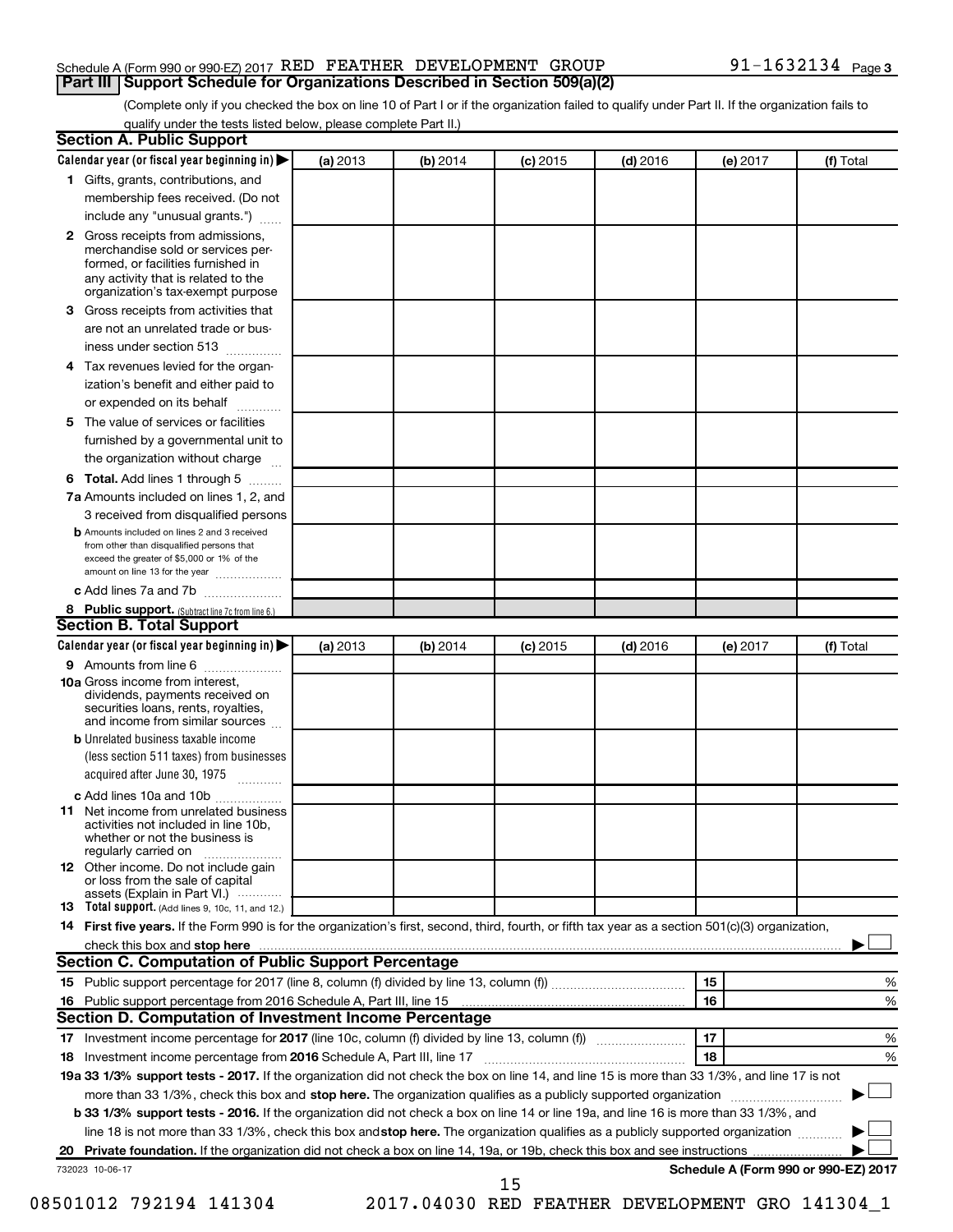### Schedule A (Form 990 or 990-EZ) 2017 RED FEATHER DEVELOPMENT GROUP  $91-1632134$  Page

### 91-1632134 <sub>Page 4</sub>

**1**

**2**

**Yes No**

### **Part IV Supporting Organizations**

(Complete only if you checked a box in line 12 on Part I. If you checked 12a of Part I, complete Sections A and B. If you checked 12b of Part I, complete Sections A and C. If you checked 12c of Part I, complete Sections A, D, and E. If you checked 12d of Part I, complete Sections A and D, and complete Part V.)

### **Section A. All Supporting Organizations**

- **1** Are all of the organization's supported organizations listed by name in the organization's governing documents? If "No," describe in Part VI how the supported organizations are designated. If designated by *class or purpose, describe the designation. If historic and continuing relationship, explain.*
- **2** Did the organization have any supported organization that does not have an IRS determination of status under section 509(a)(1) or (2)? If "Yes," explain in Part **VI** how the organization determined that the supported *organization was described in section 509(a)(1) or (2).*
- **3a** Did the organization have a supported organization described in section 501(c)(4), (5), or (6)? If "Yes," answer *(b) and (c) below.*
- **b** Did the organization confirm that each supported organization qualified under section 501(c)(4), (5), or (6) and satisfied the public support tests under section 509(a)(2)? If "Yes," describe in Part VI when and how the *organization made the determination.*
- **c** Did the organization ensure that all support to such organizations was used exclusively for section 170(c)(2)(B) purposes? If "Yes," explain in Part VI what controls the organization put in place to ensure such use.
- **4 a** *If* Was any supported organization not organized in the United States ("foreign supported organization")? *"Yes," and if you checked 12a or 12b in Part I, answer (b) and (c) below.*
- **b** Did the organization have ultimate control and discretion in deciding whether to make grants to the foreign supported organization? If "Yes," describe in Part VI how the organization had such control and discretion *despite being controlled or supervised by or in connection with its supported organizations.*
- **c** Did the organization support any foreign supported organization that does not have an IRS determination under sections 501(c)(3) and 509(a)(1) or (2)? If "Yes," explain in Part VI what controls the organization used *to ensure that all support to the foreign supported organization was used exclusively for section 170(c)(2)(B) purposes.*
- **5a** Did the organization add, substitute, or remove any supported organizations during the tax year? If "Yes," answer (b) and (c) below (if applicable). Also, provide detail in **Part VI,** including (i) the names and EIN *numbers of the supported organizations added, substituted, or removed; (ii) the reasons for each such action; (iii) the authority under the organization's organizing document authorizing such action; and (iv) how the action was accomplished (such as by amendment to the organizing document).*
- **b Type I or Type II only.** Was any added or substituted supported organization part of a class already designated in the organization's organizing document?
- **c Substitutions only.**  Was the substitution the result of an event beyond the organization's control?
- **6** Did the organization provide support (whether in the form of grants or the provision of services or facilities) to **Part VI.** support or benefit one or more of the filing organization's supported organizations? If "Yes," provide detail in anyone other than (i) its supported organizations, (ii) individuals that are part of the charitable class benefited by one or more of its supported organizations, or (iii) other supporting organizations that also
- **7** Did the organization provide a grant, loan, compensation, or other similar payment to a substantial contributor regard to a substantial contributor? If "Yes," complete Part I of Schedule L (Form 990 or 990-EZ). (defined in section 4958(c)(3)(C)), a family member of a substantial contributor, or a 35% controlled entity with
- **8** Did the organization make a loan to a disqualified person (as defined in section 4958) not described in line 7? *If "Yes," complete Part I of Schedule L (Form 990 or 990-EZ).*
- **9 a** Was the organization controlled directly or indirectly at any time during the tax year by one or more in section 509(a)(1) or (2))? If "Yes," provide detail in **Part VI.** disqualified persons as defined in section 4946 (other than foundation managers and organizations described
- **b** Did one or more disqualified persons (as defined in line 9a) hold a controlling interest in any entity in which the supporting organization had an interest? If "Yes," provide detail in Part VI.
- **c** Did a disqualified person (as defined in line 9a) have an ownership interest in, or derive any personal benefit from, assets in which the supporting organization also had an interest? If "Yes," provide detail in Part VI.
- **10 a** Was the organization subject to the excess business holdings rules of section 4943 because of section supporting organizations)? If "Yes," answer 10b below. 4943(f) (regarding certain Type II supporting organizations, and all Type III non-functionally integrated
	- **b** Did the organization have any excess business holdings in the tax year? (Use Schedule C, Form 4720, to *determine whether the organization had excess business holdings.)*

732024 10-06-17

**Schedule A (Form 990 or 990-EZ) 2017**

16

08501012 792194 141304 2017.04030 RED FEATHER DEVELOPMENT GRO 141304\_1

**3a 3b 3c 4a 4b 4c 5a 5b 5c 6 7 8 9a 9b 9c 10a 10b**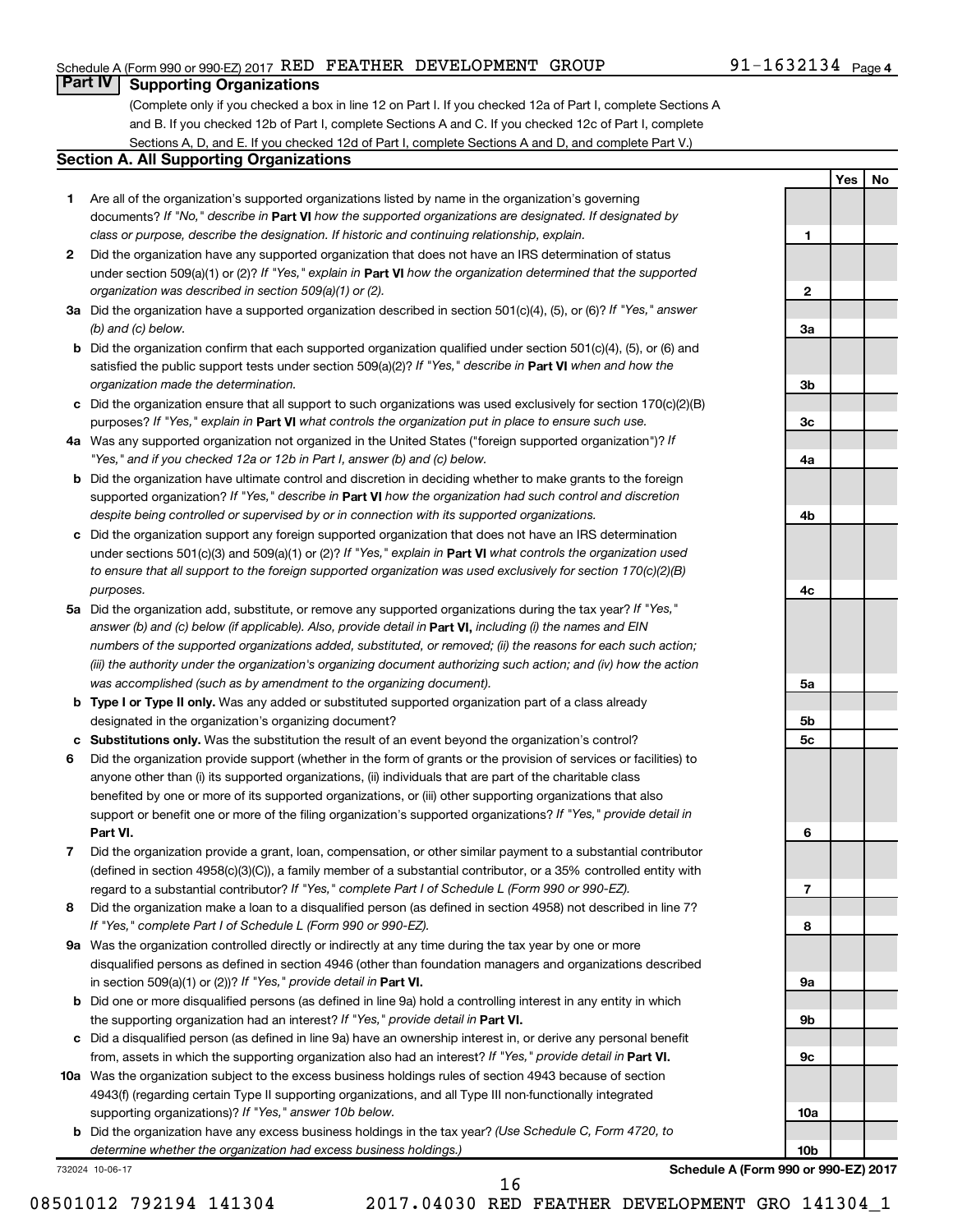#### Schedule A (Form 990 or 990-EZ) 2017 RED FEATHER DEVELOPMENT GROUP 9 I - I O 3 Z I 3 4 Page RED FEATHER DEVELOPMENT GROUP 91-1632134

|              | Part IV<br><b>Supporting Organizations (continued)</b>                                                                          |                 |            |    |
|--------------|---------------------------------------------------------------------------------------------------------------------------------|-----------------|------------|----|
|              |                                                                                                                                 |                 | Yes        | No |
| 11           | Has the organization accepted a gift or contribution from any of the following persons?                                         |                 |            |    |
|              | a A person who directly or indirectly controls, either alone or together with persons described in (b) and (c)                  |                 |            |    |
|              | below, the governing body of a supported organization?                                                                          | 11a             |            |    |
|              | <b>b</b> A family member of a person described in (a) above?                                                                    | 11 <sub>b</sub> |            |    |
|              | c A 35% controlled entity of a person described in (a) or (b) above? If "Yes" to a, b, or c, provide detail in Part VI.         | 11c             |            |    |
|              | <b>Section B. Type I Supporting Organizations</b>                                                                               |                 |            |    |
|              |                                                                                                                                 |                 | Yes        | No |
| 1            | Did the directors, trustees, or membership of one or more supported organizations have the power to                             |                 |            |    |
|              | regularly appoint or elect at least a majority of the organization's directors or trustees at all times during the              |                 |            |    |
|              | tax year? If "No," describe in Part VI how the supported organization(s) effectively operated, supervised, or                   |                 |            |    |
|              |                                                                                                                                 |                 |            |    |
|              | controlled the organization's activities. If the organization had more than one supported organization,                         |                 |            |    |
|              | describe how the powers to appoint and/or remove directors or trustees were allocated among the supported                       |                 |            |    |
|              | organizations and what conditions or restrictions, if any, applied to such powers during the tax year.                          | 1               |            |    |
| 2            | Did the organization operate for the benefit of any supported organization other than the supported                             |                 |            |    |
|              | organization(s) that operated, supervised, or controlled the supporting organization? If "Yes," explain in                      |                 |            |    |
|              | Part VI how providing such benefit carried out the purposes of the supported organization(s) that operated,                     |                 |            |    |
|              | supervised, or controlled the supporting organization.                                                                          | $\mathbf{2}$    |            |    |
|              | <b>Section C. Type II Supporting Organizations</b>                                                                              |                 |            |    |
|              |                                                                                                                                 |                 | Yes        | No |
| 1.           | Were a majority of the organization's directors or trustees during the tax year also a majority of the directors                |                 |            |    |
|              | or trustees of each of the organization's supported organization(s)? If "No," describe in Part VI how control                   |                 |            |    |
|              | or management of the supporting organization was vested in the same persons that controlled or managed                          |                 |            |    |
|              | the supported organization(s).                                                                                                  | 1               |            |    |
|              | <b>Section D. All Type III Supporting Organizations</b>                                                                         |                 |            |    |
|              |                                                                                                                                 |                 | Yes        | No |
| 1            | Did the organization provide to each of its supported organizations, by the last day of the fifth month of the                  |                 |            |    |
|              | organization's tax year, (i) a written notice describing the type and amount of support provided during the prior tax           |                 |            |    |
|              | year, (ii) a copy of the Form 990 that was most recently filed as of the date of notification, and (iii) copies of the          |                 |            |    |
|              | organization's governing documents in effect on the date of notification, to the extent not previously provided?                | 1               |            |    |
| $\mathbf{2}$ | Were any of the organization's officers, directors, or trustees either (i) appointed or elected by the supported                |                 |            |    |
|              | organization(s) or (ii) serving on the governing body of a supported organization? If "No," explain in Part VI how              |                 |            |    |
|              | the organization maintained a close and continuous working relationship with the supported organization(s).                     | 2               |            |    |
| 3            | By reason of the relationship described in (2), did the organization's supported organizations have a                           |                 |            |    |
|              | significant voice in the organization's investment policies and in directing the use of the organization's                      |                 |            |    |
|              | income or assets at all times during the tax year? If "Yes," describe in Part VI the role the organization's                    |                 |            |    |
|              | supported organizations played in this regard.                                                                                  | з               |            |    |
|              | Section E. Type III Functionally Integrated Supporting Organizations                                                            |                 |            |    |
| 1            | Check the box next to the method that the organization used to satisfy the Integral Part Test during the yealsee instructions). |                 |            |    |
| a            | The organization satisfied the Activities Test. Complete line 2 below.                                                          |                 |            |    |
| b            | The organization is the parent of each of its supported organizations. Complete line 3 below.                                   |                 |            |    |
| с            | The organization supported a governmental entity. Describe in Part VI how you supported a government entity (see instructions). |                 |            |    |
| 2            | Activities Test. Answer (a) and (b) below.                                                                                      |                 | <b>Yes</b> | No |
| а            | Did substantially all of the organization's activities during the tax year directly further the exempt purposes of              |                 |            |    |
|              | the supported organization(s) to which the organization was responsive? If "Yes," then in Part VI identify                      |                 |            |    |
|              | those supported organizations and explain how these activities directly furthered their exempt purposes,                        |                 |            |    |
|              | how the organization was responsive to those supported organizations, and how the organization determined                       |                 |            |    |
|              |                                                                                                                                 |                 |            |    |
|              | that these activities constituted substantially all of its activities.                                                          | 2a              |            |    |
| b            | Did the activities described in (a) constitute activities that, but for the organization's involvement, one or more             |                 |            |    |
|              | of the organization's supported organization(s) would have been engaged in? If "Yes," explain in Part VI the                    |                 |            |    |
|              | reasons for the organization's position that its supported organization(s) would have engaged in these                          |                 |            |    |
|              | activities but for the organization's involvement.                                                                              | 2b              |            |    |
| 3            | Parent of Supported Organizations. Answer (a) and (b) below.                                                                    |                 |            |    |
| а            | Did the organization have the power to regularly appoint or elect a majority of the officers, directors, or                     |                 |            |    |
|              | trustees of each of the supported organizations? Provide details in Part VI.                                                    | За              |            |    |
|              | <b>b</b> Did the organization exercise a substantial degree of direction over the policies, programs, and activities of each    |                 |            |    |
|              | of its supported organizations? If "Yes," describe in Part VI the role played by the organization in this regard.               | Зb              |            |    |
|              | Schedule A (Form 990 or 990-EZ) 2017<br>732025 10-06-17                                                                         |                 |            |    |
|              | 17                                                                                                                              |                 |            |    |

08501012 792194 141304 2017.04030 RED FEATHER DEVELOPMENT GRO 141304\_1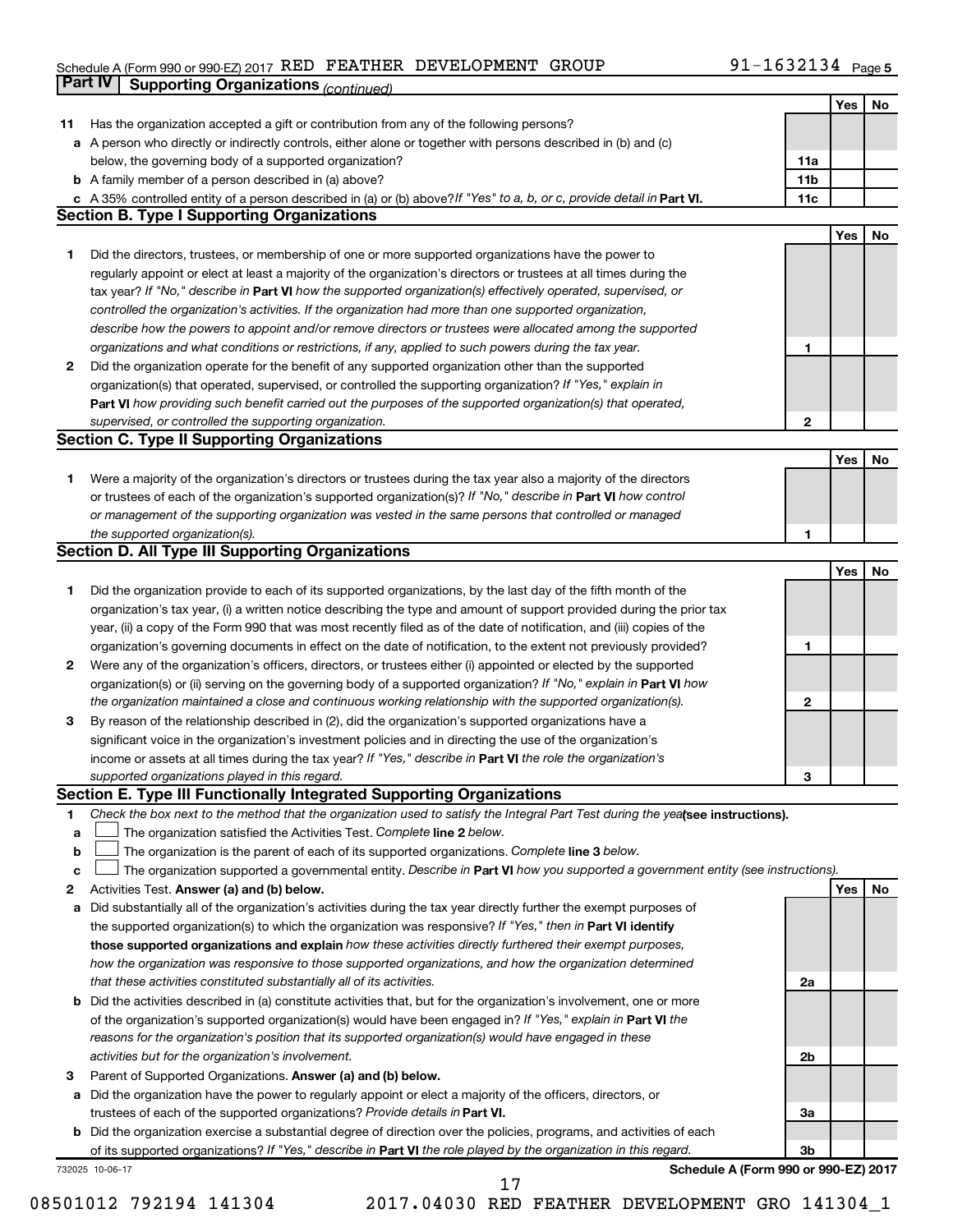### Schedule A (Form 990 or 990-EZ) 2017 RED FEATHER DEVELOPMENT GROUP  $91-1632134$  Page **Part V Type III Non-Functionally Integrated 509(a)(3) Supporting Organizations**

### 1 **Letter See instructions.** All Check here if the organization satisfied the Integral Part Test as a qualifying trust on Nov. 20, 1970 (explain in Part VI.) See instructions. All other Type III non-functionally integrated supporting organizations must complete Sections A through E.

|   | Section A - Adjusted Net Income                                              |                | (A) Prior Year | (B) Current Year<br>(optional) |
|---|------------------------------------------------------------------------------|----------------|----------------|--------------------------------|
| 1 | Net short-term capital gain                                                  | $\blacksquare$ |                |                                |
| 2 | Recoveries of prior-year distributions                                       | $\mathbf{2}$   |                |                                |
| 3 | Other gross income (see instructions)                                        | 3              |                |                                |
| 4 | Add lines 1 through 3                                                        | 4              |                |                                |
| 5 | Depreciation and depletion                                                   | 5              |                |                                |
| 6 | Portion of operating expenses paid or incurred for production or             |                |                |                                |
|   | collection of gross income or for management, conservation, or               |                |                |                                |
|   | maintenance of property held for production of income (see instructions)     | 6              |                |                                |
| 7 | Other expenses (see instructions)                                            | $\overline{7}$ |                |                                |
| 8 | Adjusted Net Income (subtract lines 5, 6, and 7 from line 4)                 | 8              |                |                                |
|   | <b>Section B - Minimum Asset Amount</b>                                      |                | (A) Prior Year | (B) Current Year<br>(optional) |
| 1 | Aggregate fair market value of all non-exempt-use assets (see                |                |                |                                |
|   | instructions for short tax year or assets held for part of year):            |                |                |                                |
|   | a Average monthly value of securities                                        | 1a             |                |                                |
|   | <b>b</b> Average monthly cash balances                                       | 1 <sub>b</sub> |                |                                |
|   | c Fair market value of other non-exempt-use assets                           | 1c             |                |                                |
|   | <b>d</b> Total (add lines 1a, 1b, and 1c)                                    | 1d             |                |                                |
|   | e Discount claimed for blockage or other                                     |                |                |                                |
|   | factors (explain in detail in Part VI):                                      |                |                |                                |
| 2 | Acquisition indebtedness applicable to non-exempt-use assets                 | $\mathbf{2}$   |                |                                |
| 3 | Subtract line 2 from line 1d                                                 | 3              |                |                                |
| 4 | Cash deemed held for exempt use. Enter 1-1/2% of line 3 (for greater amount, |                |                |                                |
|   | see instructions)                                                            | 4              |                |                                |
| 5 | Net value of non-exempt-use assets (subtract line 4 from line 3)             | 5              |                |                                |
| 6 | Multiply line 5 by .035                                                      | 6              |                |                                |
| 7 | Recoveries of prior-year distributions                                       | $\overline{7}$ |                |                                |
| 8 | <b>Minimum Asset Amount (add line 7 to line 6)</b>                           | 8              |                |                                |
|   | <b>Section C - Distributable Amount</b>                                      |                |                | <b>Current Year</b>            |
| 1 | Adjusted net income for prior year (from Section A, line 8, Column A)        | 1              |                |                                |
| 2 | Enter 85% of line 1                                                          | $\mathbf{2}$   |                |                                |
| З | Minimum asset amount for prior year (from Section B, line 8, Column A)       | 3              |                |                                |
| 4 | Enter greater of line 2 or line 3                                            | 4              |                |                                |
| 5 | Income tax imposed in prior year                                             | 5              |                |                                |
| 6 | Distributable Amount. Subtract line 5 from line 4, unless subject to         |                |                |                                |
|   | emergency temporary reduction (see instructions)                             | 6              |                |                                |
|   |                                                                              |                |                |                                |

**7** Check here if the current year is the organization's first as a non-functionally integrated Type III supporting organization (see † instructions).

**Schedule A (Form 990 or 990-EZ) 2017**

732026 10-06-17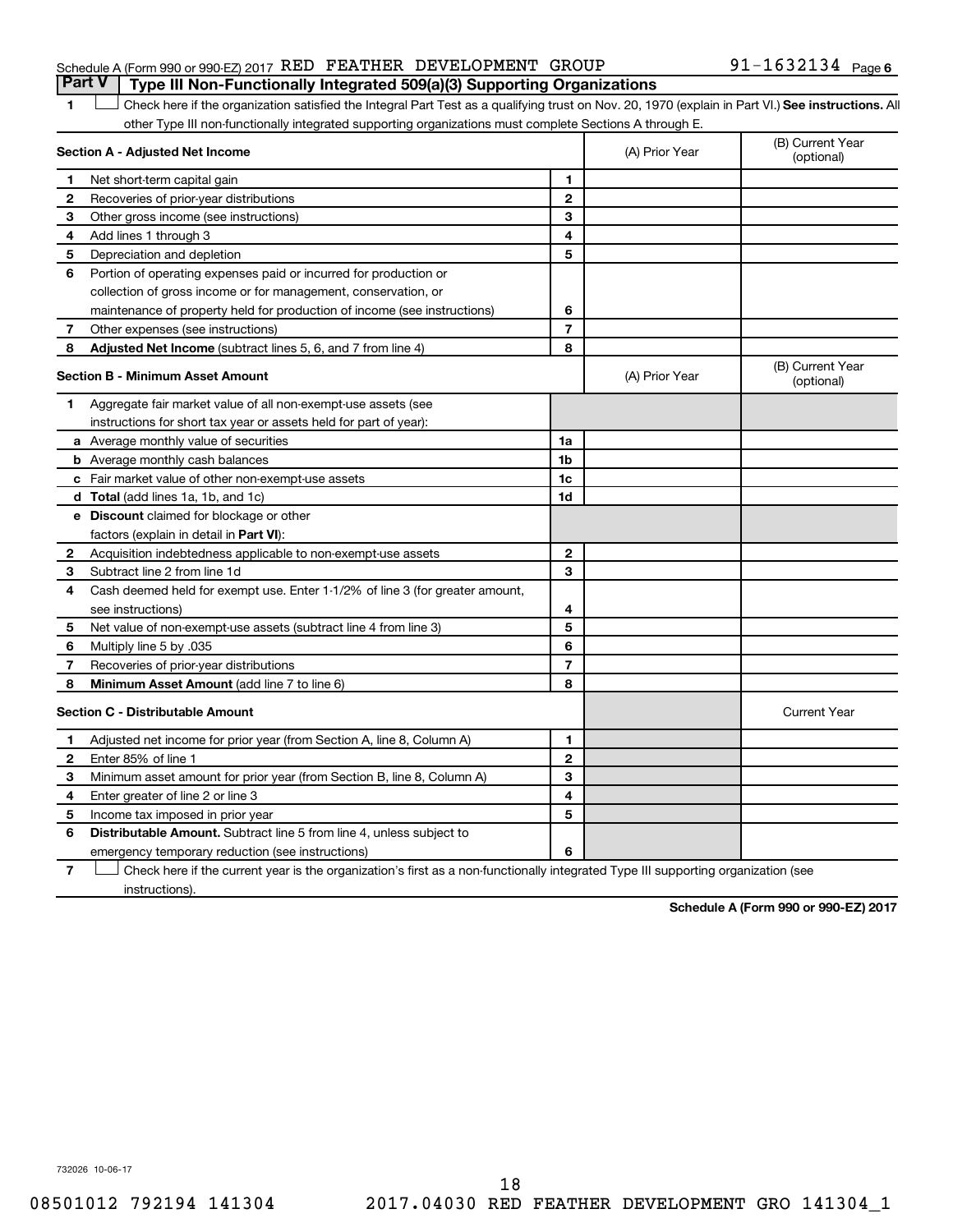#### Schedule A (Form 990 or 990-EZ) 2017 RED FEATHER DEVELOPMENT GROUP 9 I - I O 3 Z I 3 4 Page RED FEATHER DEVELOPMENT GROUP 91-1632134

|              | <b>Part V</b><br>Type III Non-Functionally Integrated 509(a)(3) Supporting Organizations (continued) |                             |                                       |                                                |  |  |  |  |  |
|--------------|------------------------------------------------------------------------------------------------------|-----------------------------|---------------------------------------|------------------------------------------------|--|--|--|--|--|
|              | <b>Section D - Distributions</b>                                                                     |                             |                                       | <b>Current Year</b>                            |  |  |  |  |  |
| 1            | Amounts paid to supported organizations to accomplish exempt purposes                                |                             |                                       |                                                |  |  |  |  |  |
| $\mathbf{2}$ | Amounts paid to perform activity that directly furthers exempt purposes of supported                 |                             |                                       |                                                |  |  |  |  |  |
|              | organizations, in excess of income from activity                                                     |                             |                                       |                                                |  |  |  |  |  |
| 3            | Administrative expenses paid to accomplish exempt purposes of supported organizations                |                             |                                       |                                                |  |  |  |  |  |
| 4            | Amounts paid to acquire exempt-use assets                                                            |                             |                                       |                                                |  |  |  |  |  |
| 5            | Qualified set-aside amounts (prior IRS approval required)                                            |                             |                                       |                                                |  |  |  |  |  |
| 6            | Other distributions (describe in <b>Part VI</b> ). See instructions.                                 |                             |                                       |                                                |  |  |  |  |  |
| 7            | Total annual distributions. Add lines 1 through 6.                                                   |                             |                                       |                                                |  |  |  |  |  |
| 8            | Distributions to attentive supported organizations to which the organization is responsive           |                             |                                       |                                                |  |  |  |  |  |
|              | (provide details in Part VI). See instructions.                                                      |                             |                                       |                                                |  |  |  |  |  |
| 9            | Distributable amount for 2017 from Section C, line 6                                                 |                             |                                       |                                                |  |  |  |  |  |
| 10           | Line 8 amount divided by line 9 amount                                                               |                             |                                       |                                                |  |  |  |  |  |
|              |                                                                                                      | (i)                         | (ii)                                  | (iii)                                          |  |  |  |  |  |
|              | Section E - Distribution Allocations (see instructions)                                              | <b>Excess Distributions</b> | <b>Underdistributions</b><br>Pre-2017 | <b>Distributable</b><br><b>Amount for 2017</b> |  |  |  |  |  |
| 1            | Distributable amount for 2017 from Section C, line 6                                                 |                             |                                       |                                                |  |  |  |  |  |
| $\mathbf{2}$ | Underdistributions, if any, for years prior to 2017 (reason-                                         |                             |                                       |                                                |  |  |  |  |  |
|              | able cause required- explain in Part VI). See instructions.                                          |                             |                                       |                                                |  |  |  |  |  |
| 3            | Excess distributions carryover, if any, to 2017                                                      |                             |                                       |                                                |  |  |  |  |  |
| a            |                                                                                                      |                             |                                       |                                                |  |  |  |  |  |
|              | <b>b</b> From 2013                                                                                   |                             |                                       |                                                |  |  |  |  |  |
|              | c From 2014                                                                                          |                             |                                       |                                                |  |  |  |  |  |
|              | d From 2015                                                                                          |                             |                                       |                                                |  |  |  |  |  |
|              | e From 2016                                                                                          |                             |                                       |                                                |  |  |  |  |  |
|              | f Total of lines 3a through e                                                                        |                             |                                       |                                                |  |  |  |  |  |
|              | <b>g</b> Applied to underdistributions of prior years                                                |                             |                                       |                                                |  |  |  |  |  |
|              | h Applied to 2017 distributable amount                                                               |                             |                                       |                                                |  |  |  |  |  |
| Ť.           | Carryover from 2012 not applied (see instructions)                                                   |                             |                                       |                                                |  |  |  |  |  |
|              | Remainder. Subtract lines 3g, 3h, and 3i from 3f.                                                    |                             |                                       |                                                |  |  |  |  |  |
| 4            | Distributions for 2017 from Section D,                                                               |                             |                                       |                                                |  |  |  |  |  |
|              | line $7:$                                                                                            |                             |                                       |                                                |  |  |  |  |  |
|              | a Applied to underdistributions of prior years                                                       |                             |                                       |                                                |  |  |  |  |  |
|              | <b>b</b> Applied to 2017 distributable amount                                                        |                             |                                       |                                                |  |  |  |  |  |
| с            | Remainder. Subtract lines 4a and 4b from 4.                                                          |                             |                                       |                                                |  |  |  |  |  |
| 5            | Remaining underdistributions for years prior to 2017, if                                             |                             |                                       |                                                |  |  |  |  |  |
|              | any. Subtract lines 3g and 4a from line 2. For result greater                                        |                             |                                       |                                                |  |  |  |  |  |
|              | than zero, explain in Part VI. See instructions.                                                     |                             |                                       |                                                |  |  |  |  |  |
| 6            | Remaining underdistributions for 2017. Subtract lines 3h                                             |                             |                                       |                                                |  |  |  |  |  |
|              | and 4b from line 1. For result greater than zero, explain in                                         |                             |                                       |                                                |  |  |  |  |  |
|              | <b>Part VI.</b> See instructions.                                                                    |                             |                                       |                                                |  |  |  |  |  |
| $\mathbf{7}$ | Excess distributions carryover to 2018. Add lines 3j                                                 |                             |                                       |                                                |  |  |  |  |  |
|              | and 4c.                                                                                              |                             |                                       |                                                |  |  |  |  |  |
| 8            | Breakdown of line 7:                                                                                 |                             |                                       |                                                |  |  |  |  |  |
|              | a Excess from 2013                                                                                   |                             |                                       |                                                |  |  |  |  |  |
|              | <b>b</b> Excess from 2014                                                                            |                             |                                       |                                                |  |  |  |  |  |
|              | c Excess from 2015                                                                                   |                             |                                       |                                                |  |  |  |  |  |
|              | d Excess from 2016                                                                                   |                             |                                       |                                                |  |  |  |  |  |
|              | e Excess from 2017                                                                                   |                             |                                       |                                                |  |  |  |  |  |

**Schedule A (Form 990 or 990-EZ) 2017**

732027 10-06-17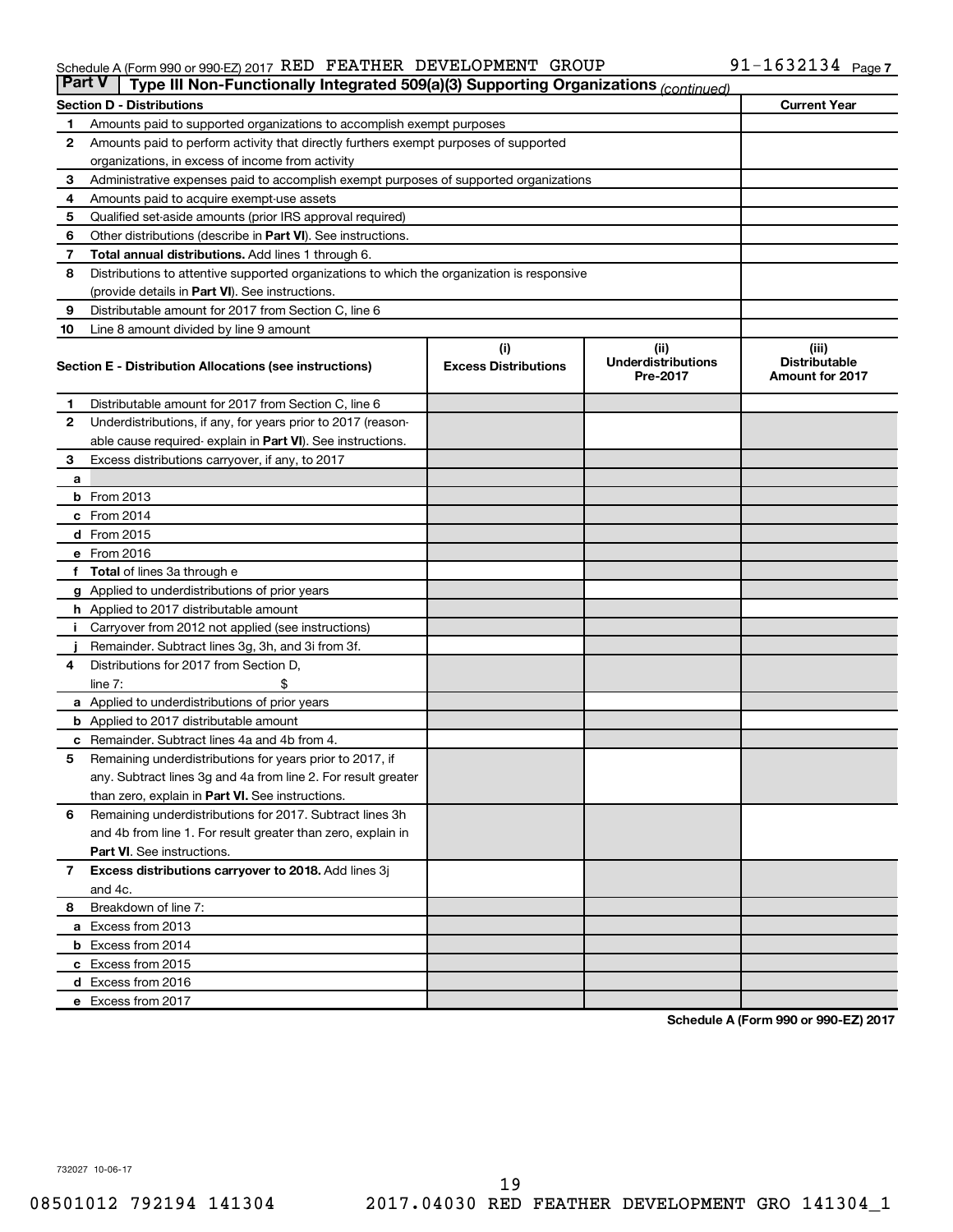| <b>Part VI</b>  | Schedule A (Form 990 or 990-EZ) 2017 RED FEATHER DEVELOPMENT GROUP<br>Supplemental Information. Provide the explanations required by Part II, line 10; Part II, line 17a or 17b; Part III, line 12;                           |                                                 | 91-1632134 Page 8                    |
|-----------------|-------------------------------------------------------------------------------------------------------------------------------------------------------------------------------------------------------------------------------|-------------------------------------------------|--------------------------------------|
|                 | Part IV, Section A, lines 1, 2, 3b, 3c, 4b, 4c, 5a, 6, 9a, 9b, 9c, 11a, 11b, and 11c; Part IV, Section B, lines 1 and 2; Part IV, Section C, line 1; Part IV, Section D, lines 2 and 3; Part IV, Section E, lines 1c, 2a, 2b, |                                                 |                                      |
|                 | Section D, lines 5, 6, and 8; and Part V, Section E, lines 2, 5, and 6. Also complete this part for any additional information.                                                                                               |                                                 |                                      |
|                 | (See instructions.)                                                                                                                                                                                                           |                                                 |                                      |
|                 |                                                                                                                                                                                                                               |                                                 |                                      |
|                 |                                                                                                                                                                                                                               |                                                 |                                      |
|                 |                                                                                                                                                                                                                               |                                                 |                                      |
|                 |                                                                                                                                                                                                                               |                                                 |                                      |
|                 |                                                                                                                                                                                                                               |                                                 |                                      |
|                 |                                                                                                                                                                                                                               |                                                 |                                      |
|                 |                                                                                                                                                                                                                               |                                                 |                                      |
|                 |                                                                                                                                                                                                                               |                                                 |                                      |
|                 |                                                                                                                                                                                                                               |                                                 |                                      |
|                 |                                                                                                                                                                                                                               |                                                 |                                      |
|                 |                                                                                                                                                                                                                               |                                                 |                                      |
|                 |                                                                                                                                                                                                                               |                                                 |                                      |
|                 |                                                                                                                                                                                                                               |                                                 |                                      |
|                 |                                                                                                                                                                                                                               |                                                 |                                      |
|                 |                                                                                                                                                                                                                               |                                                 |                                      |
|                 |                                                                                                                                                                                                                               |                                                 |                                      |
|                 |                                                                                                                                                                                                                               |                                                 |                                      |
|                 |                                                                                                                                                                                                                               |                                                 |                                      |
|                 |                                                                                                                                                                                                                               |                                                 |                                      |
|                 |                                                                                                                                                                                                                               |                                                 |                                      |
|                 |                                                                                                                                                                                                                               |                                                 |                                      |
|                 |                                                                                                                                                                                                                               |                                                 |                                      |
|                 |                                                                                                                                                                                                                               |                                                 |                                      |
|                 |                                                                                                                                                                                                                               |                                                 |                                      |
|                 |                                                                                                                                                                                                                               |                                                 |                                      |
|                 |                                                                                                                                                                                                                               |                                                 |                                      |
|                 |                                                                                                                                                                                                                               |                                                 |                                      |
|                 |                                                                                                                                                                                                                               |                                                 |                                      |
|                 |                                                                                                                                                                                                                               |                                                 |                                      |
|                 |                                                                                                                                                                                                                               |                                                 |                                      |
|                 |                                                                                                                                                                                                                               |                                                 |                                      |
|                 |                                                                                                                                                                                                                               |                                                 |                                      |
|                 |                                                                                                                                                                                                                               |                                                 |                                      |
|                 |                                                                                                                                                                                                                               |                                                 |                                      |
|                 |                                                                                                                                                                                                                               |                                                 |                                      |
|                 |                                                                                                                                                                                                                               |                                                 |                                      |
|                 |                                                                                                                                                                                                                               |                                                 |                                      |
|                 |                                                                                                                                                                                                                               |                                                 |                                      |
|                 |                                                                                                                                                                                                                               |                                                 |                                      |
|                 |                                                                                                                                                                                                                               |                                                 |                                      |
|                 |                                                                                                                                                                                                                               |                                                 |                                      |
|                 |                                                                                                                                                                                                                               |                                                 |                                      |
|                 |                                                                                                                                                                                                                               |                                                 |                                      |
|                 |                                                                                                                                                                                                                               |                                                 |                                      |
| 732028 10-06-17 |                                                                                                                                                                                                                               | 20                                              | Schedule A (Form 990 or 990-EZ) 2017 |
|                 | 08501012 792194 141304                                                                                                                                                                                                        | 2017.04030 RED FEATHER DEVELOPMENT GRO 141304_1 |                                      |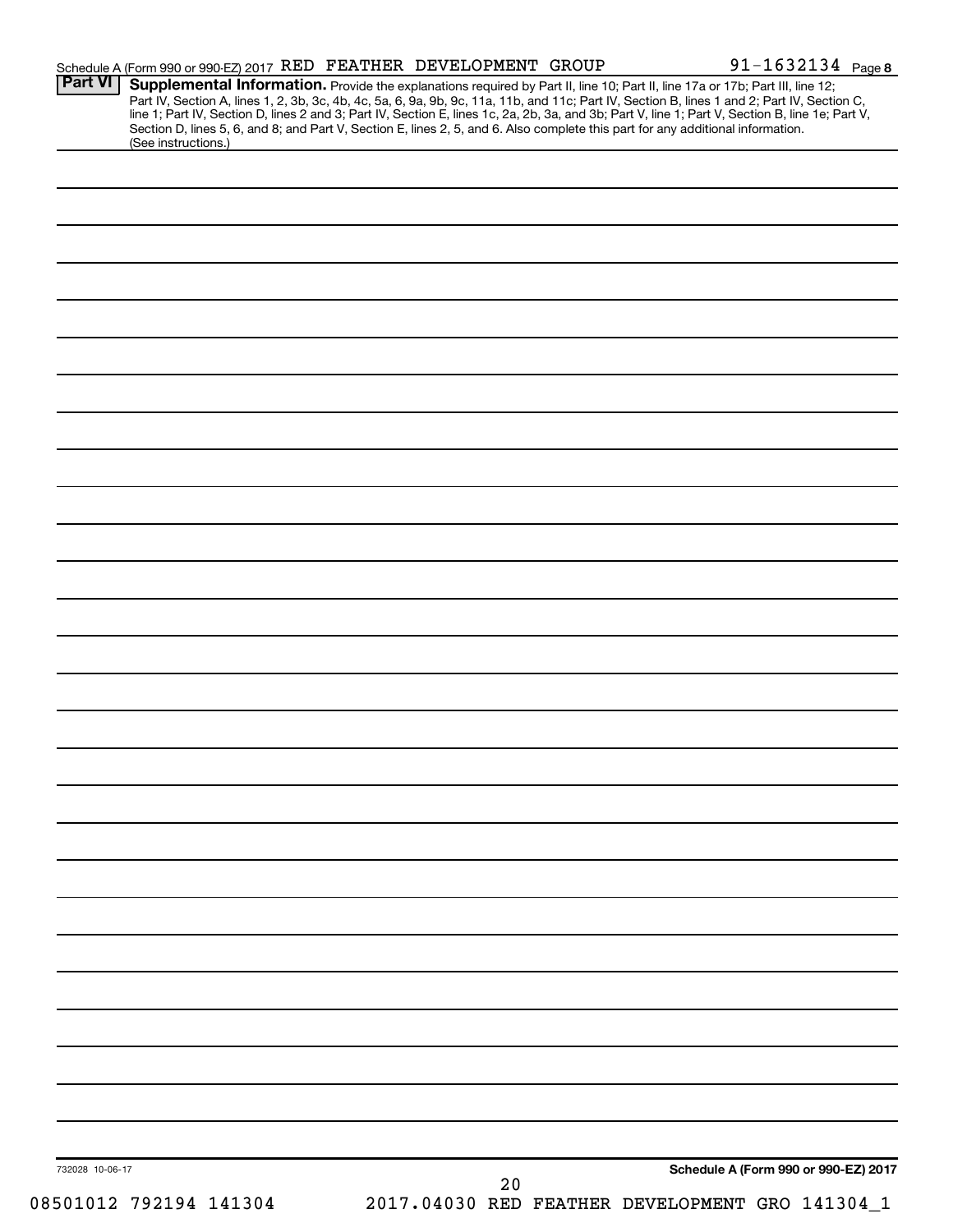| <b>SCHEDULE D</b> |  |  |
|-------------------|--|--|
|-------------------|--|--|

Department of the Treasury Internal Revenue Service

| (Form 990) |
|------------|
|            |

# **SCHEDULE D Supplemental Financial Statements**<br> **Form 990 2017**<br> **Part IV** line 6.7.8.9.10, 11a, 11b, 11d, 11d, 11d, 11d, 11d, 12a, 0r, 12b

**(Form 990) | Complete if the organization answered "Yes" on Form 990, Part IV, line 6, 7, 8, 9, 10, 11a, 11b, 11c, 11d, 11e, 11f, 12a, or 12b.**

**| Attach to Form 990. |Go to www.irs.gov/Form990 for instructions and the latest information.**



| Name of the organizatio |
|-------------------------|
|-------------------------|

### name of the organization of the original part of the original part of the original part of the original part of<br>Part of the original part of the original part of the original part of the original part of the original part RED FEATHER DEVELOPMENT GROUP

| Part I | RED FEAINER DEVELOFMENI GROOF<br>Organizations Maintaining Donor Advised Funds or Other Similar Funds or Accounts. Complete if the                         | フエーエロつマエつき                                         |
|--------|------------------------------------------------------------------------------------------------------------------------------------------------------------|----------------------------------------------------|
|        |                                                                                                                                                            |                                                    |
|        | organization answered "Yes" on Form 990, Part IV, line 6.<br>(a) Donor advised funds                                                                       | (b) Funds and other accounts                       |
|        |                                                                                                                                                            |                                                    |
| 1.     |                                                                                                                                                            |                                                    |
| 2      | Aggregate value of contributions to (during year)                                                                                                          |                                                    |
| 3      |                                                                                                                                                            |                                                    |
| 4      |                                                                                                                                                            |                                                    |
| 5      | Did the organization inform all donors and donor advisors in writing that the assets held in donor advised funds                                           |                                                    |
|        |                                                                                                                                                            | Yes<br><b>No</b>                                   |
| 6      | Did the organization inform all grantees, donors, and donor advisors in writing that grant funds can be used only                                          |                                                    |
|        | for charitable purposes and not for the benefit of the donor or donor advisor, or for any other purpose conferring                                         |                                                    |
|        | impermissible private benefit?                                                                                                                             | Yes<br>No                                          |
|        | Part II<br>Conservation Easements. Complete if the organization answered "Yes" on Form 990, Part IV, line 7.                                               |                                                    |
| 1.     | Purpose(s) of conservation easements held by the organization (check all that apply).                                                                      |                                                    |
|        | Preservation of land for public use (e.g., recreation or education)                                                                                        | Preservation of a historically important land area |
|        | Protection of natural habitat                                                                                                                              | Preservation of a certified historic structure     |
|        | Preservation of open space                                                                                                                                 |                                                    |
| 2      | Complete lines 2a through 2d if the organization held a qualified conservation contribution in the form of a conservation easement on the last             |                                                    |
|        | day of the tax year.                                                                                                                                       | Held at the End of the Tax Year                    |
|        |                                                                                                                                                            | 2a                                                 |
| b      | Total acreage restricted by conservation easements [11] [12] Total acreage restricted by conservation easements                                            | 2 <sub>b</sub>                                     |
|        | Number of conservation easements on a certified historic structure included in (a) manufacture included in (a)                                             | 2c                                                 |
|        | d Number of conservation easements included in (c) acquired after 7/25/06, and not on a historic structure                                                 |                                                    |
|        |                                                                                                                                                            | 2d                                                 |
| 3      | Number of conservation easements modified, transferred, released, extinguished, or terminated by the organization during the tax                           |                                                    |
|        | year                                                                                                                                                       |                                                    |
| 4      | Number of states where property subject to conservation easement is located                                                                                |                                                    |
| 5      | Does the organization have a written policy regarding the periodic monitoring, inspection, handling of                                                     |                                                    |
|        | violations, and enforcement of the conservation easements it holds?                                                                                        | Yes<br><b>No</b>                                   |
| 6      | Staff and volunteer hours devoted to monitoring, inspecting, handling of violations, and enforcing conservation easements during the year                  |                                                    |
|        |                                                                                                                                                            |                                                    |
| 7      | Amount of expenses incurred in monitoring, inspecting, handling of violations, and enforcing conservation easements during the year                        |                                                    |
|        | $\blacktriangleright$ \$                                                                                                                                   |                                                    |
| 8      | Does each conservation easement reported on line 2(d) above satisfy the requirements of section 170(h)(4)(B)(i)                                            |                                                    |
|        |                                                                                                                                                            | <b>No</b><br>Yes                                   |
| 9      | In Part XIII, describe how the organization reports conservation easements in its revenue and expense statement, and balance sheet, and                    |                                                    |
|        | include, if applicable, the text of the footnote to the organization's financial statements that describes the organization's accounting for               |                                                    |
|        | conservation easements.                                                                                                                                    |                                                    |
|        | Organizations Maintaining Collections of Art, Historical Treasures, or Other Similar Assets.<br>Part III                                                   |                                                    |
|        | Complete if the organization answered "Yes" on Form 990, Part IV, line 8.                                                                                  |                                                    |
|        | 1a If the organization elected, as permitted under SFAS 116 (ASC 958), not to report in its revenue statement and balance sheet works of art,              |                                                    |
|        | historical treasures, or other similar assets held for public exhibition, education, or research in furtherance of public service, provide, in Part XIII,  |                                                    |
|        | the text of the footnote to its financial statements that describes these items.                                                                           |                                                    |
|        | <b>b</b> If the organization elected, as permitted under SFAS 116 (ASC 958), to report in its revenue statement and balance sheet works of art, historical |                                                    |
|        | treasures, or other similar assets held for public exhibition, education, or research in furtherance of public service, provide the following amounts      |                                                    |
|        | relating to these items:                                                                                                                                   |                                                    |
|        |                                                                                                                                                            | \$                                                 |
|        | (ii) Assets included in Form 990, Part X                                                                                                                   | $\blacktriangleright$ \$                           |
| 2      | If the organization received or held works of art, historical treasures, or other similar assets for financial gain, provide                               |                                                    |
|        | the following amounts required to be reported under SFAS 116 (ASC 958) relating to these items:                                                            |                                                    |
| а      |                                                                                                                                                            | \$                                                 |
|        |                                                                                                                                                            | $\blacktriangleright$ \$                           |
|        | LHA For Paperwork Reduction Act Notice, see the Instructions for Form 990.                                                                                 | Schedule D (Form 990) 2017                         |
|        | 732051 10-09-17                                                                                                                                            |                                                    |

08501012 792194 141304 2017.04030 RED FEATHER DEVELOPMENT GRO 141304\_1 25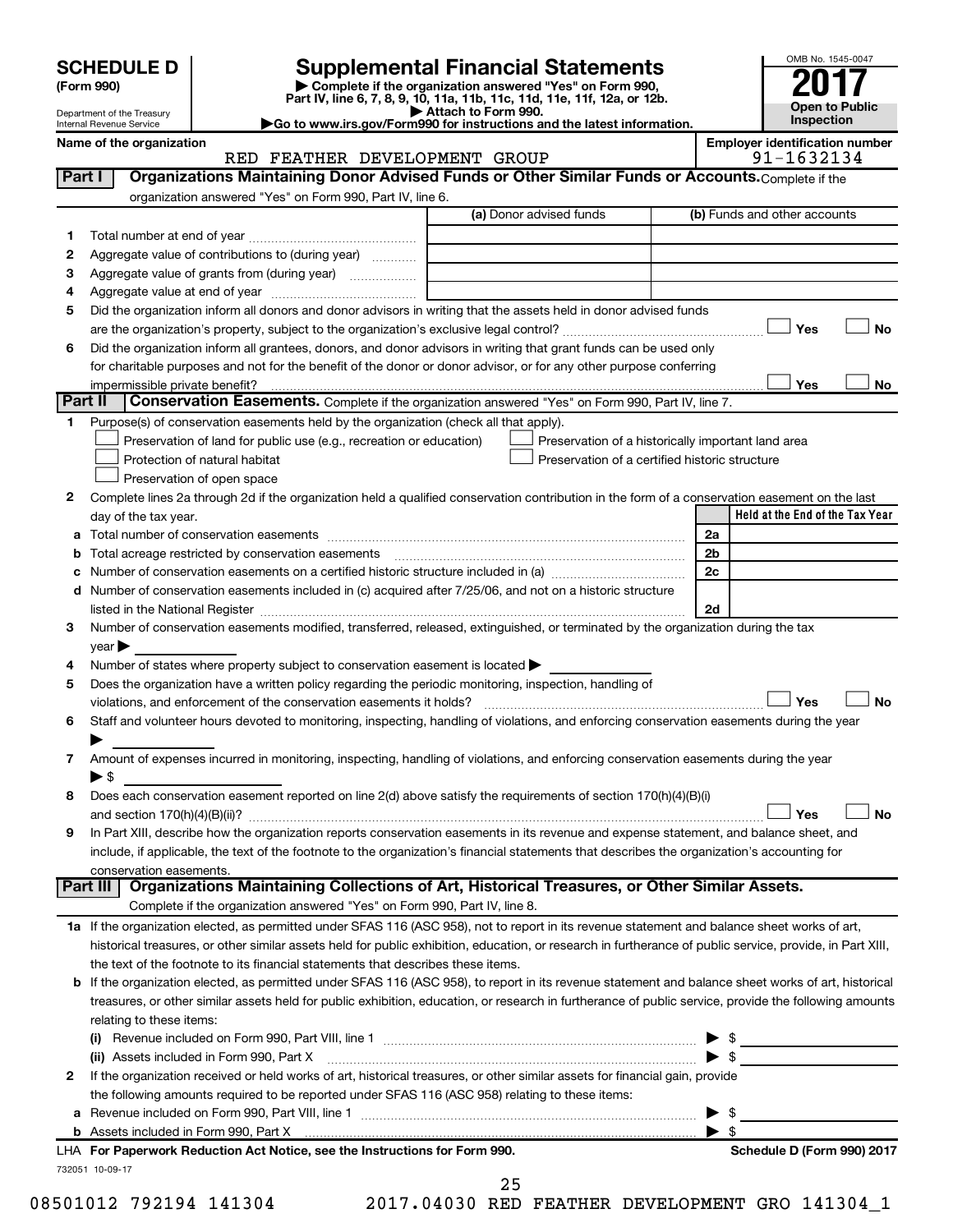|                                                                                    | Schedule D (Form 990) 2017                                                                                                                                                                                                          | RED FEATHER DEVELOPMENT GROUP           |   |                |                                                                                                                                                                                                                               |                                 | $91 - 1632134$ Page 2 |                |        |    |
|------------------------------------------------------------------------------------|-------------------------------------------------------------------------------------------------------------------------------------------------------------------------------------------------------------------------------------|-----------------------------------------|---|----------------|-------------------------------------------------------------------------------------------------------------------------------------------------------------------------------------------------------------------------------|---------------------------------|-----------------------|----------------|--------|----|
|                                                                                    | Part III<br>Organizations Maintaining Collections of Art, Historical Treasures, or Other Similar Assets (continued)                                                                                                                 |                                         |   |                |                                                                                                                                                                                                                               |                                 |                       |                |        |    |
| 3                                                                                  | Using the organization's acquisition, accession, and other records, check any of the following that are a significant use of its collection items                                                                                   |                                         |   |                |                                                                                                                                                                                                                               |                                 |                       |                |        |    |
|                                                                                    | (check all that apply):                                                                                                                                                                                                             |                                         |   |                |                                                                                                                                                                                                                               |                                 |                       |                |        |    |
| a                                                                                  | Public exhibition                                                                                                                                                                                                                   |                                         |   |                | Loan or exchange programs                                                                                                                                                                                                     |                                 |                       |                |        |    |
| b                                                                                  | Scholarly research                                                                                                                                                                                                                  |                                         |   |                | Other and the contract of the contract of the contract of the contract of the contract of the contract of the contract of the contract of the contract of the contract of the contract of the contract of the contract of the |                                 |                       |                |        |    |
| с                                                                                  | Preservation for future generations                                                                                                                                                                                                 |                                         |   |                |                                                                                                                                                                                                                               |                                 |                       |                |        |    |
| 4                                                                                  | Provide a description of the organization's collections and explain how they further the organization's exempt purpose in Part XIII.                                                                                                |                                         |   |                |                                                                                                                                                                                                                               |                                 |                       |                |        |    |
| 5                                                                                  | During the year, did the organization solicit or receive donations of art, historical treasures, or other similar assets                                                                                                            |                                         |   |                |                                                                                                                                                                                                                               |                                 |                       |                |        |    |
|                                                                                    |                                                                                                                                                                                                                                     |                                         |   |                |                                                                                                                                                                                                                               |                                 |                       | Yes            |        | No |
|                                                                                    | Part IV<br><b>Escrow and Custodial Arrangements.</b> Complete if the organization answered "Yes" on Form 990, Part IV, line 9, or                                                                                                   |                                         |   |                |                                                                                                                                                                                                                               |                                 |                       |                |        |    |
|                                                                                    | reported an amount on Form 990, Part X, line 21.                                                                                                                                                                                    |                                         |   |                |                                                                                                                                                                                                                               |                                 |                       |                |        |    |
|                                                                                    | 1a Is the organization an agent, trustee, custodian or other intermediary for contributions or other assets not included                                                                                                            |                                         |   |                |                                                                                                                                                                                                                               |                                 |                       |                |        |    |
|                                                                                    | on Form 990, Part X? [11] matter continuum matter contract to the contract of the contract of the contract of t                                                                                                                     |                                         |   |                |                                                                                                                                                                                                                               |                                 |                       | Yes            |        | No |
| b If "Yes," explain the arrangement in Part XIII and complete the following table: |                                                                                                                                                                                                                                     |                                         |   |                |                                                                                                                                                                                                                               |                                 |                       |                |        |    |
|                                                                                    |                                                                                                                                                                                                                                     |                                         |   |                |                                                                                                                                                                                                                               |                                 |                       | Amount         |        |    |
|                                                                                    | c Beginning balance <b>communications</b> and the contract of the contract of the contract of the contract of the contract of the contract of the contract of the contract of the contract of the contract of the contract of the c |                                         |   |                |                                                                                                                                                                                                                               | 1c                              |                       |                |        |    |
|                                                                                    |                                                                                                                                                                                                                                     |                                         |   |                |                                                                                                                                                                                                                               | 1d                              |                       |                |        |    |
|                                                                                    | e Distributions during the year measurement contracts and the year measurement of the state of the state of th                                                                                                                      |                                         |   |                |                                                                                                                                                                                                                               | 1e                              |                       |                |        |    |
|                                                                                    | 2a Did the organization include an amount on Form 990, Part X, line 21, for escrow or custodial account liability?                                                                                                                  |                                         |   |                |                                                                                                                                                                                                                               | 1f                              |                       | Yes            |        | No |
|                                                                                    |                                                                                                                                                                                                                                     |                                         |   |                |                                                                                                                                                                                                                               |                                 |                       |                |        |    |
| <b>Part V</b>                                                                      | Endowment Funds. Complete if the organization answered "Yes" on Form 990, Part IV, line 10.                                                                                                                                         |                                         |   |                |                                                                                                                                                                                                                               |                                 |                       |                |        |    |
|                                                                                    |                                                                                                                                                                                                                                     | (a) Current year                        |   | (b) Prior year | (c) Two years back $\vert$ (d) Three years back $\vert$ (e) Four years back                                                                                                                                                   |                                 |                       |                |        |    |
|                                                                                    | 1a Beginning of year balance                                                                                                                                                                                                        |                                         |   |                |                                                                                                                                                                                                                               |                                 |                       |                |        |    |
| b                                                                                  |                                                                                                                                                                                                                                     |                                         |   |                |                                                                                                                                                                                                                               |                                 |                       |                |        |    |
|                                                                                    | Net investment earnings, gains, and losses                                                                                                                                                                                          |                                         |   |                |                                                                                                                                                                                                                               |                                 |                       |                |        |    |
|                                                                                    |                                                                                                                                                                                                                                     |                                         |   |                |                                                                                                                                                                                                                               |                                 |                       |                |        |    |
|                                                                                    | e Other expenditures for facilities                                                                                                                                                                                                 |                                         |   |                |                                                                                                                                                                                                                               |                                 |                       |                |        |    |
|                                                                                    |                                                                                                                                                                                                                                     |                                         |   |                |                                                                                                                                                                                                                               |                                 |                       |                |        |    |
|                                                                                    | f Administrative expenses                                                                                                                                                                                                           |                                         |   |                |                                                                                                                                                                                                                               |                                 |                       |                |        |    |
| g                                                                                  |                                                                                                                                                                                                                                     |                                         |   |                |                                                                                                                                                                                                                               |                                 |                       |                |        |    |
| 2                                                                                  | Provide the estimated percentage of the current year end balance (line 1g, column (a)) held as:                                                                                                                                     |                                         |   |                |                                                                                                                                                                                                                               |                                 |                       |                |        |    |
| а                                                                                  | Board designated or quasi-endowment                                                                                                                                                                                                 |                                         | % |                |                                                                                                                                                                                                                               |                                 |                       |                |        |    |
|                                                                                    | <b>b</b> Permanent endowment $\blacktriangleright$                                                                                                                                                                                  | %                                       |   |                |                                                                                                                                                                                                                               |                                 |                       |                |        |    |
|                                                                                    | <b>c</b> Temporarily restricted endowment $\blacktriangleright$                                                                                                                                                                     | ℅                                       |   |                |                                                                                                                                                                                                                               |                                 |                       |                |        |    |
|                                                                                    | The percentages on lines 2a, 2b, and 2c should equal 100%.                                                                                                                                                                          |                                         |   |                |                                                                                                                                                                                                                               |                                 |                       |                |        |    |
|                                                                                    | 3a Are there endowment funds not in the possession of the organization that are held and administered for the organization                                                                                                          |                                         |   |                |                                                                                                                                                                                                                               |                                 |                       |                |        |    |
|                                                                                    | by:                                                                                                                                                                                                                                 |                                         |   |                |                                                                                                                                                                                                                               |                                 |                       |                | Yes    | No |
|                                                                                    | (i)                                                                                                                                                                                                                                 |                                         |   |                |                                                                                                                                                                                                                               |                                 |                       | 3a(i)          |        |    |
|                                                                                    |                                                                                                                                                                                                                                     |                                         |   |                |                                                                                                                                                                                                                               |                                 |                       | 3a(ii)         |        |    |
|                                                                                    |                                                                                                                                                                                                                                     |                                         |   |                |                                                                                                                                                                                                                               |                                 |                       | 3b             |        |    |
| 4                                                                                  | Describe in Part XIII the intended uses of the organization's endowment funds.                                                                                                                                                      |                                         |   |                |                                                                                                                                                                                                                               |                                 |                       |                |        |    |
|                                                                                    | Land, Buildings, and Equipment.<br><b>Part VI</b>                                                                                                                                                                                   |                                         |   |                |                                                                                                                                                                                                                               |                                 |                       |                |        |    |
|                                                                                    | Complete if the organization answered "Yes" on Form 990, Part IV, line 11a. See Form 990, Part X, line 10.                                                                                                                          |                                         |   |                |                                                                                                                                                                                                                               |                                 |                       |                |        |    |
|                                                                                    | Description of property                                                                                                                                                                                                             | (a) Cost or other<br>basis (investment) |   |                | (b) Cost or other<br>basis (other)                                                                                                                                                                                            | (c) Accumulated<br>depreciation |                       | (d) Book value |        |    |
|                                                                                    |                                                                                                                                                                                                                                     |                                         |   |                |                                                                                                                                                                                                                               |                                 |                       |                |        |    |
|                                                                                    |                                                                                                                                                                                                                                     |                                         |   |                |                                                                                                                                                                                                                               |                                 |                       |                |        |    |
|                                                                                    |                                                                                                                                                                                                                                     |                                         |   |                |                                                                                                                                                                                                                               |                                 |                       |                |        |    |
|                                                                                    |                                                                                                                                                                                                                                     |                                         |   |                | 87,520.                                                                                                                                                                                                                       | 85,883.                         |                       |                | 1,637. |    |
|                                                                                    |                                                                                                                                                                                                                                     |                                         |   |                |                                                                                                                                                                                                                               |                                 |                       |                |        |    |
|                                                                                    | Total. Add lines 1a through 1e. (Column (d) must equal Form 990, Part X, column (B), line 10c.)                                                                                                                                     |                                         |   |                |                                                                                                                                                                                                                               |                                 | ▶                     |                | 1,637. |    |

**Schedule D (Form 990) 2017**

732052 10-09-17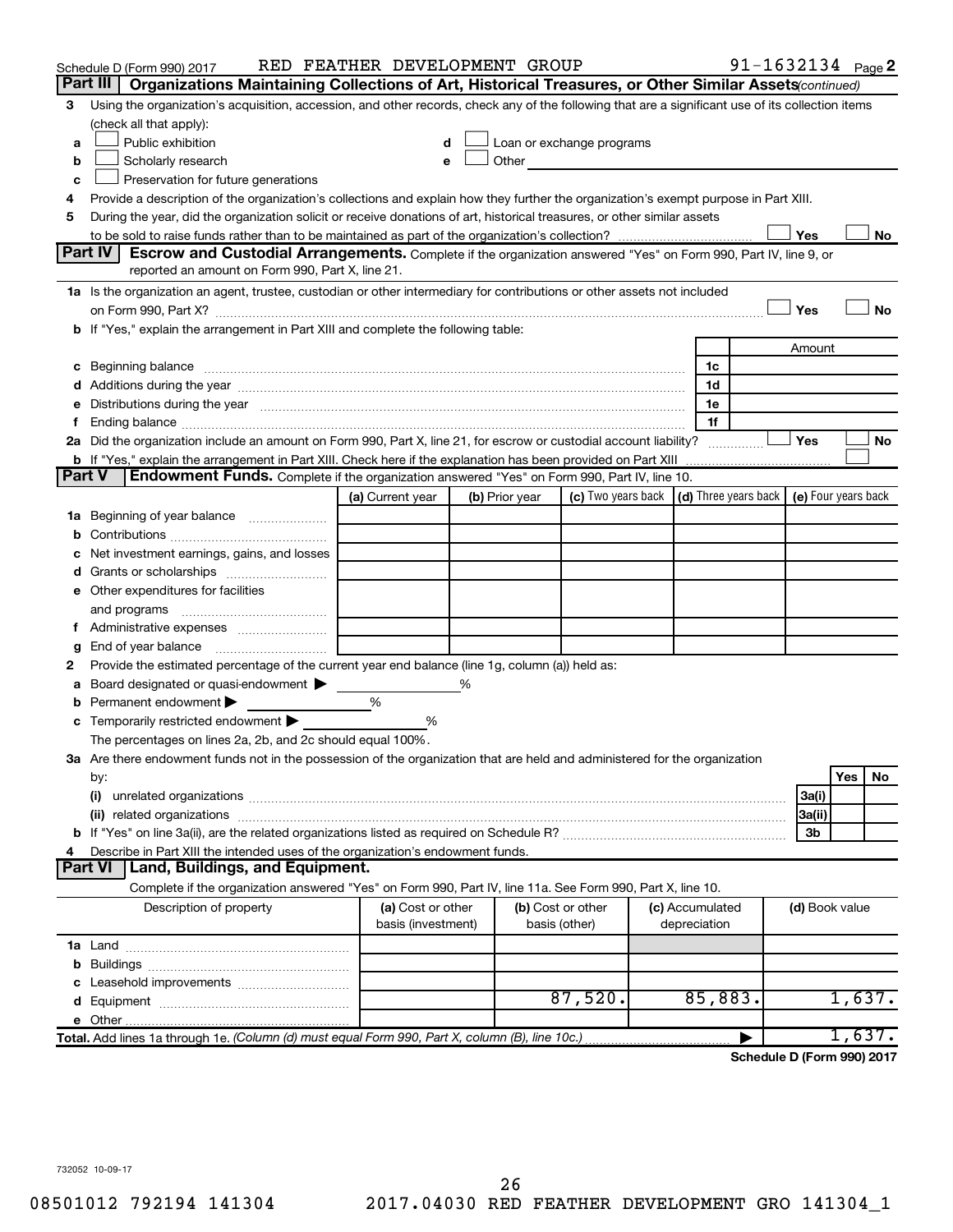|  | Schedule D (Form 990) 2017                      |  | RED FEATHER DEVELOPMENT GROUP | 91-1632134 $_{Page}$ 3 |  |
|--|-------------------------------------------------|--|-------------------------------|------------------------|--|
|  | <b>Part VII</b> Investments - Other Securities. |  |                               |                        |  |

| Complete if the organization answered "Yes" on Form 990, Part IV, line 11b. See Form 990, Part X, line 12.                                              |                 |                |                                                           |
|---------------------------------------------------------------------------------------------------------------------------------------------------------|-----------------|----------------|-----------------------------------------------------------|
| (a) Description of security or category (including name of security)                                                                                    | (b) Book value  |                | (c) Method of valuation: Cost or end-of-year market value |
|                                                                                                                                                         |                 |                |                                                           |
|                                                                                                                                                         |                 |                |                                                           |
| (3) Other                                                                                                                                               |                 |                |                                                           |
| (A)                                                                                                                                                     |                 |                |                                                           |
|                                                                                                                                                         |                 |                |                                                           |
| (B)                                                                                                                                                     |                 |                |                                                           |
| (C)                                                                                                                                                     |                 |                |                                                           |
| (D)                                                                                                                                                     |                 |                |                                                           |
| (E)                                                                                                                                                     |                 |                |                                                           |
| (F)                                                                                                                                                     |                 |                |                                                           |
| (G)                                                                                                                                                     |                 |                |                                                           |
| (H)                                                                                                                                                     |                 |                |                                                           |
| Total. (Col. (b) must equal Form 990, Part X, col. (B) line 12.) $\blacktriangleright$                                                                  |                 |                |                                                           |
| Part VIII Investments - Program Related.                                                                                                                |                 |                |                                                           |
| Complete if the organization answered "Yes" on Form 990, Part IV, line 11c. See Form 990, Part X, line 13.                                              |                 |                |                                                           |
| (a) Description of investment                                                                                                                           | (b) Book value  |                | (c) Method of valuation: Cost or end-of-year market value |
|                                                                                                                                                         |                 |                |                                                           |
| (1)                                                                                                                                                     |                 |                |                                                           |
| (2)                                                                                                                                                     |                 |                |                                                           |
| (3)                                                                                                                                                     |                 |                |                                                           |
| (4)                                                                                                                                                     |                 |                |                                                           |
| (5)                                                                                                                                                     |                 |                |                                                           |
| (6)                                                                                                                                                     |                 |                |                                                           |
| (7)                                                                                                                                                     |                 |                |                                                           |
|                                                                                                                                                         |                 |                |                                                           |
| (8)                                                                                                                                                     |                 |                |                                                           |
| (9)                                                                                                                                                     |                 |                |                                                           |
| Total. (Col. (b) must equal Form 990, Part X, col. (B) line 13.) $\blacktriangleright$                                                                  |                 |                |                                                           |
| <b>Part IX</b><br>Other Assets.                                                                                                                         |                 |                |                                                           |
| Complete if the organization answered "Yes" on Form 990, Part IV, line 11d. See Form 990, Part X, line 15.                                              |                 |                |                                                           |
|                                                                                                                                                         | (a) Description |                | (b) Book value                                            |
| (1)                                                                                                                                                     |                 |                |                                                           |
| (2)                                                                                                                                                     |                 |                |                                                           |
| (3)                                                                                                                                                     |                 |                |                                                           |
| (4)                                                                                                                                                     |                 |                |                                                           |
| (5)                                                                                                                                                     |                 |                |                                                           |
| (6)                                                                                                                                                     |                 |                |                                                           |
|                                                                                                                                                         |                 |                |                                                           |
| (7)                                                                                                                                                     |                 |                |                                                           |
| (8)                                                                                                                                                     |                 |                |                                                           |
| (9)                                                                                                                                                     |                 |                |                                                           |
| Total. (Column (b) must equal Form 990, Part X, col. (B) line 15.)                                                                                      |                 |                |                                                           |
| <b>Other Liabilities.</b><br>Part X                                                                                                                     |                 |                |                                                           |
| Complete if the organization answered "Yes" on Form 990, Part IV, line 11e or 11f. See Form 990, Part X, line 25.                                       |                 |                |                                                           |
| (a) Description of liability<br>1.                                                                                                                      |                 | (b) Book value |                                                           |
| Federal income taxes<br>(1)                                                                                                                             |                 |                |                                                           |
| COMPENSATED<br><b>ABSENCES PAYABLE</b><br>(2)                                                                                                           |                 | 3,131.         |                                                           |
|                                                                                                                                                         |                 |                |                                                           |
| (3)                                                                                                                                                     |                 |                |                                                           |
| (4)                                                                                                                                                     |                 |                |                                                           |
| (5)                                                                                                                                                     |                 |                |                                                           |
| (6)                                                                                                                                                     |                 |                |                                                           |
| (7)                                                                                                                                                     |                 |                |                                                           |
| (8)                                                                                                                                                     |                 |                |                                                           |
| (9)                                                                                                                                                     |                 |                |                                                           |
| Total. (Column (b) must equal Form 990, Part X, col. (B) line 25.).                                                                                     |                 | 3,131.         |                                                           |
| Liability for uncertain tax positions. In Part XIII, provide the text of the footnote to the organization's financial statements that reports the<br>2. |                 |                |                                                           |
| organization's liability for uncertain tax positions under FIN 48 (ASC 740). Check here if the text of the footnote has been provided in Part XIII      |                 |                |                                                           |
|                                                                                                                                                         |                 |                |                                                           |

**Schedule D (Form 990) 2017**

732053 10-09-17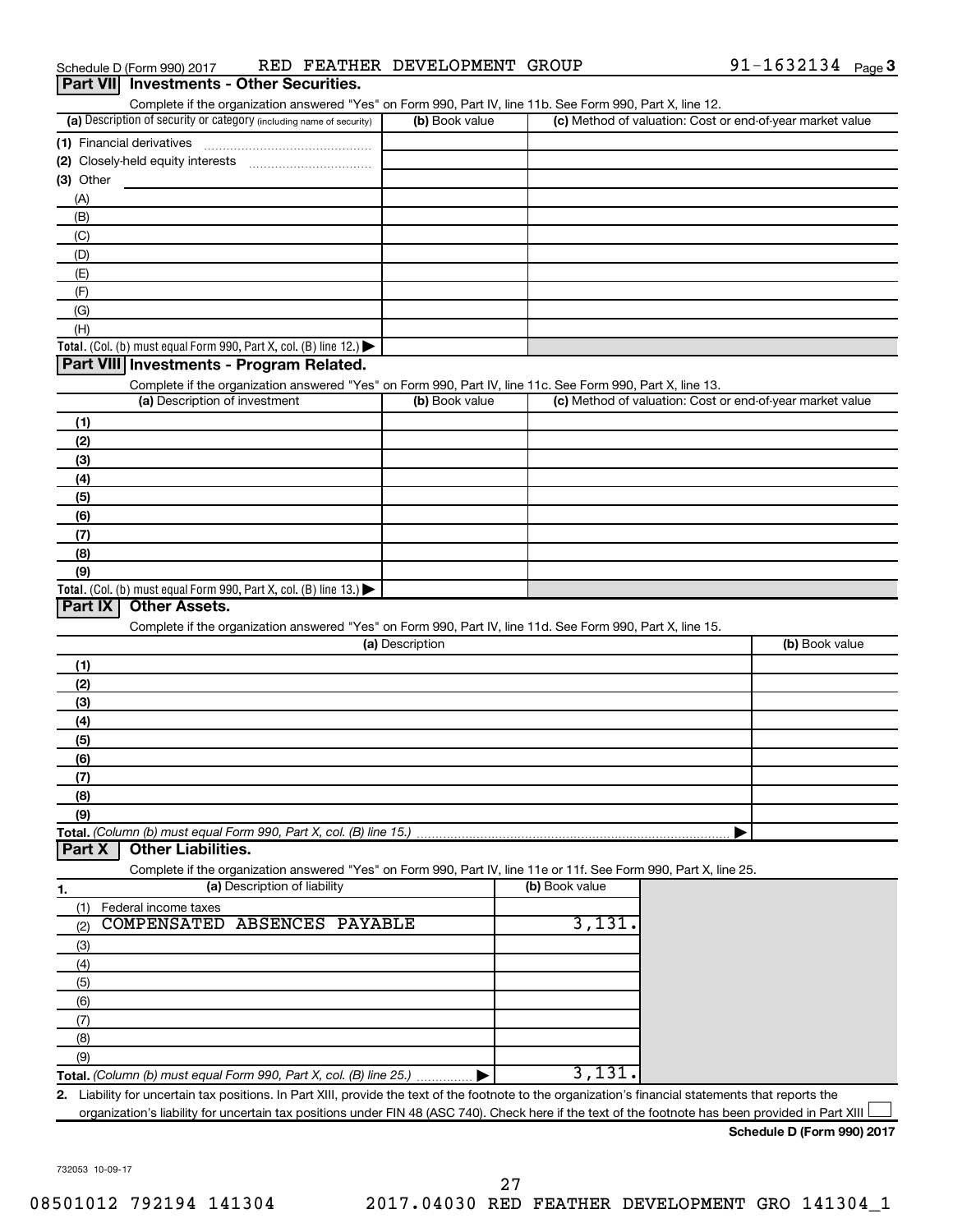|   | RED FEATHER DEVELOPMENT GROUP<br>Schedule D (Form 990) 2017                                    |                | 91-1632134 $_{Page 4}$ |
|---|------------------------------------------------------------------------------------------------|----------------|------------------------|
|   | Reconciliation of Revenue per Audited Financial Statements With Revenue per Return.<br>Part XI |                |                        |
|   | Complete if the organization answered "Yes" on Form 990, Part IV, line 12a.                    |                |                        |
| 1 |                                                                                                |                | $\mathbf{1}$           |
| 2 | Amounts included on line 1 but not on Form 990, Part VIII, line 12:                            |                |                        |
| a |                                                                                                | 2a             |                        |
|   |                                                                                                | 2 <sub>b</sub> |                        |
|   |                                                                                                | 2c             |                        |
| d |                                                                                                | 2d             |                        |
| e |                                                                                                |                | <b>2e</b>              |
| 3 |                                                                                                |                | 3                      |
| 4 | Amounts included on Form 990, Part VIII, line 12, but not on line 1:                           |                |                        |
|   |                                                                                                | 4a l           |                        |
| b |                                                                                                | 4 <sub>b</sub> |                        |
|   | Add lines 4a and 4b                                                                            |                | 4с                     |
| 5 |                                                                                                |                | 5                      |
|   | Part XII Reconciliation of Expenses per Audited Financial Statements With Expenses per Return. |                |                        |
|   | Complete if the organization answered "Yes" on Form 990, Part IV, line 12a.                    |                |                        |
| 1 |                                                                                                |                | $\blacksquare$         |
| 2 | Amounts included on line 1 but not on Form 990, Part IX, line 25:                              |                |                        |
| a |                                                                                                | 2a             |                        |
|   |                                                                                                | 2 <sub>b</sub> |                        |
| с |                                                                                                | 2 <sub>c</sub> |                        |
| d |                                                                                                | 2d             |                        |
| е |                                                                                                |                | <b>2e</b>              |
| З |                                                                                                |                | 3                      |
| 4 | Amounts included on Form 990, Part IX, line 25, but not on line 1:                             |                |                        |
|   |                                                                                                |                |                        |
| b |                                                                                                | 4b             |                        |
|   | Add lines 4a and 4b                                                                            |                | 4c                     |
|   |                                                                                                |                | 5                      |
|   | Part XIII Supplemental Information.                                                            |                |                        |

Provide the descriptions required for Part II, lines 3, 5, and 9; Part III, lines 1a and 4; Part IV, lines 1b and 2b; Part V, line 4; Part X, line 2; Part XI, lines 2d and 4b; and Part XII, lines 2d and 4b. Also complete this part to provide any additional information.

28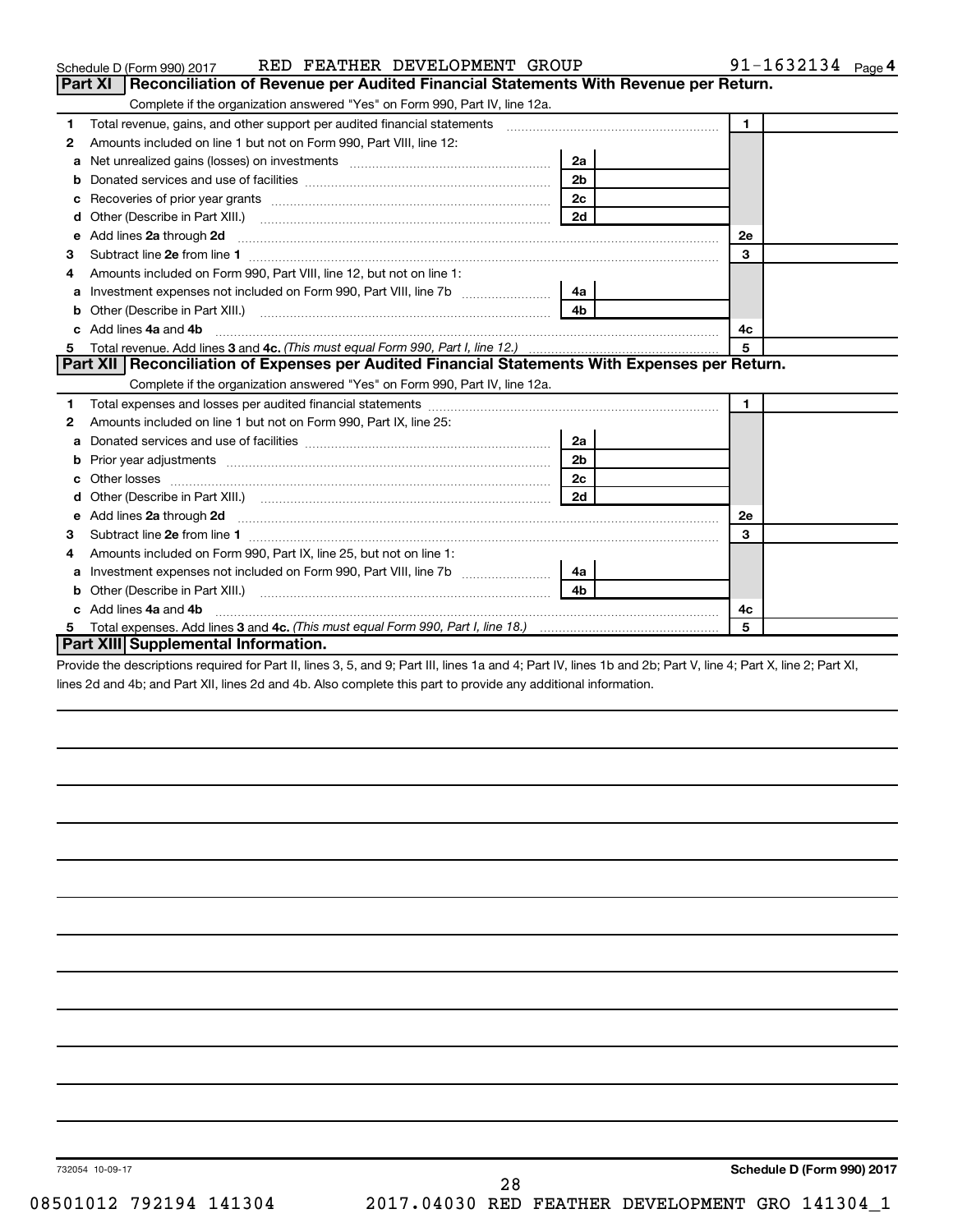**(Form 990 or 990-EZ)**

**SCHEDULE O Supplemental Information to Form 990 or 990-EZ 2017**<br>(Form 990 or 990-EZ) Complete to provide information for responses to specific questions on

Department of the Treasury Internal Revenue Service

Name of the organization

**Complete to provide information for responses to specific questions on Form 990 or 990-EZ or to provide any additional information. | Attach to Form 990 or 990-EZ. | Go to www.irs.gov/Form990 for the latest information.**

OMB No. 1545-0047 **Open to Public Inspection**

RED FEATHER DEVELOPMENT GROUP  $191-1632134$ 

**Employer identification number**

FORM 990, PART I, LINE 1, DESCRIPTION OF ORGANIZATION MISSION:

SUSTAINABLE SOLUTIONS TO THE HOUSING NEEDS WITHIN THEIR COMMUNITIES.

FORM 990, PART VI, SECTION B, LINE 11B:

THE ORGANIZATION'S FORM 990 IS REVIEWED BY THE BOARD OF DIRECTORS PRIOR TO

IT BEING FILED. ANY QUESTIONS OR ISSUES ARE ADDRESSED TO THE BOARD CHAIR,

AS NECESSARY.

FORM 990, PART VI, SECTION B, LINE 12C:

NEW MEMBERS OF THE BOARD ARE PROVIDED A COPY OF THE CONFLICT OF INTEREST

POLICY. ANY CONFLICTS ARE DISCLOSED AT THIS TIME.

FORM 990, PART VI, SECTION B, LINE 15:

EMPLOYMENT AND COMPENSATION OF THE EXECUTIVE DIRECTOR AND ALL OTHER STAFF

IS THE RESPONSIBILITY OF THE BOARD, AS DESCRIBED IN THE PERSONNEL POLICY MANUAL.

FORM 990, PART VI, SECTION C, LINE 18:

THESE DOCUMENTS ARE AVAILABLE UPON REQUEST AND ARE PUBLISHED ON

GUIDESTAR.ORG.

FORM 990, PART VI, SECTION C, LINE 19:

GOVERNING DOCUMENTS, CONFLICT OF INTEREST POLICY, AND FORM 990 ARE ALL

AVAILABLE UPON REQUEST. THE FORM 990 IS ALSO AVAILABLE ON THE

GUIDESTAR.ORG WEBSITE.

732211 09-07-17 LHA For Paperwork Reduction Act Notice, see the Instructions for Form 990 or 990-EZ. Schedule O (Form 990 or 990-EZ) (2017)

29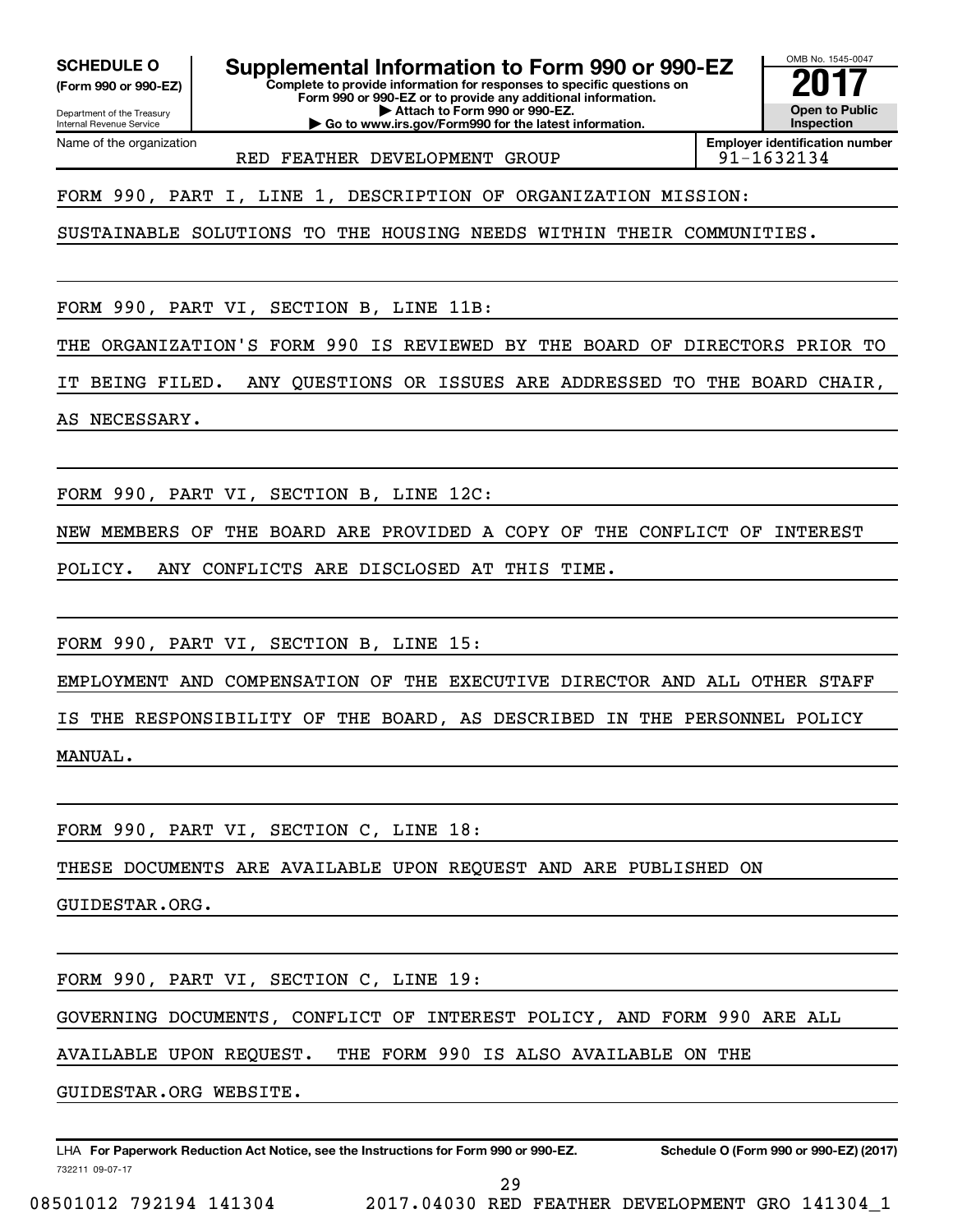| Schedule O (Form 990 or 990-EZ) (2017)                    | Page 2                                              |
|-----------------------------------------------------------|-----------------------------------------------------|
| Name of the organization<br>RED FEATHER DEVELOPMENT GROUP | <b>Employer identification number</b><br>91-1632134 |
| FORM 990, PART IX, LINE 11G, OTHER FEES:                  |                                                     |
| GRAPHIC DESIGN:                                           |                                                     |
| PROGRAM SERVICE EXPENSES                                  | 600.                                                |
| MANAGEMENT AND GENERAL EXPENSES                           | 0.                                                  |
| FUNDRAISING EXPENSES                                      | 0.                                                  |
| TOTAL EXPENSES                                            | 600.                                                |
| CONSULTATION AND INSTRUCTION:                             |                                                     |
| PROGRAM SERVICE EXPENSES                                  | 5,840.                                              |
| MANAGEMENT AND GENERAL EXPENSES                           | 2,000.                                              |
| FUNDRAISING EXPENSES                                      | 0.                                                  |
| TOTAL EXPENSES                                            | 7,840.                                              |
| INDEPENDENT CONTRACTORS:                                  |                                                     |
| PROGRAM SERVICE EXPENSES                                  | 788.                                                |
| MANAGEMENT AND GENERAL EXPENSES                           | 0.                                                  |
| FUNDRAISING EXPENSES                                      | 0.                                                  |
| TOTAL EXPENSES                                            | 788.                                                |
| SUBCONTRACTORS:                                           |                                                     |
| PROGRAM SERVICE EXPENSES                                  | 176,656.                                            |
| MANAGEMENT AND GENERAL EXPENSES                           | 0.                                                  |
| FUNDRAISING EXPENSES                                      | 0.                                                  |
| TOTAL EXPENSES                                            | 176,656.                                            |
| TOTAL OTHER FEES ON FORM 990, PART IX, LINE 11G, COL A    | 185,884.                                            |
|                                                           |                                                     |

732212 09-07-17

**Schedule O (Form 990 or 990-EZ) (2017)**